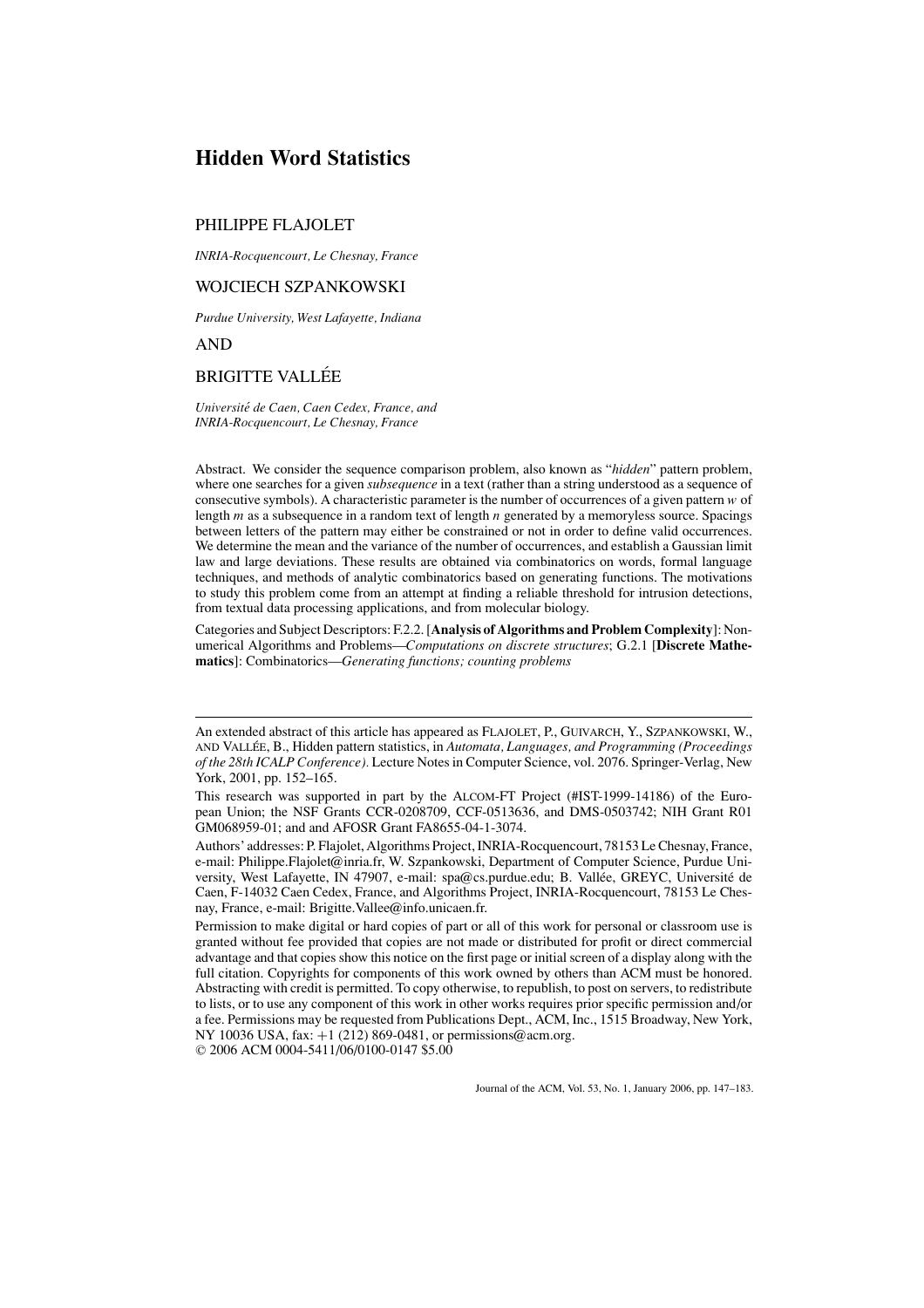#### General Terms: Algorithms

Additional Key Words and Phrases: Pattern matching, words, subsequences, languages, combinatorial calculus, generating functions, complex asymptotics, De Bruijn graph, discrete probability, distributional analysis

### 1*. Introduction*

*String matching* and *sequence comparison* are two basic problems of pattern matching known informally as "stringology". Hereafter, by a *string* we mean a sequence of consecutive symbols. In string matching, given a pattern  $W = w_1w_2 \dots w_m$  (of length *m*) one searches for some/all occurrences of *w* as a block of consecutive symbols in a text  $T = t_1 t_2 \dots t_n$  (of length *n*). The algorithms by Knuth–Morris– Pratt and Boyer–Moore [Crochemore and Rytter 1994] provide efficient ways of finding such occurrences. Accordingly, the number of string occurrences in a random text has been intensively studied over the last two decades, with significant progress in this area being reported [Bender and Kochman 1993; Flajolet et al. 1988; Guibas and Odlyzko 1981a, 1981b; Lothaire 2005; Nicodème et al. 1999; R´egnier and Szpankowski 1997, 1998; Waterman 1995]. For instance, Guibas and Odlyzko [1981a, 1981b] have revealed the fundamental rôle played by autocorrelation vectors and their associated polynomials. Régnier and Szpankowski [1997, 1998] established that the number of occurrences of a string is asymptotically normal under a diversity of models that include Markov chains. Nicodème et al. [1999] showed generally that the number of *places* (positions) in a random text at which a "motif" (i.e., a general regular expression pattern) terminates is asymptotically normally distributed. A survey on various string matching problems and their analyses can be found in Lothaire [2005, Chap. 7].

In sequence comparison, we search for a given pattern  $W = w_1 w_2 \cdots w_m$  in the text  $T_n = t_1 t_2 \cdots t_n$  as a *subsequence*, that is, we look for indices  $1 \le i_1 < i_2$  $\cdots < i_m \le n$  such that  $t_{i_1} = w_1, t_{i_2} = w_2, \dots, t_{i_m} = w_m$ . We also say that the word *w* is *"hidden"* in the text; thus, we call this the *hidden pattern* problem. For example, date occurs as a subsequence in the text hidden pattern, in fact four times, but not even once as a string. We allow the possibility of imposing an additional set of constraints D on the indices  $i_1, i_2, \ldots, i_m$  to record a valid subsequence occurrence: for a given family of integers  $d_i$  ( $d_j \ge 1$ , possibly  $d_j = \infty$ ), one should have  $(i_{i+1} - i_i) \leq d_i$ . In other words, the allowed lengths of the "gaps"  $(i_{i+1} - i_i - 1)$ should be  $d_j$ . With # representing a "don't-care-symbol" (similar to the UNIX "-"-convention) and the subscript denoting a strict upper bound on the length of the associated gap, a typical pattern may look like

$$
ab\#_2r\#ac\#a\#d\#_4a\#br\#a;
$$
 (1)

there, # abbreviates  $\#_{\infty}$  and  $\#_1$  (which glues adjacent letters together) is omitted; the meaning is that "ab" should occur first contiguously, followed by "r" with a gap of  $\langle 2 \rangle$  symbols, followed anywhere later in the text by "ac", etc. The case when all the  $d_i$ 's are infinite is called the (fully) *unconstrained problem*. When all the *dj*'s are finite, we speak of the (fully) *constrained* problem—in particular, the case where all  $d_i$  reduce to 1 gives back classical string matching as a limit case.

1.1. MOTIVATIONS. Our original motivation to study this problem came from *intrusion detection* in the area of computer security. The problem is important due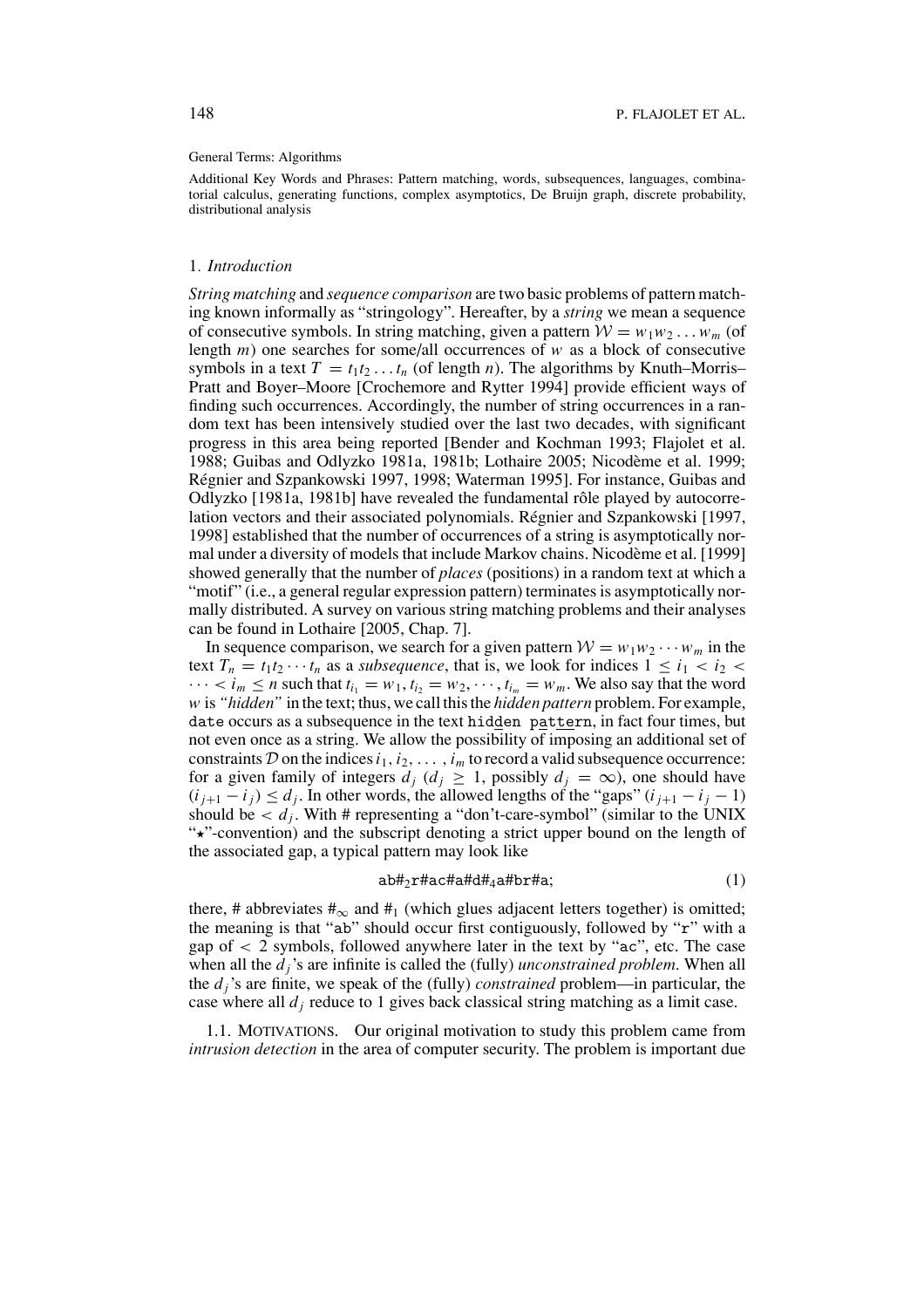to the rise of attacks on computer systems. There are several approaches to intrusion detections, but, recently the pattern matching approach has found many advocates, most notably in Apostolico and Atallah [2002], Kumar and Spafford [1994], and Wespi et al. [2000]. The main idea of this approach is to search in an audit file (the text) for certain patterns (then known as "signatures") representing suspicious activities that might be indicative of an intrusion by an outsider, or misuse of the system by an insider. The key to this approach is to recognize that these patterns are *subsequences* because an intrusion signature specification requires the possibility of a variable number of intervening events between successive events of the signature—this is due to the distributed nature of intervening events. In practice one often needs to put some additional restrictions on the distance between the symbols in the searched subsequence, which leads to constrained version of subsequence pattern matching. The fundamental question is then: *How many occurrences of a signature (subsequence) indicate a real attack?* In other words, how does one set a *threshold* so that real intrusions are detected and false alarms are avoided? It is clear that *random* (unpredictable) events occur and setting the threshold too low will lead to an unrealistic number of false alarms. On the other hand, setting the threshold too high may result in missing some attacks, which is perhaps even more dangerous. By knowing the most likely number of occurrences and the probability of deviating from it, we can determine a plausible threshold such that we are only likely to miss real attacks with a small probability (see the large deviation estimates of Theorem 3 and the remarks at the end of Section 7).

When conducting our experiments on Shakespeare's works (hardly a Bernoulli text), we found that the counts for (unconstrained) hidden words prove often to be barely distinguishable, up to stochastic noise, from what the Bernoulli model predicts. Typically, for the first two examples discussed in Section 6, the discrepancy between what is observed in the actual text and a Bernoulli model based on actual letter occurrences is about 5%. The fact that some leeway is afforded to spacings between letters appears largely to nullify the effect of correlations arising under various source models. Indeed, there are some recent experimental results conducted on real-life audit files [Atallah et al. 2003; Gwadera et al. 2004] suggesting that our approach is useful even though the source is not memoryless and, in [Gwadera et al. 2005], it was experimentally verified that Markov sources (of higher order) induce only a fairly slight modification of the values of predicted thresholds. The thresholds computed here thus appear to be endowed with a certain amount of robustness, and our analysis under a simple Bernoulli model can certainly serve as the starting point of further studies, either experimental or theoretical.

*Molecular biology* provides another important source of applications [Rigoutsos et al. 2000; Vanet et al. 1999; Waterman 1995]. As a rule, there, one searches for subsequences, not strings. Examples are in abundance: split genes where *exons* are interrupted by *introns*, *starting* and *stopping* signal in genes, *tandem repeats* in DNA, etc. In general, for gene searching, the constrained hidden pattern matching (perhaps with an exotic constraint set) is the right approach for finding meaningful information. For example, it is well known that certain regulatory sites in organisms such as E. coli and yeast have the form of "doublets", consisting of two short words separated by a variable-length spacer of arbitrary composition. If the words in the doublet are sufficiently well conserved, our model can adequately describe the statistics of such motifs. Similarly, a collection of motifs in a promoter region with conserved order and orientation might be modeled as a series of spaced words. In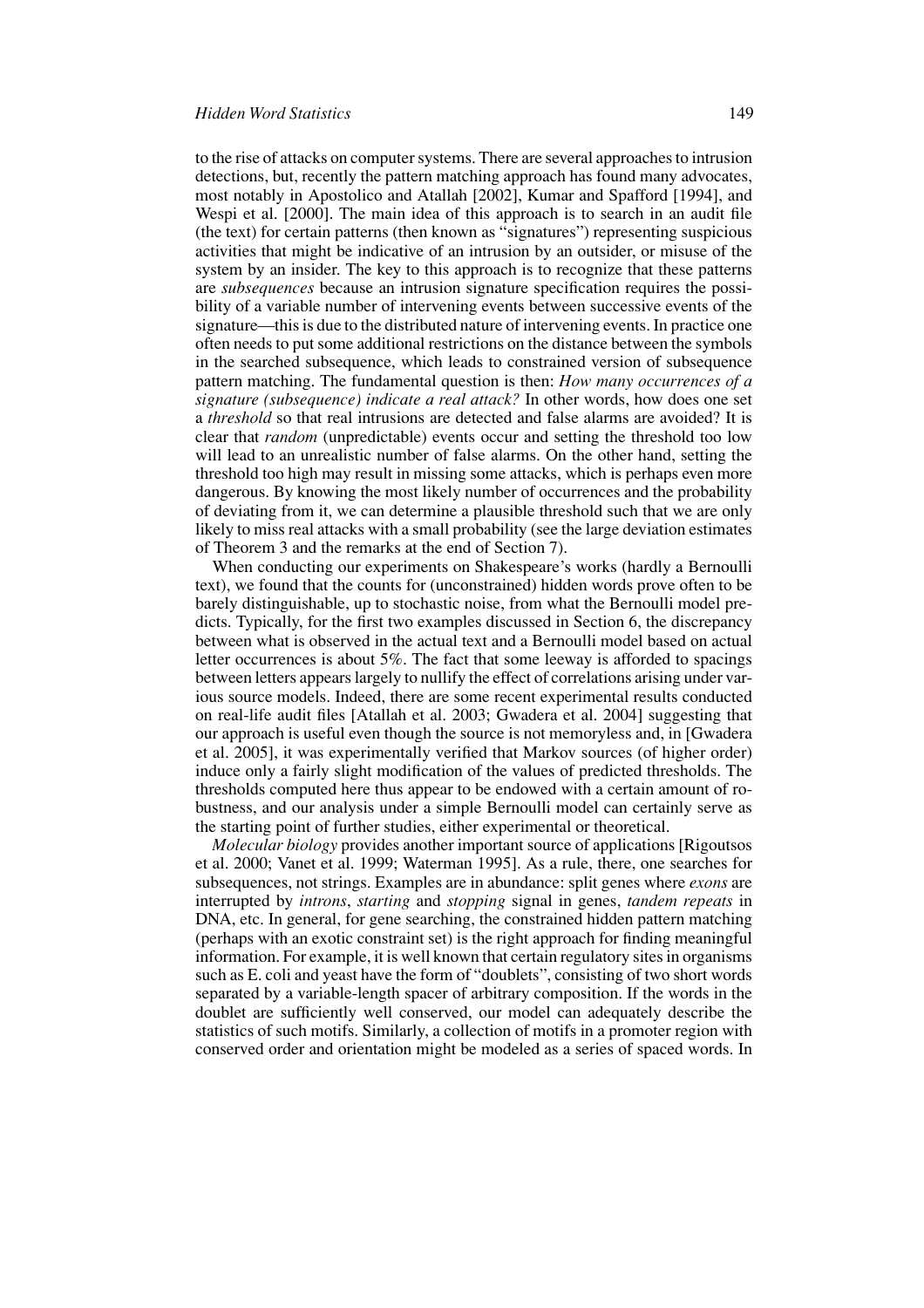order to overcome a limitation of our analysis for finding biological motifs (which are not perfectly conserved words), one needs to extend our approach to approximate hidden patterns: A preliminary step in this direction was already taken by Bourdon and Vallée [2002], who furthermore consider source models encompassing Markov chains and models with unbounded correlations that arise from dynamical systems theory. Finally, the hidden pattern problem can also be viewed as a close relative of the longest common subsequence (LCS) problem, itself of immediate relevance to computational biology, but whose probabilistic aspects are still surrounded by mystery [Steele 1997].

We, computer scientists and mathematicians, are certainly not the first who invented hidden words and hidden meaning [Aczel 2000]. Rabbi Akiva in the first century A.D. wrote a collection of documents called *Maaseh Merkava* on secret mysticism and meditations. In the eleventh century, Spanish Solomon Ibn Gabirol called these secret teachings *Kabbalah*. Kabbalists organized themselves as a secret society dedicated to the study of the ancient wisdom of Torah, looking for mysterious connections and hidden truth, meaning, and words in Kaballah and elsewhere (without computers!). In fact, recent years have seen a resurgence of interest in finding hidden messages in the Bible and similar texts. See the "Bible Codes" controversy started by the publication of Witztum et al. [1994], with refutations provided by McKay et al. [1999]. (See also Brendan McKay's informative site, *Scientific Refutation of the Bible Codes*.) To this debate, we only contribute a common-sense remark: our convergence in probability results confirm that any predetermined pattern is likely to be detected in any text as soon as its mean number of occurrences is sufficiently high, which itself is granted as soon as enough leeway is allowed in the choice of spacings between letters, of spelling variants, and so on.

Recent versions of these activities are *knowledge discovery and data mining, bibliographic search, lexicographic research, textual data processing*, or even *web site indexing*. Public domain utilities like agrep, grappe, webglimpse (developed by Wu and Manber [1995], Kucherov and Rusinowitch [1997], and others) depend crucially on approximate pattern matching algorithms for subsequence detection. Many interesting algorithms, based on regular expressions and automata, dynamic programming, directed acyclic word graphs, digital tries or suffix trees have been developed; see Boasson et al. [1999], Das et al. [1997], Kucherov and Rusinowitch [1997], and Wu and Manber [1995] for a flavour of the diversity of approaches to algorithmic design.

In all of the contexts mentioned above, it is of obvious interest to discern what constitutes a meaningful observation of pattern occurrences from what is merely a statistically unavoidable phenomenon (noise!). This is precisely the problem addressed here. We quantify *subsequence statistics*, that is, we determine precise probabilistic information on the number of occurrences of a given pattern  $W$  as a subsequence in a random text  $T_n$  generated by a memoryless source—this, in the most general case covering the constrained and unconstrained versions as well as mixed situations. Surprisingly enough and to the best of our knowledge, there are no results in the literature that address the question at this level of generality. An immediate consequence of our results is the possibility to set *thresholds* at which appearance of a (subsequence) pattern starts or stops (probably) being meaningful.

1.2. RESULTS. Let  $\Omega(T)$  be the *number of occurrences* of a given pattern W as a subsequence in a text *T* . By number of occurrences is understood the number of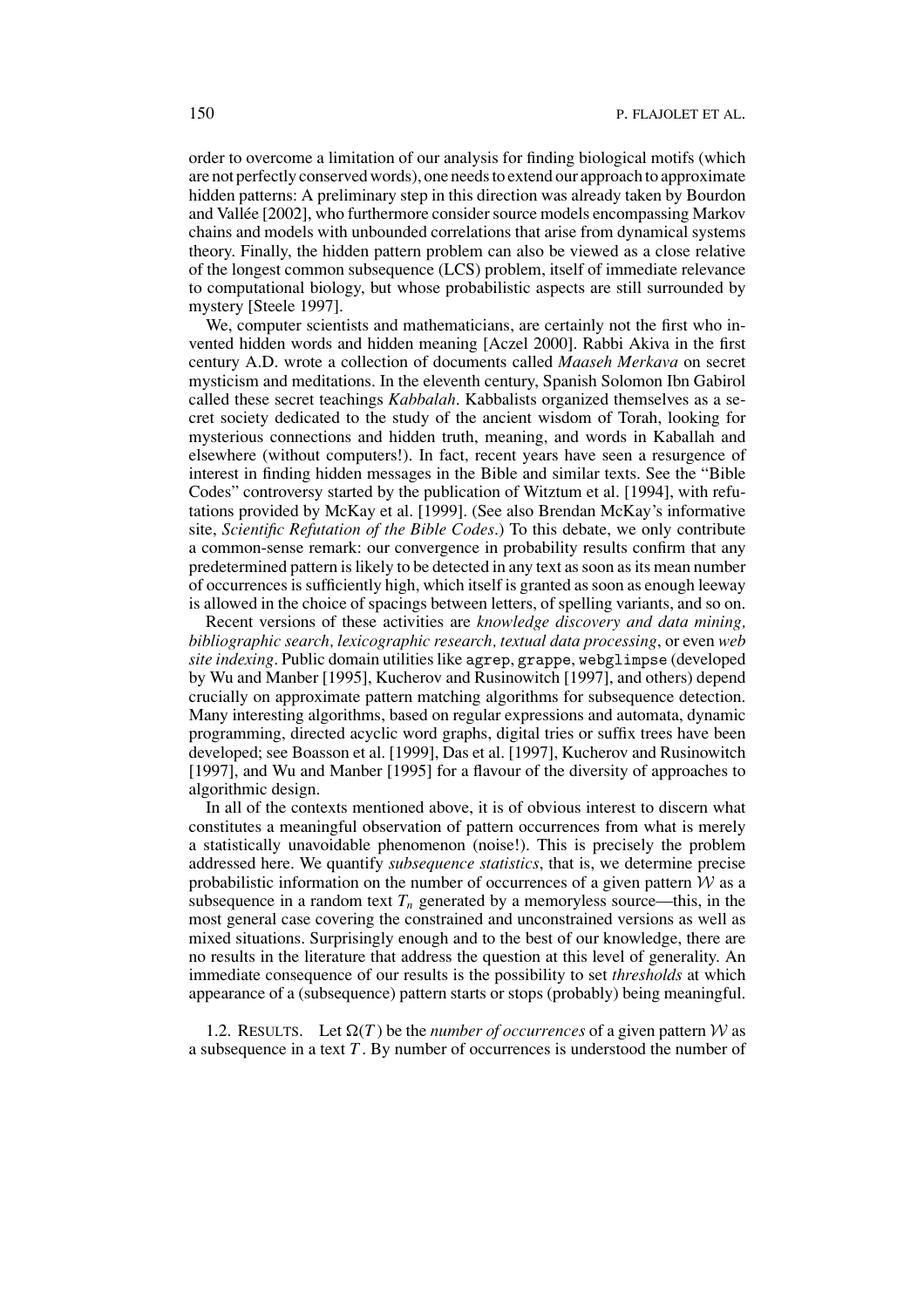ways the pattern together with its distance constraints can be embedded in the text. We investigate the general case where we allow some of the gaps to be restricted, and others to be unbounded. Then, the most important parameter is the quantity *b* defined as the number of constrained blocks, that is, the number of unbounded gaps (the number of indices *j* for which  $d_i = \infty$ ) plus 1.

Throughout this article, the text is assumed to be generated by a memoryless source, also known as Bernoulli source, that is, symbols are drawn independently according to some fixed probability distribution over letters of the alphabet. For a random text *T* of length *n* under this model, the *combinatorial* parameter  $\Omega(T)$ becomes a *random variable* that is then naturally also denoted as  $\Omega$ . We prove in Theorem 1 that the number of occurrences  $\Omega$  in a random text of size *n* has expectation and variance given by

$$
\mathbb{E}_n[\Omega] \sim \frac{n^b}{b!} D \pi(\mathcal{W}), \qquad \mathbb{V}_n[\Omega] \sim \sigma^2(\mathcal{W}) n^{2b-1}
$$

with  $E$  and  $\nabla$  denoting the mean and variance operators, while the subscript *n* indexes the probabilistic model of use. There *D* is the product of all the finite constraints  $\overline{d}_i$ ,  $\pi(\mathcal{W})$  is the probability of W, and  $\sigma^2(\mathcal{W})$  is a computable constant that depends explicitly (though intricately) on the structure of the pattern  $W$  and the constraints. Then, we prove the central limit law by moment methods, that is, we show that all centered moments  $(Q - \mathbb{E}_n[\Omega])/n^{b-\frac{1}{2}}$  converge to the appropriate moments of the Gaussian distribution (Theorem 2). We stress that, except in the constrained case, the difficulty of the analysis lies in a nonlinear growth of the mean and the variance so that many standard approaches to establishing the central limit law tend to fail.

For the (fully) unconstrained problem, one has  $b = m$ , and both the mean and the variance admit pleasantly simple closed forms. For the (fully) constrained case, one has  $b = 1$ , while the mean and the variance become of linear growth. To visualize the dependency of  $\sigma^2(V)$  on W, we observe that, when all the  $d_i$  equal 1, the problem further reduces to traditional *string matching*, which was extensively studied in the past as witnessed by the following (incomplete) list of references: [Bender and Kochman 1993; Guibas and Odlyzko 1981a, 1981b; Nicodème et al. 1999; Régnier and Szpankowski 1997, 1998; Waterman 1995]. It is well known that for string matching, the variance coefficient  $\sigma^2$  is a function of the so-called *autocorrelation* of the string. In the general case of hidden pattern matching, the autocorrelation must be replaced by a more complex quantity that depends on the way pairs of constrained occurrences may intersect (cf. Theorem 1 and Section 3.3).

1.3. METHODOLOGY. The way we approach the probabilistic analysis is through a formal description of situations of interest by means of regular languages. Basically such a description of *contexts* of one, two, or several occurrences gives access to expectation, variance, and higher moments, respectively. A systematic translation into *generating functions* is available by methods of analytic combinatorics deriving from the original Chomsky–Schützenberger theorem [Flajolet and Sedgewick 2005]. Then, the structure of the implied generating functions at the pole  $z = 1$  provides the necessary asymptotic information. In fact, there is an important phenomenon of *asymptotic simplification* where the essentials of combinatorial-probabilistic features are reflected by the singular forms of generating functions. For instance, variance coefficients come out naturally from

,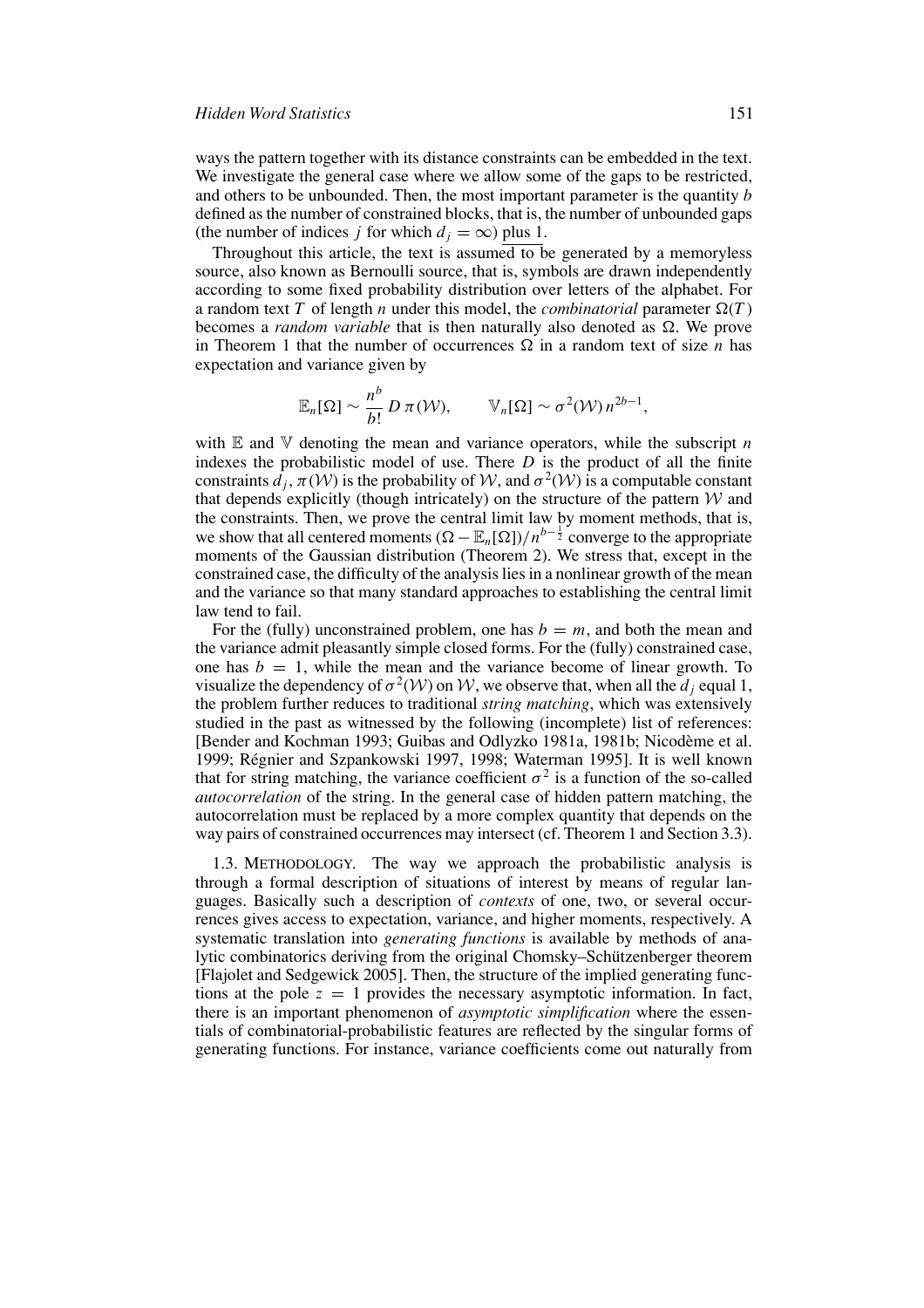this approach together with, for each case, a suitable notion of correlation; higher moments are seen to arise from a fundamental asymptotic symmetry of the problem, a fact that eventually carries with it the possibility of estimating moments. From there, Gaussian laws eventually result by basic moment convergence theorems. Perhaps the originality of the present approach lies in such a joint use of combinatorial-enumerative techniques and of analytic-probabilistic methods.

#### 2*. Framework*

We fix an alphabet  $A := \{a_1, a_2, \dots, a_r\}$ . The set of all possible texts is  $A^*$  (the set of words over the alphabet A), and a text of length *n* is an element  $T = t_1 t_2 \cdots t_n$ of  $\mathcal{A}^n$ . A particular matching problem is determined by a pair  $(\mathcal{W}, \mathcal{D})$  called a "hidden pattern" specification: the *pattern*  $W = w_1 \cdots w_m$  is a word of length *m*; the *constraint*  $\mathcal{D} = (d_1, \ldots, d_{m-1})$  is an element of  $(\mathbb{N}^+ \cup {\infty})^{m-1}$ . The case  $D = (\infty, ..., \infty)$  models the *unconstrained problem*; at the other end of the spectrum, there lies the case where all *dj* are finite, which we name the *constrained problem*.

2.1. POSITIONS AND OCCURRENCES. An *m*-tuple  $I = (i_1, i_2, \ldots, i_m)$  (1  $\leq$  $i_1 < i_2 < \cdots < i_m$ ) satisfies the constraint D if  $i_{j+1} - i_j \leq d_j$ , in which case it is called a *position*. Let  $\mathcal{P}_n(\mathcal{D})$  be the set of all positions subject to the separation constraint D, satisfying furthermore  $i_m \leq n$ . Let also  $P(D) = \bigcup_n P_n(D)$ . An *occurrence* of pattern W subject to the constraint  $D$  is a pair  $(I, T)$  formed with a position  $I = (i_1, i_2, \ldots, i_m)$  of  $\mathcal{P}_n(\mathcal{D})$  and a text  $T = t_1 t_2 \cdots t_n$  for which  $t_{i_1} = w_1, t_{i_2} = w_2, \ldots, t_{i_m} = w_m$ . Thus, what we call an occurrence is a text augmented with the distinguished positions at which the pattern occurs. The number  $\Omega$  of occurrences of pattern *w* in text *T* subject to the constraint *D* is then a sum of characteristic variables

$$
\Omega(T) = \sum_{I \in \mathcal{P}_{|T|}(\mathcal{D})} X_I(T), \quad \text{with} \quad X_I(T) := \llbracket w \text{ occurs at position } I \text{ in } T \rrbracket. \tag{2}
$$

There, Iverson's bracket convention is used:

$$
\llbracket B \rrbracket = \begin{cases} 1 & \text{if the property } B \text{ holds,} \\ 0 & \text{otherwise.} \end{cases}
$$
 (3)

2.2. BLOCKS AND AGGREGATES. In the general case, the subset  $\mathcal F$  of indices *j* for which  $d_i$  is finite  $(d_i < \infty)$  has cardinality  $m - b$  with  $1 \leq b \leq m$ . The two extreme values of *b*, namely,  $b = m$  and  $b = 1$ , thus describe the (fully) unconstrained and the (fully) constrained problem respectively. The subset  $U$  of indices *j* for which  $d_j$  is unbounded  $(d_j = \infty)$  has cardinality  $b - 1$ . It then separates the pattern  $\hat{W}$  into  $\hat{b}$  independent subpatterns that are called the *blocks* and are denoted by  $W_1, W_2, \ldots, W_b$ . All the possible  $d_i$  "inside" any  $W_r$  are finite and form the subconstraint  $\mathcal{D}_r$ , so that a general hidden pattern specification  $(W, D)$  is equivalently described as a *b*-tuple of fully constrained hidden patterns  $((\mathcal{W}_1, \mathcal{D}_1), (\mathcal{W}_2, \mathcal{D}_2), \ldots, (\mathcal{W}_h, \mathcal{D}_b)).$ 

*Example* 1. With the example (1) described in the introduction, namely,

 $ab#_2$ r#ac#a#d#<sub>4</sub>a#br#a,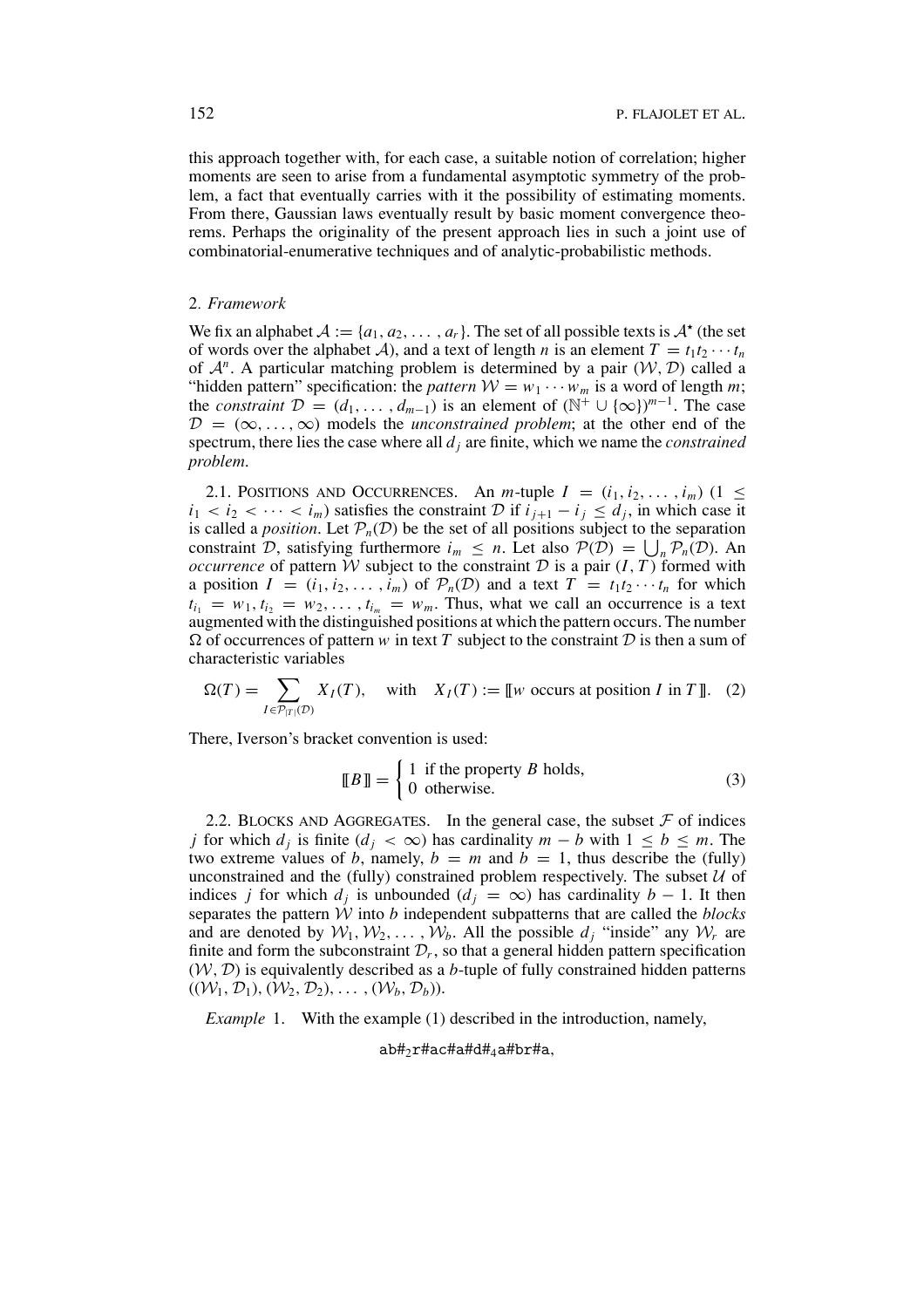one has  $b = 6$ , the six blocks being

$$
W_1 = a\#_1 b\#_2 r
$$
,  $W_2 = a\#_1 c$ ,  $W_3 = a$ ,  $W_4 = d\#_4 a$ ,  $W_5 = b\#_1 r$ ,  $W_6 = a$ .

In more figurative terms, this is described as follows (with springs  $\frac{1}{r}$  representing unbounded gaps,  $\rightarrow$  representing bounded gaps, and gaps < 1 omitted):

$$
\overbrace{a \mid b} \xrightarrow{\mathcal{W}_1} \overbrace{c} \xrightarrow{\mathcal{W}_2} \overbrace{a \mid c} \xrightarrow{\mathcal{W}_3} \overbrace{a} \xrightarrow{\mathcal{W}_4} \overbrace{a \mid d} \xrightarrow{\mathcal{W}_5} \overbrace{b \mid r} \xrightarrow{\mathcal{W}_6} \overbrace{a}.
$$

The decomposition of the hidden pattern problem into blocks is a fundamental tool in what follows.

In the same way, an occurrence position  $I = (i_1, i_2, \dots, i_m)$  of W subject to constraint  $D$  gives rise to *b* suboccurrences,  $I^{[1]}, I^{[2]}, \ldots, I^{[b]}$ , the *r*th term  $I^{[r]}$ representing an occurrence of  $W_r$  subject to constraint  $\mathcal{D}_r$ . The *r*th *block*  $B^{[r]}$  is the closed segment whose end points are the extremal elements of  $\mathcal{I}^{[r]}$ , and the *aggregate* of position *I*, denoted by  $\alpha$ (*I*), is the collection of these *b* blocks. In our example, the position

*I* = (6, 7, 9, 18, 19, 22, 30, 33, 50, 51, 60)

satisfies the constraint  $D$  and gives rise to six subpositions,

$$
\frac{I^{[1]}}{(6,7,9)}, \frac{I^{[2]}}{(18,19)}, \frac{I^{[3]}}{(22)}, \frac{I^{[4]}}{(30,33)}, \frac{I^{[5]}}{(50,51)}, \frac{I^{[6]}}{(60)};
$$

accordingly, the resulting aggregate  $\alpha(I)$ ,

$$
\overbrace{[6,9]}^{B^{[1]},\qquad \overbrace{[18,19]}^{B^{[2]},\qquad \overbrace{[22]}^{B^{[3]}},\qquad \overbrace{[30,33]}^{B^{[4]},\qquad \overbrace{[50,51]}^{B^{[5]},\qquad \overbrace{[60]}^{B^{[6]}},
$$

is formed with six blocks.

Finally, for a totally constrained hidden pattern  $(W, D)$ , we associate two quantities: the length of a constraint, and the product of a constraint,

$$
\ell(\mathcal{D}) = 1 + \sum_i d_i, \qquad D(\mathcal{D}) := \prod_i d_i;
$$

this is extended to a general hidden pattern specification as

$$
\ell(\mathcal{D}) = \sum_{i=1}^b \ell(\mathcal{D}_i), \qquad D(\mathcal{D}) := \prod_{i=1}^b D(\mathcal{D}_i).
$$

2.3. PROBABILISTIC MODEL. As regards the probabilistic model, we consider a *memoryless source* that emits symbols of the text independently from the fixed finite alphabet  $A = \{a_1, a_2, \ldots, a_r\}$  and denote by  $p_\alpha$  ( $0 < p_\alpha < 1$ ) the probability of the symbol  $\alpha \in A$  being emitted. For a given length *n*, a random *text*, denoted by  $T_n$  is then drawn according to the Bernoulli model corresponding to the product probability on  $A^n$ :

$$
\pi(T) \equiv \pi(t_1 \cdots t_n) = \prod_{i=1}^n p_{t_i}.
$$
\n(4)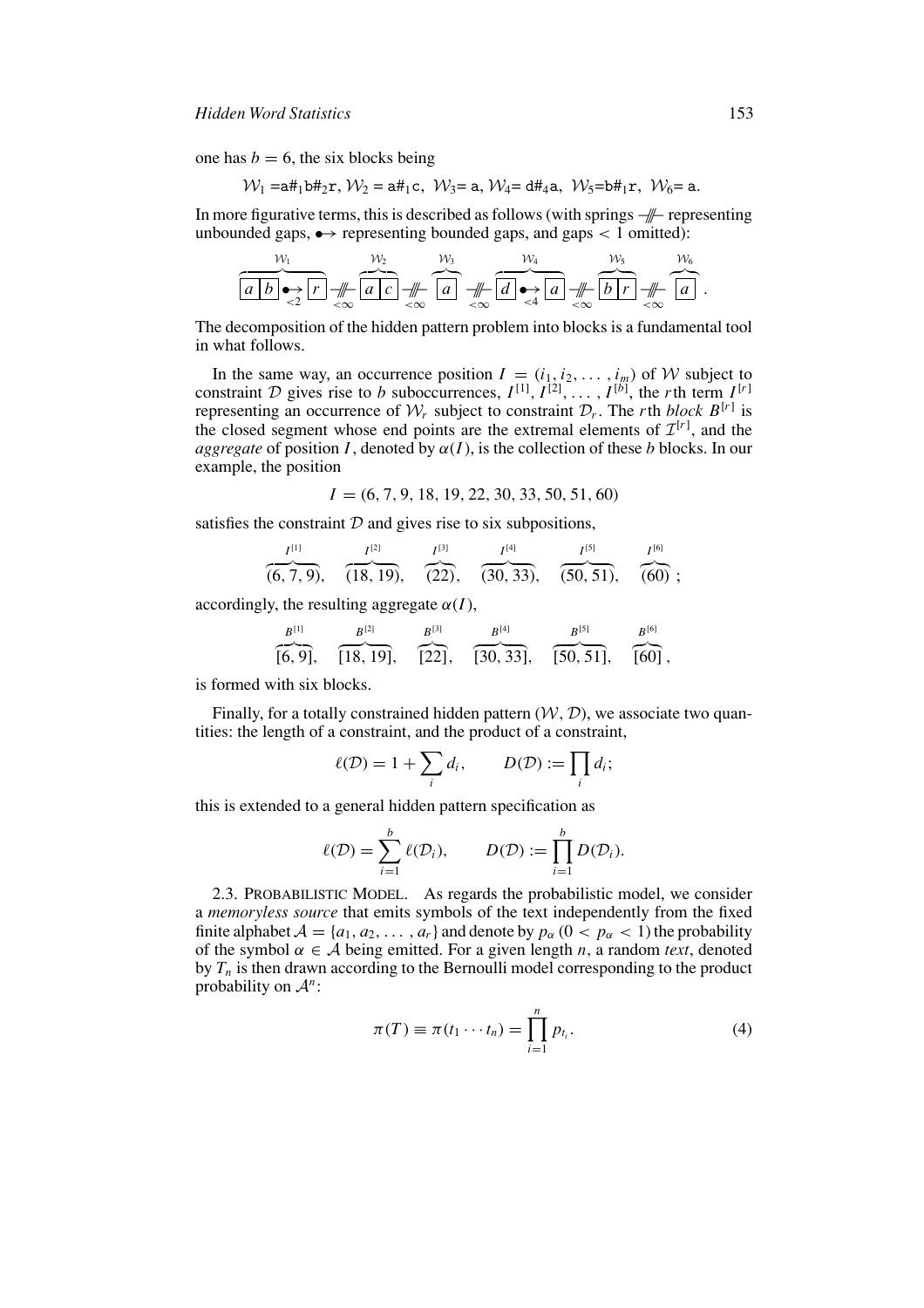$\prod_{i=1}^{n} p_{w_i}$ , the pattern "probability", surfaces throughout the analysis. Under the The *pattern*  $W = w_1 \cdots w_m$  of length *m* is fixed, and the quantity  $\pi(W)$  = randomness model, the restriction of  $\Omega$  to  $\mathcal{A}^n$ , denoted by  $\Omega_n$  whenever dependency on size needs to be made explicit, becomes a *random variable* defined on  $A^n$ . Then,  $\Omega_n$ , is itself a sum of correlated random variables  $X_i$  (defined in (2)) for all allowable  $I \in \mathcal{P}_n(\mathcal{D})$ .

Generally speaking, we shall use in the sequel other parameters defined on  $\mathcal{A}^*$ , namely  $\Xi$  defined in (11) and  $\Xi$  defined in (24). For any such parameter, say *U*, we shall adopt similar notations: *U* is the parameter defined on  $\mathcal{A}^{\star}$ ,  $U_n$  may be used to mark the restriction of *U* to  $\mathcal{A}^n$ , and the subscript *n* appended to  $\mathbb{P}, \mathbb{E}, \mathbb{V}$  indicates that the probabilistic model is the product probability on  $\mathcal{A}^n$ .

2.4. GENERATING FUNCTIONS. Throughout this article, we shall consider structures superimposed on words. For a class  $C$  of structures and given a weight function  $\gamma$  from C to the set of reals, we introduce the *generating function* of the weighted set,

$$
C(z) \equiv \sum_{n} C_n z^n := \sum_{\omega \in \mathcal{C}} \gamma(\omega) z^{|\omega|},
$$

where  $|\omega|$  denotes the size of structure  $\omega$ . In particular, the usual counting generating function corresponds to the constant weight  $\gamma \equiv 1$ . Then,<sup>1</sup>  $C_n = [z^n]C(z)$  is the total weight of all structures of size *n* in C.

For structures arising from words, the number of letters involved in the structure will determine the size of the structure. The weights will be induced by the probabilities of individual letters. As we shall see in the next section, the collection of occurrences can be described by means of regular expressions extended with disjoint unions, and Cartesian products. Thus, a minimal set of rules must first be given in order to translate such basic constructions; see Flajolet and Sedgewick [2005], Sedgewick and Flajolet [1995], and Szpankowski [2001] for a general framework.

Take A, B, C to be weighted sets with respective weights  $\alpha$ ,  $\beta$ ,  $\gamma$ . Here is a brief summary of translation rules from weighted sets to generating functions:

—*Disjoint Unions.* Assume that  $C = \mathcal{A} \cup \mathcal{B}$  where the union is disjoint ( $\mathcal{A} \cap \mathcal{B} = \emptyset$ ), and that the weight  $\gamma$  on C is inherited from the weights  $\alpha$ ,  $\beta$  on A, B:

$$
\gamma(\omega) = \begin{cases} \alpha(\omega) & \text{if } \omega \in \mathcal{A} \\ \beta(\omega) & \text{if } \omega \in \mathcal{B}. \end{cases}
$$

Then, the corresponding generating functions satisfy

$$
C(z) = A(z) + B(z).
$$

The proof is a one-liner, given the definitions:

$$
C(z) := \sum_{\omega \in C} \gamma(\omega) z^{|\omega|} = \left( \sum_{\omega \in A} \alpha(\omega) z^{|\omega|} \right) + \left( \sum_{\omega \in B} \beta(\omega) z^{|\omega|} \right)
$$
  
=:  $A(z) + B(z)$ .

Disjoint unions in such contexts are also called combinatorial sums and denoted by the symbol  $'$ +'.

<sup>&</sup>lt;sup>1</sup> The notation  $[z^n] f(z)$  represents the coefficient of  $z^n$  in the series  $f(z)$ .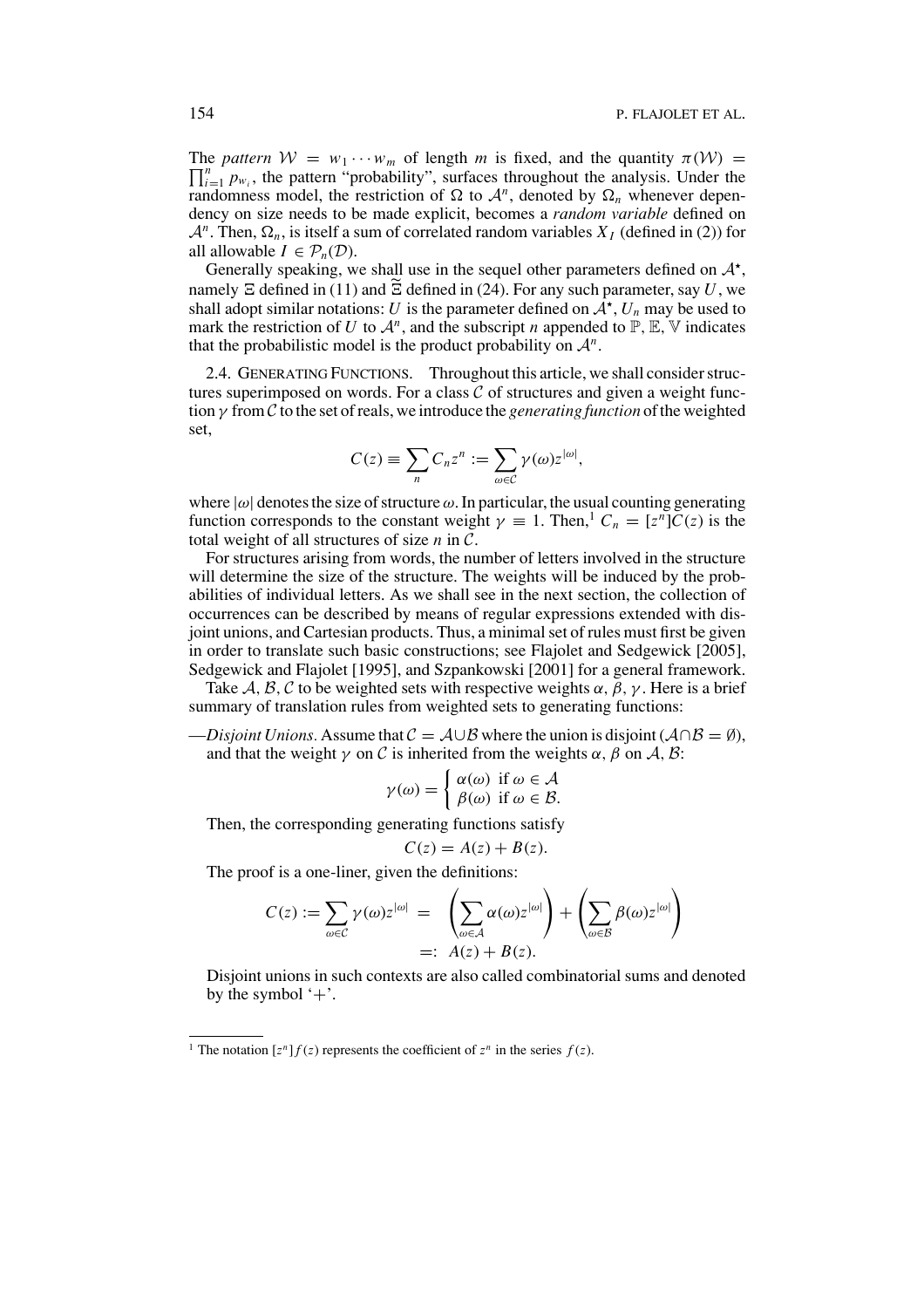—*Cartesian Products*. Assume that  $C = A \times B$  is a Cartesian product and that the weight  $\gamma$  on C is defined multiplicatively from the weights  $\alpha$ ,  $\beta$  on A, B:  $\gamma(\langle x, y \rangle) = \alpha(x) \cdot \beta(y)$ . Then, the corresponding generating functions satisfy

$$
C(z) = A(z) \cdot B(z),
$$

since one has

$$
C(z) := \sum_{\omega \in C} \gamma(\omega) z^{|\omega|} = \left( \sum_{\omega \in A} \alpha(\omega) z^{|\omega|} \right) \cdot \left( \sum_{\omega \in B} \beta(\omega) z^{|\omega|} \right)
$$
  
=:  $A(z) \cdot B(z)$ .

(A similar translation by products of generating functions holds for unambiguous concatenations of formal languages.)

For an alphabet  $A$  weighted by letter probabilities, the generating function is simply *z*. By the rules above, the generating function of all words of length *n* under the Bernoulli model is  $z^n$  and the generating function of the entire language  $A^*$  is

$$
1 + z + z^2 + \dots = \frac{1}{1 - z}.
$$

As we shall see, the constructions recalled above suffice to express moments of occurrence counts. Consequently, all the resulting generating functions are *rational*, of the special form  $F(z) = (1-z)^{-(k+1)}P(z)$  for some integer  $k \ge 0$  and polynomial *P*. This, in turn, entails precise coefficient asymptotics, namely,

$$
[zn] \frac{P(z)}{(1-z)^{k+1}} = \frac{n^k}{k!} P(1) + O(n^{k-1}).
$$
 (5)

#### 3*. Mean and Variance Analysis*

In this section, we assemble definitions and methods described in Section 2 in order to derive estimates of the mean and variance of the number of occurrences (Theorem 1).

3.1. MEAN VALUE ANALYSIS. The first moment of the number of occurrences is easily obtained by describing the collection of all occurrences in terms of formal languages.

We recall that an *occurrence* of pattern  $W$  subject to the constraint  $D$  is a pair  $(I, T)$  formed with a position  $I = (i_1, i_2, \ldots, i_m)$  of  $\mathcal{P}_n(\mathcal{D})$  and a text  $T = t_1 t_2 \cdots t_m$ for which  $t_{i_1} = w_1, t_{i_2} = w_2, \ldots, t_{i_m} = w_m$ . We consider the collection of positiontext pairs

$$
\mathcal{O} := \{ (I, T) ; I \in \mathcal{P}_{|T|}(\mathcal{D}) \},
$$

with the size of an element being by definition the length *n* of the text *T* . The weight of an element of  $\mathcal O$  is taken to be equal to  $X_I(T)\pi(T)$ . (Here,  $\pi(T)$  is the probability of the text,) In this way,  $\mathcal O$  can also be regarded as the collection of all occurrences weighted by probabilities of the text. The corresponding generating function of  $\mathcal O$  equipped with this weight is

$$
O(z) = \sum_{(I,T)\in\mathcal{O}} X_I(T)\pi(T) z^{|T|} = \sum_{T} \left( \sum_{I \in \mathcal{P}_{|T|}(\mathcal{D})} X_I(T) \right) \pi(T) z^{|T|}, \qquad (6)
$$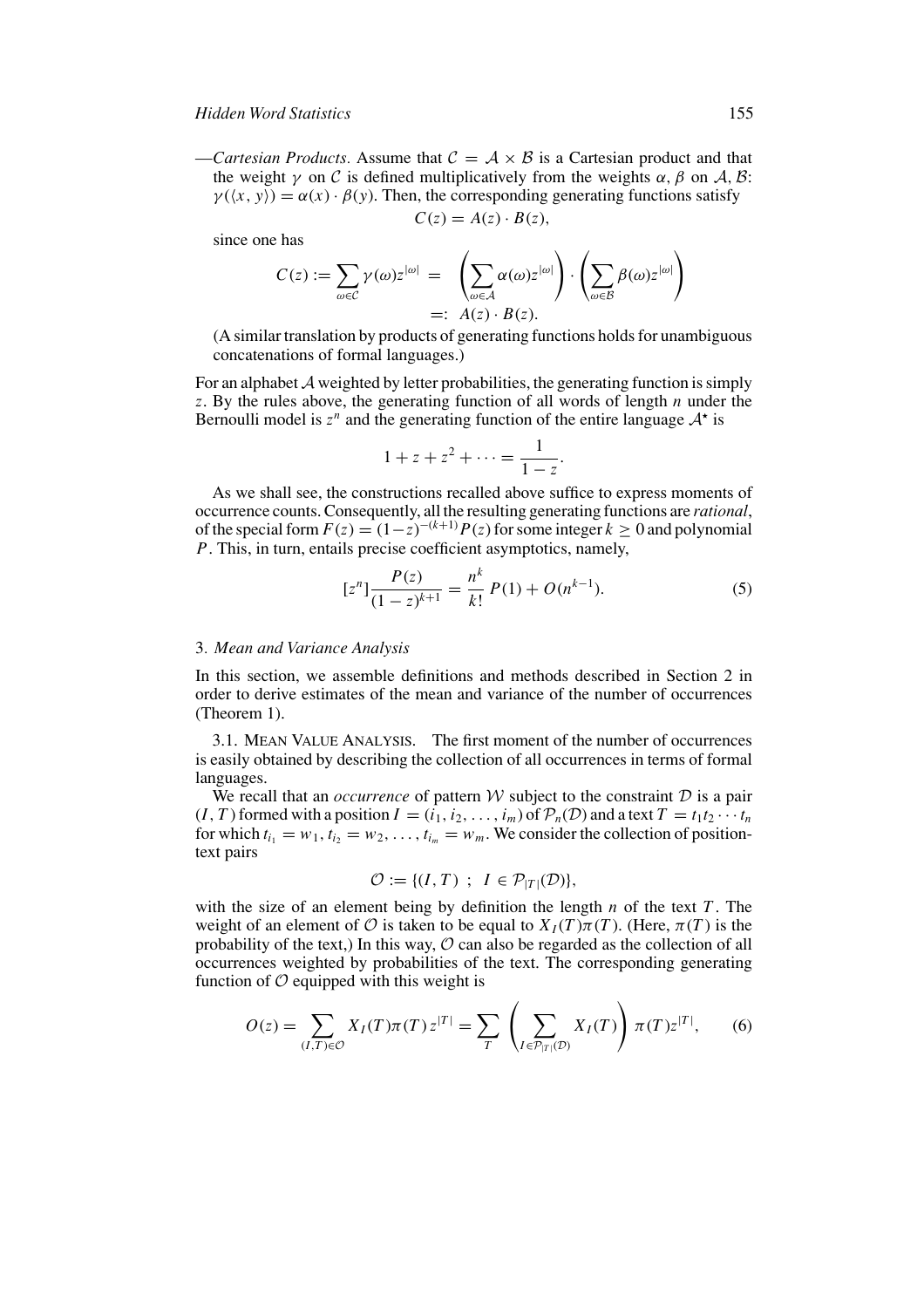and, with the definition of  $\Omega$ .

$$
O(z) = \sum_{T} \Omega(T)\pi(T) z^{|T|} = \sum_{n} \mathbb{E}_{n}[\Omega] z^{n}.
$$
 (7)

As a consequence, one has  $[z^n]O(z) = \mathbb{E}_n[\Omega]$ , so that  $O(z)$  serves as the generating function (in the usual sense) of the sequence of expectations  $\mathbb{E}_{n}[\Omega]$ .

On the other hand, each occurrence can be viewed as a "context" with an initial string, then the first letter of the pattern, then a separating string, then the second letter, etc. The collection  $\mathcal O$  is then described combinatorially by

$$
\mathcal{O} = \mathcal{A}^{\star} \times \{w_1\} \times \mathcal{A}^{\n(8)
$$

There, for  $d < \infty$ ,  $A^{\le d}$  denotes the collection of all words of length strictly less d, that is,  $A^{&d} := \bigcup_{i < d} A^i$ , whereas, for  $d = \infty$ ,  $A^{< \infty}$  denotes the collection of all finite words, that is,  $\mathcal{A}^{<\infty} := \mathcal{A}^* = \bigcup_{i < \infty} \mathcal{A}^i$ . Since the source is memoryless, the rules discussed at the end of the last section can be applied, and they give access to  $O(z)$  from the description (8). The generating function functions associated to  $A^{< d}$ and  $A<sup><</sup>\infty$  are

$$
A^{
$$

Thus, the description (8) of occurrences automatically translates into

$$
O(z) \equiv \sum_{n\geq 0} \mathbb{E}_n[\Omega] z^n = \left(\frac{1}{1-z}\right)^{b+1} \times \left(\prod_{i=1}^m p_{w_i} z\right) \times \left(\prod_{i\in \mathcal{F}} \frac{1-z^{d_i}}{1-z}\right). \tag{9}
$$

With  $\pi(W)$  the probability of the pattern W, one finds finally from (5) and (9):

$$
\mathbb{E}_n[\Omega] = [z^n]O(z) = \frac{n^b}{b!} \left( \prod_{i \in \mathcal{F}} d_i \right) \pi(\mathcal{W}) \left( 1 + O\left(\frac{1}{n}\right) \right), \tag{10}
$$

and a complete asymptotic expansion could be easily obtained. This symbolic derivation of mean values extends the case of standard string matching exposed in Sedgewick and Flajolet [1995, p. 366]. Its full significance is revealed when it is applied to higher moment estimates.

3.2. VARIANCE ANALYSIS. For the analysis of variance and especially of higher moments, it is essential to work with a centered random variable  $\Xi$  defined, for each *n*, as

$$
\Xi_n := \Omega_n - \mathbb{E}_n[\Omega] = \sum_{I \in \mathcal{P}_n(\mathcal{D})} Y_I, \text{ with } Y_I := X_I - \mathbb{E}[X_I] = X_I - \pi(\mathcal{W}). \tag{11}
$$

The second moment of the centered variable  $\Xi$  equals the variance of  $\Omega$  and with the centered variables defined above by (11), one has

$$
\mathbb{E}_n[\Xi^2] = \sum_{I,J \in \mathcal{P}_n(\mathcal{D})} \mathbb{E}[Y_I Y_J]. \tag{12}
$$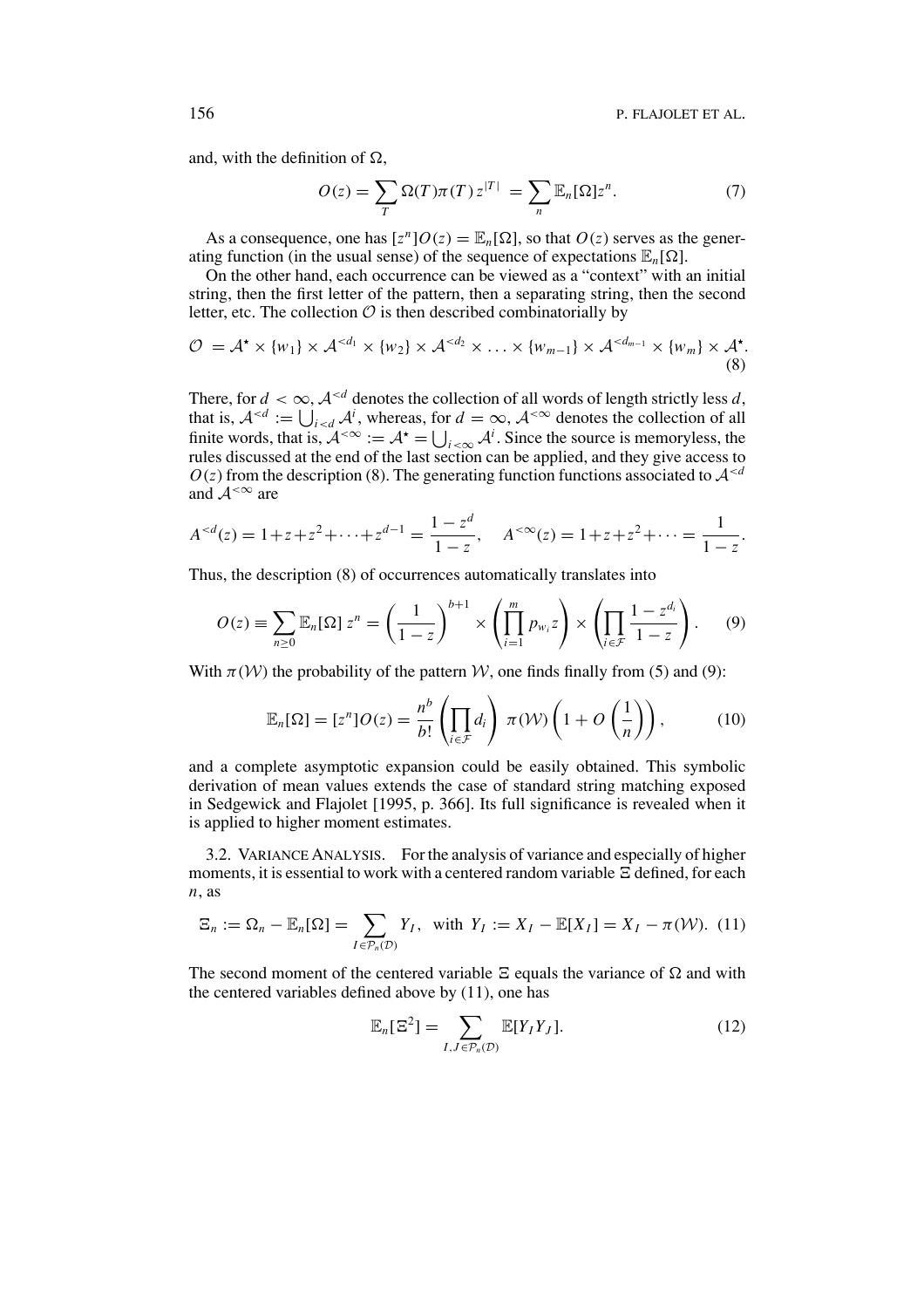

FIG. 1. A pair of occurrences *I*, *J* with  $b = 6$  blocks each and the joint aggregates; the number of degrees of freedom is here  $\beta(I, J) = 4$ .

From this last equation, we need to analyse *pairs of positions*  $(I, T), (J, T) \cong$  $(I, J, T)$  relative to a common text *T*. We denote by  $\mathcal{O}_2$  this set,

 $\mathcal{O}_2 := \{ (I, J, T) ; I, J \in \mathcal{P}_{|T|}(\mathcal{D}) \},\$ 

and we weight each element  $(I, J, T)$  by  $Y_I(T)Y_J(T) \pi(T)$ . The corresponding generating function, which enumerates pairs of occurrences, is

$$
O_2(z) := \sum_{(I,J,T) \in \mathcal{O}_2} Y_I(T) Y_J(T) \pi(T) z^{|T|} = \sum_T \left( \sum_{I,J \in \mathcal{P}_{|T|}(\mathcal{D})} Y_I(T) Y_J(T) \right) \pi(T) z^{|T|}
$$

and, with Eq. (12),

$$
O_2(z) = \sum_{n \geq 0} \sum_{I,J \in \mathcal{P}_n(\mathcal{D})} \mathbb{E}[Y_I Y_J] z^n = \sum_{n \geq 0} \mathbb{E}_n[\Xi^2] z^n.
$$

The process entirely parallels the derivation of (6) and (7), and, one has  $[z^n]O_2(z)$  =  $\mathbb{E}_n[\mathbb{E}^2]$ , so that  $O_2(z)$  serves as the generating function (in the usual sense) of the sequence of moments  $\mathbb{E}_n[\Xi^2]$ .

There are two kinds of pairs (*I*, *J* ), depending on whether they intersect or not. When *I* and *J* do not intersect, the corresponding random variables  $Y_I$  and  $Y_J$ are independent, and the corresponding covariance  $E[Y_iY_j]$  reduces to 0. As a consequence, one may restrict attention to pairs of occurrences *I*, *J* that intersect at one place at least. Suppose that there exist two occurrences of pattern  $W$  at positions *I* and *J* which intersect at  $\ell$  distinct places. We then denote by  $W_{I \cap J}$ the subpattern of W that occurs at position  $I \cap J$ , and by  $\pi(W_{I \cap J})$  the probability of this subpattern. Since the expectation  $\mathbb{E}[X_IX_J]$  equals  $\pi(\mathcal{W})^2/\pi(\mathcal{W}_{I \cap J})$ , the expectation  $\mathbb{E}[Y_I Y_J] = \mathbb{E}[X_I X_J] - \pi(\mathcal{W})^2$  involves a correlation number  $e(I, J)$ 

$$
\mathbb{E}[Y_I Y_J] = \pi^2(\mathcal{W}) \, e(I, J), \qquad \text{with} \qquad e(I, J) = \frac{1}{\pi(\mathcal{W}_{I \cap J})} - 1. \tag{13}
$$

Remark that this relation remains true even if the pair  $(I, J)$  is not intersecting, since, in this case, one has  $\pi(\mathcal{W}_{I \cap J}) = \pi(\varepsilon) = 1$ .

3.2.1*. Aggregates and Degrees of Freedom of Pairs of Positions.* As it turns out in the analysis, asymptotic behavior is driven by the overlapping of blocks involved in *I* and *J*, rather than plainly by the cardinality of  $I \cap J$ . In order to formalize this, define first the (joint) *aggregate*  $\alpha(I, J)$  to be the system of blocks obtained by merging together all intersecting blocks of the two aggregates  $\alpha(I)$  and  $\alpha(J)$ . The number of blocks  $\beta(I, J)$  of  $\alpha(I, J)$  plays a fundamental rôle here, since it measures the *degree of freedom* of pairs; we also call  $\beta(I, J)$  the degree of pair (*I*, *J* ). Figure 1 illustrates graphically this notion.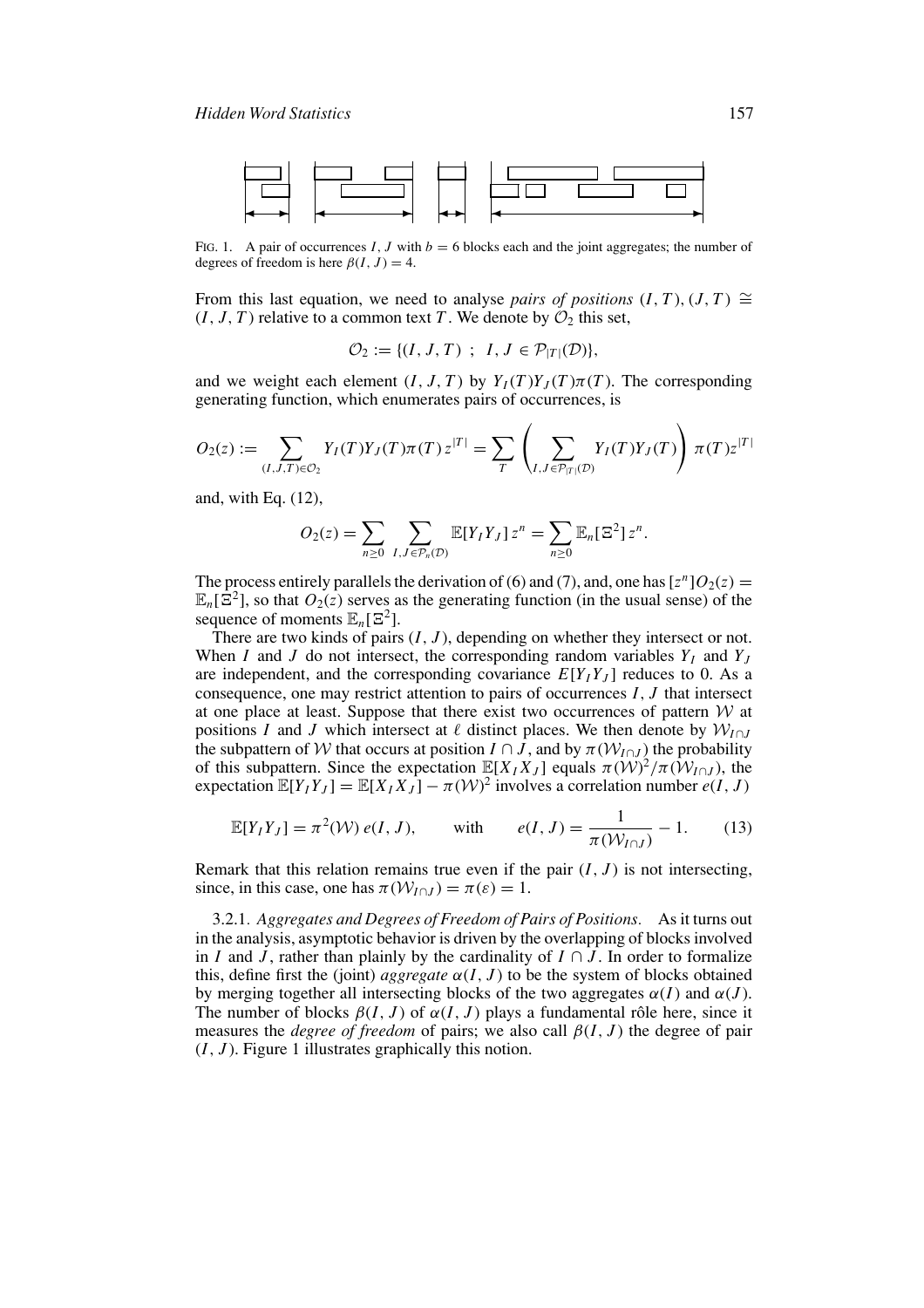

FIG. 2. A full pair of occurrences  $I, J$  with  $b = 6$  blocks each.

*Example* 2. Consider the pattern  $W = |\mathsf{a} \#_3 \mathsf{b} \#_4 \mathsf{r}| \# |\mathsf{a} \#_4 \mathsf{c}|$  composed of two blocks. The text aarbarbccaracc contains several valid occurrences of  $W$  including two at positions  $I = (2, 4, 6, 10, 13)$  and  $J = (5, 7, 11, 12, 13)$ . The individual aggregates are  $\alpha(I) = \{[2, 6], [10, 13]\}, \alpha(J) = \{[5, 11], [12, 13]\}$  so that the joint quantities are:  $\alpha(I, J) = [2, 13]$  and  $\beta(I, J) = 1$ . This pair has exactly degree 1.

When *I* and *J* intersect, there exists at least one block of  $\alpha(I)$  that intersects a block of  $\alpha(J)$ , so that the degree  $\beta(I, J)$  is at most equal to  $2b - 1$ . Next, we partition  $\mathcal{O}_2$  in accordance with the value of  $\beta(I, J)$  and write

$$
\mathcal{O}_2^{[p]} := \{ (I, J, T) \in \mathcal{O}_2 \; ; \; \beta(I, J) = 2b - p \}
$$

for the collection of intersecting pairs  $(I, J, T)$  of occurrences for which the degree of freedom equals  $2b - p$ . From the preceding discussion, only  $p \ge 1$  needs to be considered and

$$
O_2(z) = O_2^{[1]}(z) + O_2^{[2]}(z) + O_2^{[3]}(z) + \cdots
$$

As we see next, it is only the first term of this sum that matters asymptotically.

3.2.2*. Full Pairs.* In order to conclude the discussion, we need the notion of *full pairs*: a pair  $(I, J)$  of  $\mathcal{P}_q(\mathcal{D}) \times \mathcal{P}_q(\mathcal{D})$  is *full* if the joint aggregate  $\alpha(I, J)$  completely covers the interval  $[1, q]$ ; see Figure 2. (Clearly, the possible values of length *q* are finite, since q is at most equal to  $2\ell$ , where  $\ell$  is the length of the constraint  $\mathcal{D}$ .)

*Example* 3. Consider the pattern  $W = a \#_3 b \#_4 r \#_4 d \ldots$ . The text aarbarbccaracc also contains two other occurrences of  $\mathcal{W}$ , at positions  $I' =$  $(1, 4, 6, 12, 13)$  and  $J' = (5, 7, 11, 12, 14)$ . Now, *I'* and *J'* are intersecting, and the corresponding aggregates are  $\alpha(I') = \{[1, 6], [12, 13]\}, \alpha(J') = \{[5, 11], [12, 14]\}$ so that  $\alpha(I', J') = \{ [1, 11], [12, 14]$ . This is an example of a full pair of occurrences with number of blocks  $\beta(I', J') = 2$ .

There is a fundamental translation invariance due to the independence of symbols in the Bernoulli model that entails a combinatorial isomorphism ( $\cong$  represents combinatorial isomorphism)

$$
\mathcal{O}_2^{[p]} \cong (\mathcal{A}^{\star})^{2b-p+1} \times \mathcal{B}_2^{[p]},
$$

where  $\mathcal{B}_2^{[p]}$  is the subset of  $\mathcal{O}_2$  formed of full pairs such that  $\beta(I, J)$  equals  $2b - p$ . In essence, the gaps can be all grouped together (their number is  $2b - p + 1$ , which is translated by the prefactor  $(A^{\star})^{2b-p+1}$ , while what remains constitutes a full occurrence. The generating function of  $\mathcal{O}_2^{[p]}$  is accordingly

$$
O_2^{[p]}(z) = \left(\frac{1}{1-z}\right)^{2b-p+1} \times B_2^{[p]}(z).
$$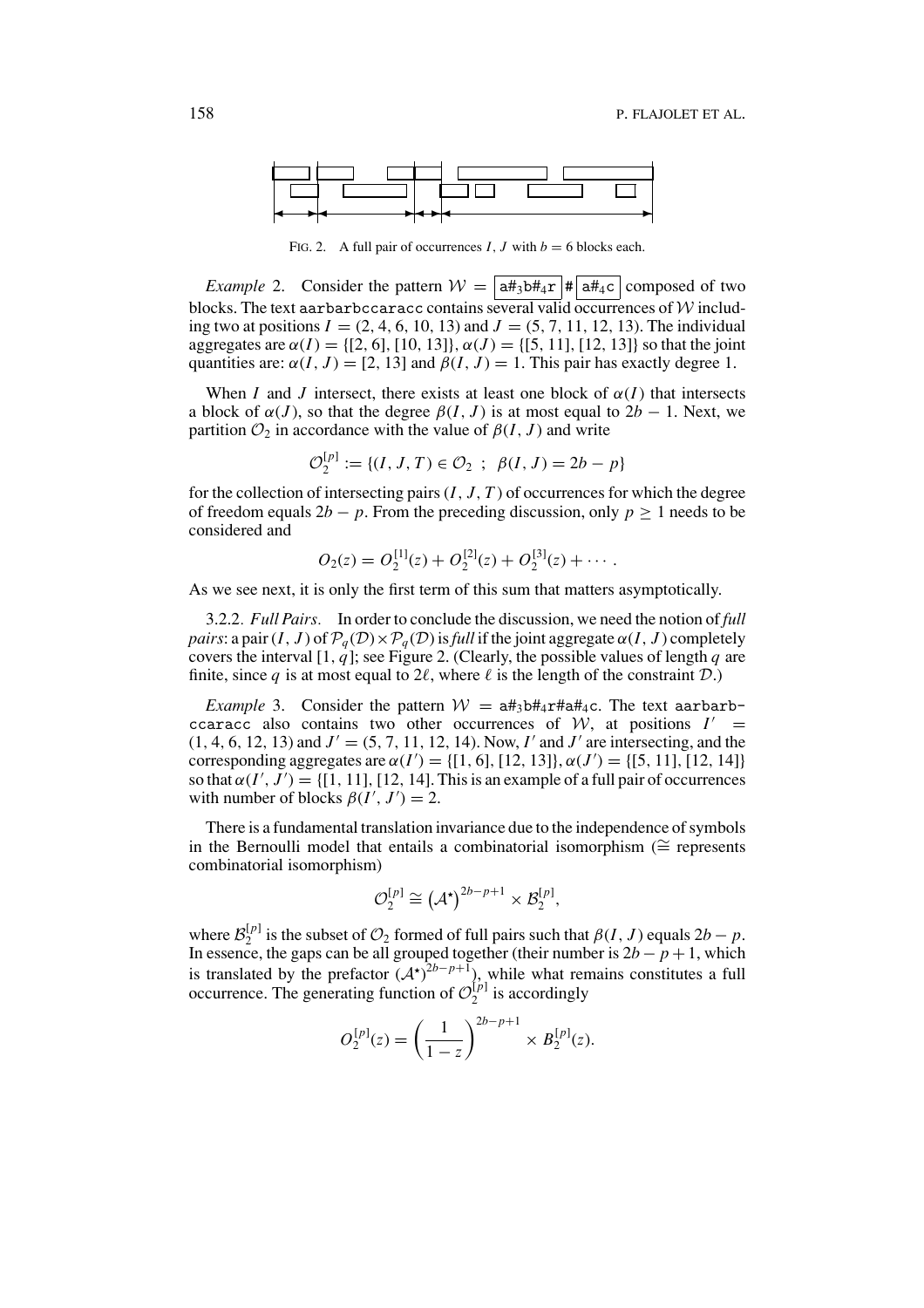Here,  $B_2^{[p]}(z)$  is the generating function of the collection  $\mathcal{B}_2^{[p]}$  and from our earlier discussion, it is a *polynomial* of degree at most  $2\ell(\mathcal{D})$ . Now, an easy dominant pole analysis entails that  $[z^n]O_2^{[p]} = O(n^{2b-p})$ .

This proves that the dominant contribution to the variance is given by  $[z^n]Q_2^{[1]}$ , which is of order  $O(n^{2b-1})$ . Then, the variance  $\mathbb{E}[\Xi_n^2]$  involves the constant  $B_2^{[1]}(1)$ that is the total weight of the collection  $\mathcal{B}_2^{[1]}$ . Recall that this collection is formed of intersecting full pairs of occurrences of degree  $2b - 1$ . The polynomial  $B_2^{[1]}(z)$ is itself the generating function of the collection  $\mathcal{B}_2^{[1]}$ , and it is conceptually an extension of Guibas and Odlyzko's autocorrelation polynomial Guibas and Odlyzko [1981a, 1981b]. We shall later make precise the relation between both polynomials (see Section 3.3).

We summarize our findings in the following theorem.

THEOREM 1. *Consider a general constraint* D *with a number of blocks equal to b. The mean and the variance of the number of occurrences*  $\Omega$  *of a pattern* W *subject to constraint* D *satisfy*

$$
\mathbb{E}_n[\Omega] = \frac{\pi(\mathcal{W})}{b!} \bigg( \prod_{j \,:\, d_j < \infty} d_j \bigg) n^b \bigg( 1 + O\left(\frac{1}{n}\right) \bigg),
$$
\n
$$
\mathbb{V}_n[\Omega] = \sigma^2(\mathcal{W}) n^{2b-1} \bigg( 1 + O\left(\frac{1}{n}\right) \bigg),
$$

*where the "variance coefficient"*  $\sigma^2(W)$  *involves the autocorrelation*  $\kappa(W)$ 

$$
\sigma^{2}(\mathcal{W}) = \frac{\pi^{2}(\mathcal{W})}{(2b-1)!} \ \kappa^{2}(\mathcal{W}) \qquad \text{with} \quad \kappa^{2}(\mathcal{W}) := \sum_{(I,J) \in \mathcal{B}_{2}^{[1]}} \left( \frac{1}{\pi(\mathcal{W}_{I \cap J})} - 1 \right). \tag{14}
$$

*The set*  $\mathcal{B}_2^{[1]}$  *is the collection of all pairs of occurrences*  $(I, J)$  *that satisfy three conditions:* (i) *they are full;* (ii) *they are intersecting;* (iii) *there is a single pair*  $(r, s)$  with  $1 \leq r, s \leq b$  for which the rth block  $B^{[r]}$  of  $\alpha(I)$  and the sth block  $C^{[s]}$  $of \alpha(J)$  *intersect.* 

*Remark* 1. From Theorem 1 and Chebyshev's inequality, we conclude that

$$
\mathbb{P}_n\left\{\left|\frac{\Omega}{\mathbb{E}_n[\Omega]}-1\right|>\epsilon\right\} \leq \frac{\mathbb{V}_n[\Omega]}{\epsilon^2 \mathbb{E}_n^2[\Omega]}=O\left(\frac{1}{n}\right).
$$

Therefore, the random variables  $\Omega / \mathbb{E}_n[\Omega]$  converge to 1 in probability, that is,

for any 
$$
\epsilon > 0
$$
,  $\lim_{n \to \infty} \mathbb{P}_n \left\{ \left| \frac{\Omega}{\mathbb{E}_n[\Omega]} - 1 \right| < \epsilon \right\} = 1.$  (15)

Bourdon and Vallée [2002] have recently provided a follow-up to Theorem 1 and shown that the statement is fairly robust: it extends to a somewhat larger class of patterns with gaps; more importantly perhaps, concentration of distribution is shown in Bourdon and Vallée [2002] to hold for a wide class of sources encompassing memoryless and Markov sources—the *dynamical sources* in the sense of Vallée [Clément et al. 2001; Vallée 2001].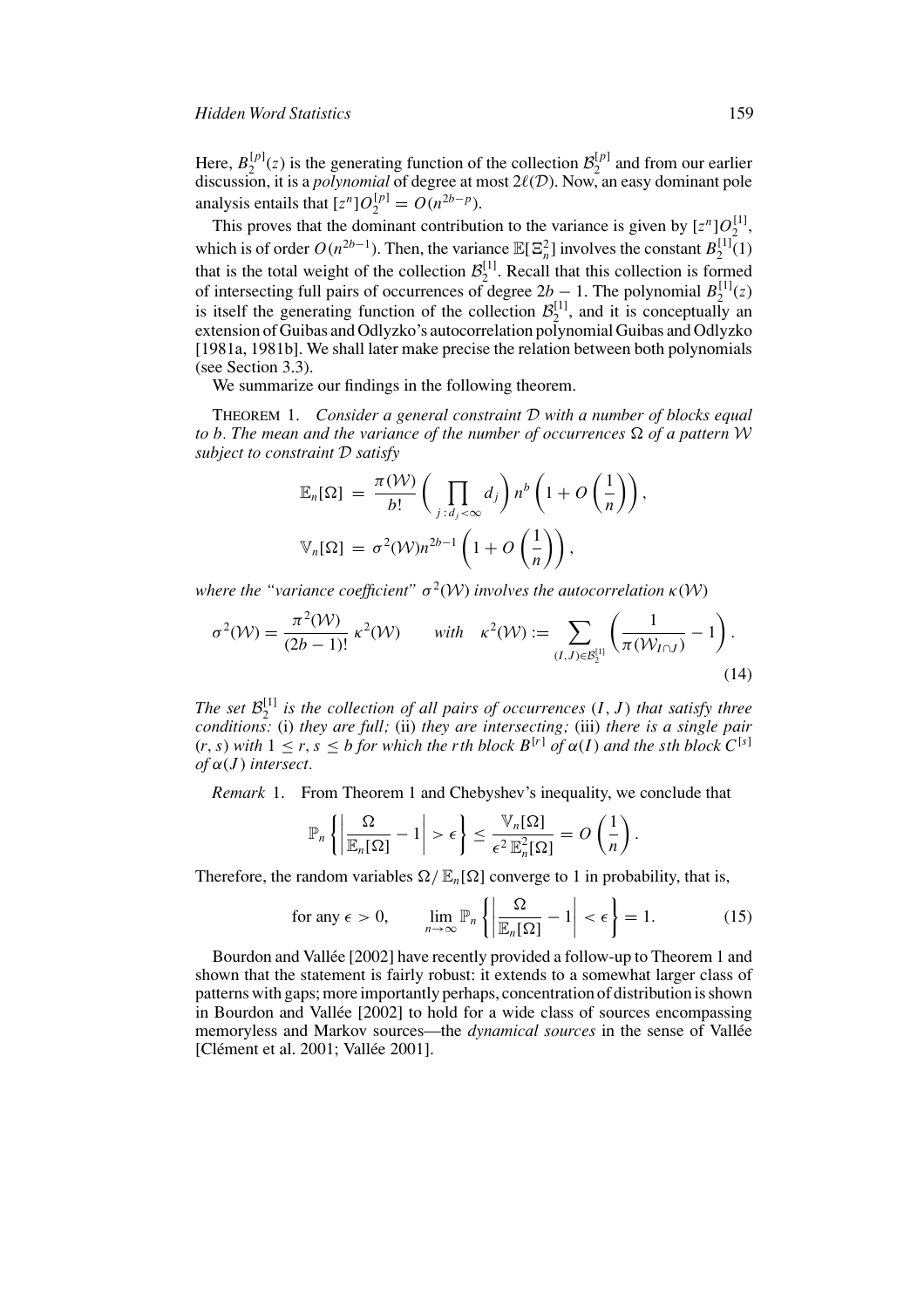3.3. GENERALIZED AUTOCORRELATIONS AND VARIANCES. In this section, we re-examine the variance coefficient, for which formulas have been provided earlier; see Eq. (14) in Theorem 1. As we now explain, the variance coefficient turns out to be computable in a time that is polynomial in the size of the pattern specification. Structurally, it relates to a generalization of Guibas and Odlyzko's autocorrelation polynomial originally introduced for classical string matching (cf Guibas and Odlyzko [1981a, 1981b] and Szpankowski [2001]).

3.3.1*. The General Case.* The computation of the autocorrelation  $\kappa(W)$  reduces to  $b^2$  computations of correlations  $\kappa(W_r, W_s)$ , relative to pairs  $(W_r, W_s)$  of blocks. Note that each correlation of the form  $\kappa(\mathcal{W}_r, \mathcal{W}_s)$  involves a totally constrained problem and is discussed below. Precisely, one has

$$
\kappa^{2}(\mathcal{W}) = D^{2}(\mathcal{D}) \sum_{1 \leq r,s \leq b} \frac{1}{D(\mathcal{D}_{r})D(\mathcal{D}_{s})} {r+s-2 \choose r-1} {2b-r-s \choose b-r} \kappa(\mathcal{W}_{r}, \mathcal{W}_{s}), \tag{16}
$$

where  $\kappa(\mathcal{W}_r, \mathcal{W}_s)$  is the sum of the  $e(I, J)$  taken over all full intersecting pairs  $(I, J)$  formed with an occurrence *I* of block  $W_r$  subject to constraint  $D_r$  and an occurrence *J* of block  $W_s$  subject to constraint  $\mathcal{D}_s$ . Let us explain the formula (16) in words: for a pair  $(I, J)$  of the set  $\mathcal{B}_2^{[1]}$ , there is a single pair  $(r, s)$  of indices with  $1 \le r, s \le b$  for which the *r*th block  $B^{[r]}$  of  $\alpha(I)$  and the *s*th block  $C^{[s]}$  of  $\alpha(J)$  intersect. Then, there exist  $r + s - 2$  blocks before the block  $\alpha(B^{[r]}, C^{[s]})$ and  $2b - r - s$  blocks after it. We then have three different degrees of freedom: (i) the relative order of blocks  $B^{[i]}(i < r)$  and blocks  $C^{[j]}(j < s)$ , and similarly the relative order of blocks  $B^{[i]}(i > r)$  and blocks  $C^{[j]}(j > s)$ ; (ii) the lengths of the blocks (there are *Dj* possible lengths for the *j*th block); (iii) finally the relative positions of the blocks  $B^{[r]}$  and  $C^{[s]}$ .

3.3.2*. The Fully Unconstrained Case.* In the unconstrained problem, the parameter *b* equals *m*, and each block  $W_r$  is reduced to the symbol  $W_r$ . Then, the "correlation coefficient"  $\kappa^2(\mathcal{W})$  simplifies to

$$
\kappa^{2}(\mathcal{W}) := \sum_{1 \le r,s \le m} {r+s-2 \choose r-1} {2m-r-s \choose m-r} \llbracket w_r = w_s \rrbracket \left( \frac{1}{p_{w_r}} - 1 \right). \tag{17}
$$

3.3.3*. The Totally Constrained Case.* To complete the discussion relative to the variance coefficient, we need to show how to compute the correlation coefficient  $\kappa(\mathcal{R}, \mathcal{S})$  between two totally constrained hidden patterns  $(\mathcal{R}, \mathcal{C})$  and  $(\mathcal{S}, \mathcal{D})$ . (For general hidden patterns,  $R$  and  $S$  will be blocks of the original pattern  $W$ .) This is achieved by methods of dynamic programming. Assume that the 1-block pattern R has *i* symbols, so that constraint C is of the form  $C = (c_1, c_2, \ldots, c_{i-1})$ ; in the same vein, the 1-block pattern  $S$  has *j* symbols, so that constraint  $D$  is of the form  $C = (d_1, d_2, \ldots, d_{i-1}).$ 

When a pattern  $\overline{T}$  occurs at a position *I* and  $K \subset I$  is any subposition of *I*,  $T_K$ denotes the subpattern of  $T$  that occurs at position  $K$ . We consider the set  $\beta$  of pairs  $(I, J)$  that satisfy four conditions: (i) *I* is an occurrence of R with constraints C; (ii) *J* is an occurrence of S with constraints D; (iii) the two subpatterns  $\mathcal{R}_{I \cap J}$  and  $S_{I \cap J}$  are equal; (iv) (*I*, *J*) is full. Now, the correlation coefficient  $\kappa(\mathcal{R}, \mathcal{S})$  involves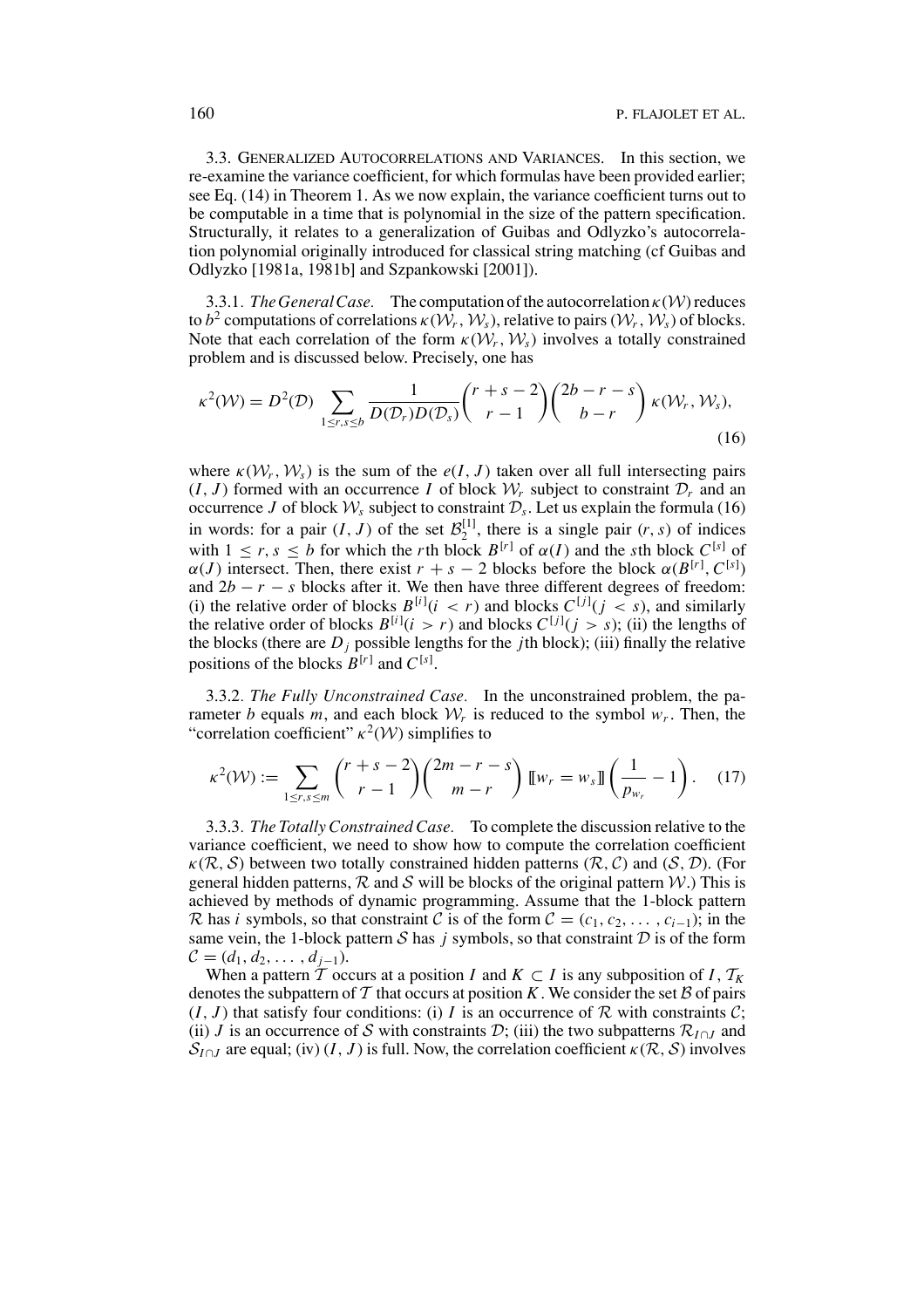The computation of  $\kappa := \pi(\mathcal{R})\pi(\mathcal{S})\kappa(\mathcal{RS})$  reduces to that of A, C:

$$
\kappa = A - \pi(\mathcal{R})\pi(\mathcal{S})C.
$$

The quantities  $C, A$  are determined from auxiliary arrays  $Y, X$ :

(18) 
$$
C = \sum_{t,v=1}^{\ell(\mathcal{C})+\ell(\mathcal{D})} Y[t,v,i,j], \qquad A = \sum_{t,v=1}^{\ell(\mathcal{C})+\ell(\mathcal{D})} X[t,v,i,j].
$$

Arrays Y, X are themselves computed by recurrence with subsets  $\mathcal{C}(t, k)$ ,  $\mathcal{D}(v, \ell)$ ,

(19) 
$$
\mathcal{C}(t,k) := \{u; 1 \le u \le t-1, u \ge t-c_{k-1}\}\mathcal{D}(v,\ell) := \{w; 1 \le w \le v-1, w \ge v-d_{\ell-1}\}.
$$

$$
\begin{cases}\nY[t, v, k, \ell] &= \sum_{u \in \mathcal{C}(t, k)} Y[u, v, k-1, \ell] & \text{for } t > v \\
Y[t, v, k, \ell] &= \sum_{v \in \mathcal{C}(t, k)} Y[t, w, k, \ell-1] & \text{for } t < v\n\end{cases}
$$

(20) 
$$
\begin{cases}\nY[t, v, k, \ell] = \sum_{w \in \mathcal{D}(v, \ell)} Y[t, w, k, \ell - 1] & \text{for } t < v \\
Y[t, v, k, \ell] = \left\| r_k = s_\ell \right\| \sum_{\substack{u \in \mathcal{C}(t, k) \\ w \in \mathcal{D}(v, \ell)}} Y[u, w, k - 1, \ell - 1] & \text{for } t = v\n\end{cases}
$$

$$
\begin{cases} X[t, v, k, \ell] &= p(r_k) \sum_{u \in \mathcal{C}(t, k)} X[u, v, k-1, \ell] \qquad \text{for } t > v \end{cases}
$$

$$
(21) \quad\n\left\{\n\begin{array}{rcl}\nX[t, v, k, \ell] & = & p(s_{\ell}) \sum_{w \in \mathcal{D}(v, \ell)} X[t, w, k, \ell - 1] \\
X[t, v, k, \ell] & = & p(x_{\ell}) \left[ r_{\ell} - s_{\ell} \right] \sum_{w \in \mathcal{D}(v, \ell)} X[u, w, k - 1, \ell - 1] \quad \text{for } t = v\n\end{array}\n\right.
$$

$$
\begin{cases} X[t,v,k,\ell] &= p(r_k) \left[ r_k = s_\ell \right] \sum_{\substack{u \in \mathcal{C}(t,k) \\ w \in \mathcal{D}(v,\ell)}} X[u,w,k-1,\ell-1] \quad \text{ for } t = v \end{cases}
$$

The initialization conditions are

(22) 
$$
Y[1, 0, 1, 0] := 1;
$$
  $Y[0, 1, 0, 1] := 1;$   $Y[1, 1, 1, 1] := [r_1 = s_1];$   
\n $X[1, 0, 1, 0] := p(r_1);$   $Y[0, 1, 0, 1] := p(s_1);$   $X[1, 1, 1, 1] := p(r_1) [r_1 = s_1],$   
\nand, for  $(t, v) \neq (0, 1)$  and  $(t, v) \neq (1, 0),$   
\n(23)  $X[t, v, 1, 0] = Y[t, v, 1, 0] = X[t, v, 0, 1] = X[t, v, 0, 1] = Y[t, v, 1, 1] = X[t, v, 1, 1] = 0.$ 

FIG. 3. The formulas summarizing the computation of the variance coefficient.

the set  $\beta$  is equal to

$$
\kappa(\mathcal{R}, \mathcal{S}) := \sum_{(I,J) \in \mathcal{B}} e(I, J) \quad \text{with} \quad e(I, J) = \frac{1}{\pi(\mathcal{R}_{I \cap J})} - 1.
$$

Note that the condition for the pair  $(I, J)$  to be intersecting can be dispensed with, since nonintersecting pairs give rise to a term  $e(I, J)$  equal to zero. An alternative expression of  $\kappa := \pi(\mathcal{R})\pi(\mathcal{S})\kappa(\mathcal{R}, \mathcal{S})$ 

$$
\kappa = A - \pi(\mathcal{R})\pi(\mathcal{S})C \quad \text{with} \quad A = \sum_{(I,J)\in\mathcal{B}} \pi((\mathcal{R} \uparrow \mathcal{S})_{(I,J)}), \quad C = \sum_{(I,J)\in\mathcal{B}} 1
$$

involves the pattern  $(R \uparrow S)_{(I,J)}$  obtained by merging the two patterns R at position *I* and *S* at position *J*. This merging is a sort of shuffle with possible collisions at position  $I \cap J$ .

From now on, the main formulas of this section are grouped inside Figure 3, which can be taken as an algorithm for determining variances. We consider the set  $\mathcal{B}[t, v, k, \ell]$  of pairs  $(I, J)$  that satisfy the following: (i) *I* is a valid occurrence of prefix  $\mathcal{R}_k$  whose last component  $i_k$  satisfies  $i_k = t$ , (ii) *J* is a valid occurrence of prefix  $S_\ell$  whose last component  $j_\ell$  satisfies  $j_\ell = v$ , (iii) If *I* and *J* are intersecting, the equality  $\mathcal{R}_{I \cap J} = \mathcal{S}_{I \cap J}$  holds, (iv) the pair  $(I, J)$  is full. Notice that the set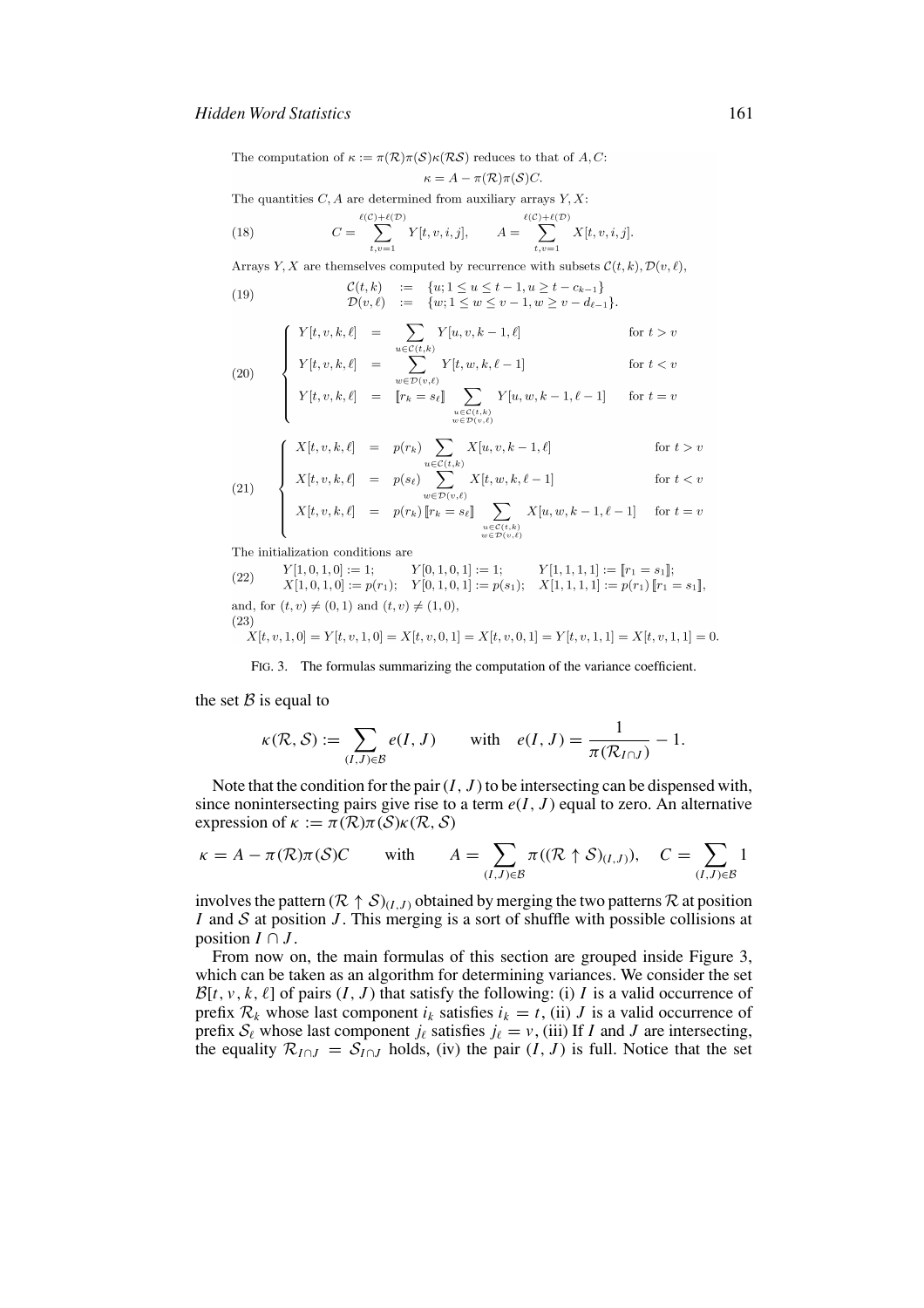$\mathcal{B}[t, t, k, \ell]$  is empty except if the last symbol  $r_k$  of  $\mathcal{R}_k$  equals the last symbol  $s_\ell$ of  $S_{\ell}$ . Since the pair  $(I, J)$  is full, the indices  $t, v$  vary between 0 and  $\ell(C) + \ell(D)$ . Index  $k$  is a cursor relative to pattern  $R$  (which varies between 0 and *i*), while index  $\ell$  is a cursor inside pattern S, (which varies between 0 and *j*). Two variables,  $Y[t, v, k, \ell]$  and  $X[t, v, k, \ell]$ , are used. The first one represents the cardinality of the set  $\mathcal{B}[t, v, k, \ell]$  and is used for computing the second term C of  $\kappa$ , while the second one is the total weight of this set and is used for computing the first term *A* of  $\kappa$ ; see Eq. (18) in Figure 3.

The fundamental formulas for  $Y[t, v, k, \ell]$  and for  $X[t, v, k, \ell]$  used for dynamic programming are of the same vein. For each of them, there appear three cases depending on the relative position of *t* and *v* (remark that equality  $t = v$  is only possible if the equality  $r_k = s_\ell$  holds). They both involve sets of indices defined from constraints  $C$  and  $D$  specified in Eq. (19) of Figure 3, and auxiliary variables *Y*, *X* determined by the recurrences (20) and (21) respectively. (The formula for *X* is similar to that for *Y* , safe that it involves the probability of the last symbol read.) The variables must be initialized by  $(22)$ . Moreover, since the pair  $(I, J)$  has to be full, except for  $(t, v) = (1, 0)$  or  $(t, v) = (0, 1)$ , one sets the values as given in Figure 3, Eq. (23).

3.3.4*. The Case of a String and the Relation with Autocorrelation Polynomials.* Here  $W = w_1 w_2 \cdots w_m$  is a string of length *m*, and all the symbols of W must occur at consecutive places, so that a valid position *I* is an interval of length *m*. For  $1 \le i \le j \le m$ , we denote by  $W[i, j]$  the substring  $w_i w_{i+1} \cdots w_j$ . The autocorrelation set  $K_W \subset [1 \cdot m]$  involves all indices k such that the prefix  $\mathcal{W}[1, k]$ coincides with the suffix  $W[m - k + 1, m]$ . Here, an index  $k \in K_W$  is relative to a intersecting pair of positions (*I*, *J*) and one has  $W[1 \cdot k] = W_{I \cap J}$ .

Classically, two autocorrelation polynomials,  $A_W$  and  $C_W$ , are defined from  $K_W$ . The polynomial  $C_W$  is the uniform autocorrelation polynomial while  $A_W$  is the weighted autocorrelation polynomial and involves suffix probabilities:

$$
C_{\mathcal{W}}(z) = \sum_{k \in K_{\mathcal{W}}} z^{m-k},
$$

$$
A_{\mathcal{W}}(z) = \sum_{k \in K_{\mathcal{W}}} \pi(\mathcal{W}[k+1, m]) z^{m-k} = \pi(\mathcal{W}) \sum_{k \in K_{\mathcal{W}}} \frac{1}{\pi(\mathcal{W}[1, k])} z^{m-k}.
$$

Since the polynomial  $B_2^{[1]}$  involves coefficients of the form

$$
\pi^2(\mathcal{W})\bigg[\frac{1}{\pi(\mathcal{W}_{I\cap J})}-1\bigg],
$$

this polynomial can be written as function of the two autocorrelations polynomials  $A_W$  and  $C_W$ ,

$$
B_2^{[1]}(z) = \pi(\mathcal{W})z^m [A_{\mathcal{W}}(z) - \pi(\mathcal{W}) C_{\mathcal{W}}(z)].
$$

Put simply, the variance coefficient of the hidden pattern problem extends the classical autocorrelation quantities associated with strings.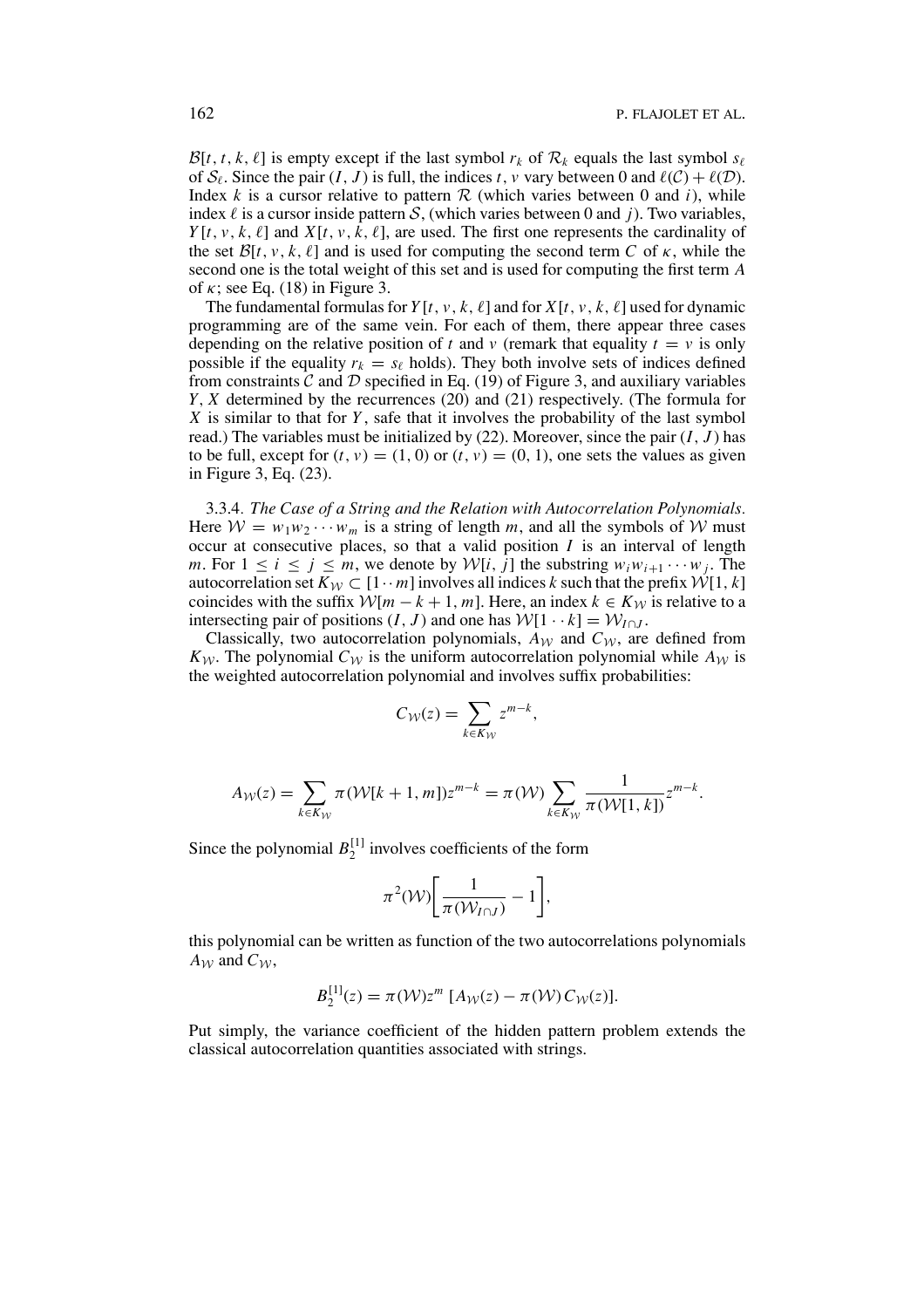#### 4*. Central Limit Laws*

Our goal is to prove that the sequence  $\Omega_n$  appropriately centered and scaled tends to the normal distribution. We consider the following standardized random variable  $\widetilde{E}$  which is defined for each *n* by

$$
\widetilde{\Xi}_n := \frac{\Xi_n}{n^{b-1/2}} = \frac{\Omega_n - \mathbb{E}_n[\Omega]}{n^{b-1/2}},\tag{24}
$$

where *b* is the number of blocks of the constraint  $D$ . We shall show that  $\widetilde{E}$  behaves asymptotically as a normal variable with mean 0 and standard deviation  $\sigma$ . By the classical *moment convergence theorem* [Billingsley 1986, Theorem 30.2] this is established once all moments of  $E_n$  are known to converge to the appropriate moments of the standard normal distribution. We remind the reader that if *G* is a standard normal variable (i.e., a Gaussian distributed variable with mean 0 and standard deviation 1), then for any integral  $s > 0$ 

$$
\mathbb{E}[G^{2s}] = 1 \cdot 3 \cdots (2s - 1), \qquad \mathbb{E}[G^{2s+1}] = 0.
$$
 (25)

We shall accordingly distinguish two cases based on the parity of  $r, r = 2s$  and  $r = 2s + 1$ , and prove that

$$
\mathbb{E}_n[\Xi^{2s+1}] = o\left(n^{(2s+1)(b-1/2)}\right), \qquad \mathbb{E}_n[\Xi^{2s}] \sim \sigma^{2s} \left(1 \cdot 3 \cdots (2s-1)\right) n^{2sb-s}, \tag{26}
$$

which implies Gaussian convergence of  $\widetilde{\Xi}_n$ .

THEOREM 2. The random variable  $\Omega$  over a random text of length n asymptot*ically obeys a Central Limit Law in the sense that its distribution is asymptotically normal: for all*  $x = O(1)$ *, one has* 

$$
\lim_{n \to \infty} \mathbb{P}_n \left\{ \frac{\Omega - \mathbb{E}_n[\Omega]}{\sqrt{\mathbb{V}_n[\Omega]}} \le x \right\} = \frac{1}{\sqrt{2\pi}} \int_{-\infty}^x \exp\left(-t^2/2\right) dt \tag{27}
$$

PROOF. The proof below is combinatorial; it basically reduces to grouping and enumerating adequately the various combinations of indices in the sum that expresses  $\mathbb{E}_n[\Xi^r]$  see Figure 4. Once more,  $\mathcal{P}_n(\mathcal{D})$  is formed of all the sets of positions in [1, *n*] subject to the constraint D and we set  $P(D) := \bigcup_n P_n(D)$ . Then totally distributing the terms in  $\Xi^r$  yields

$$
\mathbb{E}_n[\Xi^r] = \sum_{(I_1,\ldots,I_r)\in\mathcal{P}_n^r(\mathcal{D})} \mathbb{E}[Y_{I_1}\cdots Y_{I_r}].
$$
\n(28)

An *r*-tuple of sets  $(I_1, \ldots, I_r)$  in  $\mathcal{P}^r(\mathcal{D})$  is said to be *friendly* if each  $I_k$  intersects at least one other  $I_{\ell}$ , with  $\ell \neq k$  and we let  $\mathcal{Q}^{(r)}(\mathcal{D})$  be the set of all friendly collections in  $\mathcal{P}^r(\mathcal{D})$ . For  $\mathcal{P}^r$ ,  $\mathcal{Q}^{(r)}$ , and their derivatives below, we add the subscript *n* each time the situation is particularized to texts of length *n*. If  $(I_1, \ldots, I_r)$  does not lie in  $\mathcal{Q}^{(r)}(\mathcal{D})$ , then  $\mathbb{E}[Y_{I_1} \cdots Y_{I_r}] = 0$ , since at least one of the  $Y_I$ 's is independent of the other factors in the product and the  $Y_I$ 's have been centered,  $\mathbb{E}[Y_I] = 0$ . One can thus restrict attention to friendly families and get the basic formula

$$
\mathbb{E}_n[\Xi^r] = \sum_{(I_1,\ldots,I_r)\in\mathcal{Q}_n^{(r)}(\mathcal{D})} \mathbb{E}[Y_{I_1}\cdots Y_{I_r}],\tag{29}
$$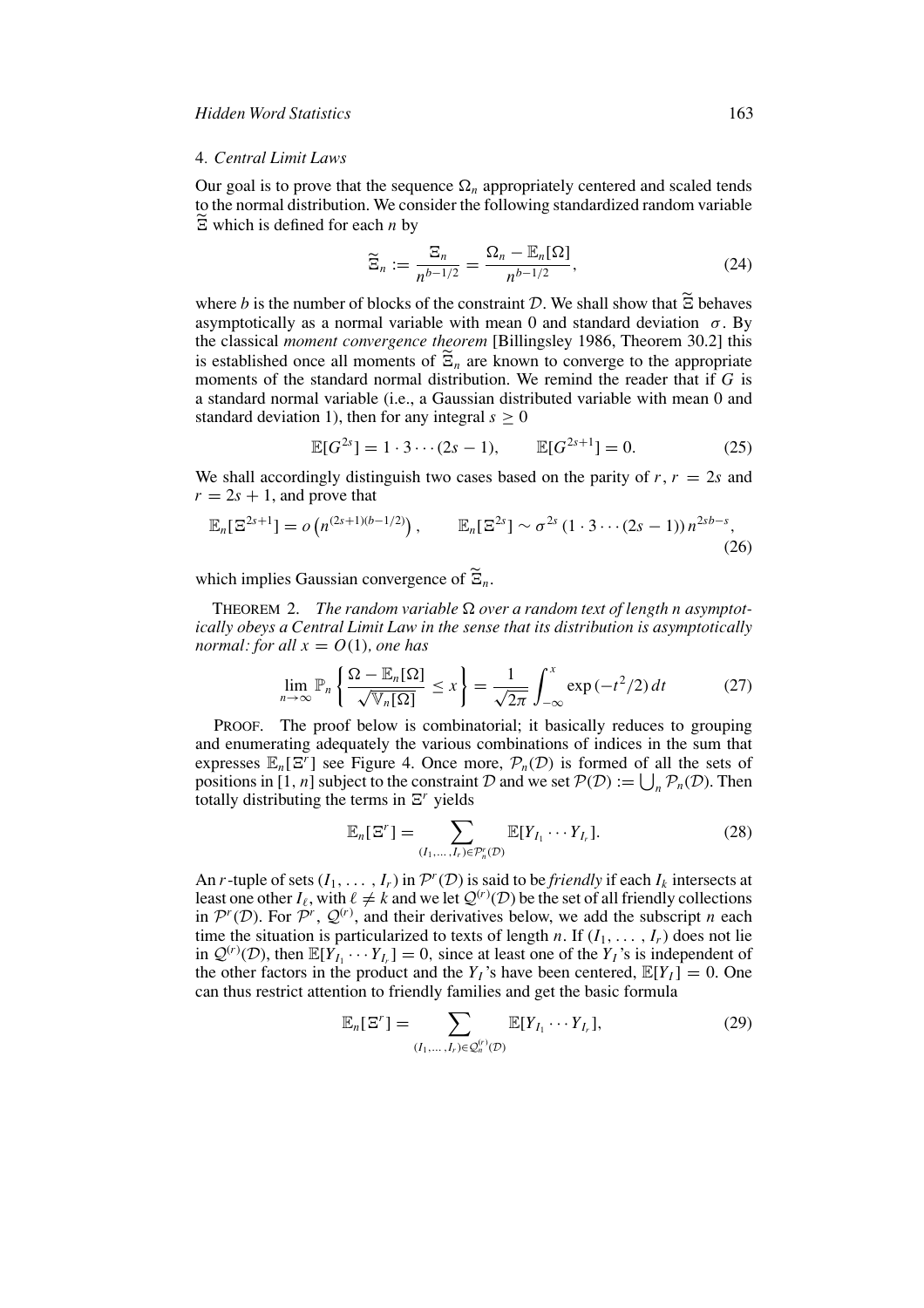

FIG. 4. Various types of families of occurrence positions for  $r = 2s = 6$ : (a) an unfriendly family in  $\mathcal{P}^r$ ; (b) a friendly family in  $\mathcal{Q}^{(r)}$ ; (c) a friendly family with maximal number of joint blocks in  $\mathcal{Q}^{(2s)}$ ; (d) a friendly family with maximal number of joint blocks and of standard type in  $Q_{\star\star}^{(2s)}$ .

where the expression involves fewer terms than in (28). From there, we proceed in two stages. First, restrict attention to friendly families that give rise to the dominant contribution and introduce a suitable subfamily  $\mathcal{Q}_{\star}^{(r)} \subset \mathcal{Q}_{\star}^{(r)}$ ; in so doing, moments of odd order appear to be negligible. Next, for even order r, the family  $Q_r^{(r)}$  involves a symmetry and it suffices to consider another smaller subfamily  $Q_{\star\star}^{(r)} \subset Q_{\star}^{(r)}$  that corresponds to a "standard" form of occurrence intersection; this last reduction precisely gives rise to the even Gaussian moments.

4.1. ODD MOMENTS. Given  $(I_1, \ldots, I_r)$   $\in$  $Q^{(r)}$ , the aggregate  $\alpha(I_1, I_2, \ldots, I_r)$  is defined as the aggregation (in the sense of the variance calculation above) of  $\alpha(I_1) \cup \cdots \cup \alpha(I_r)$ . Next, the *number of blocks* of  $(I_1, \ldots, I_r)$ is the number of blocks of the aggregate  $\alpha(I_1, \ldots, I_r)$ ; if *p* is the total number of intersecting blocks of the aggregate  $\alpha(I_1, \ldots, I_r)$ , the aggregate  $\alpha(I_1, I_2, \ldots, I_r)$ has *rb* − *p* blocks. Like previously, we say that the family  $(I_1, \ldots, I_r)$  of  $\mathcal{Q}_q^{(r)}$ is *full* if the aggregate  $\alpha(I_1, I_2, \ldots, I_r)$  completely covers the interval [1, *q*]. In this case, the length of the aggregate is at most  $rd(m - 1) + 1$ , and the generating function of full families is a polynomial  $P_r(z)$  of degree at most  $rd(m-1)+1$ with  $d = \max_{j \in \mathcal{F}} d_j$ . Then, the generating function of families of  $\mathcal{Q}^{(r)}$  whose block number equals  $k$  is of the form

$$
\left(\frac{1}{1-z}\right)^{k+1}\times P_r(z),
$$

so that the number of families of  $Q_n^{(r)}$  whose block number equals *k* is  $O(n^k)$ . This observation proves that the dominant contribution to (29) arises from friendly families with a maximal block number. It is clear that the minimum number of intersecting blocks of any element of  $Q<sup>(r)</sup>$  equals  $\lceil r/2 \rceil$ , since it coincides exactly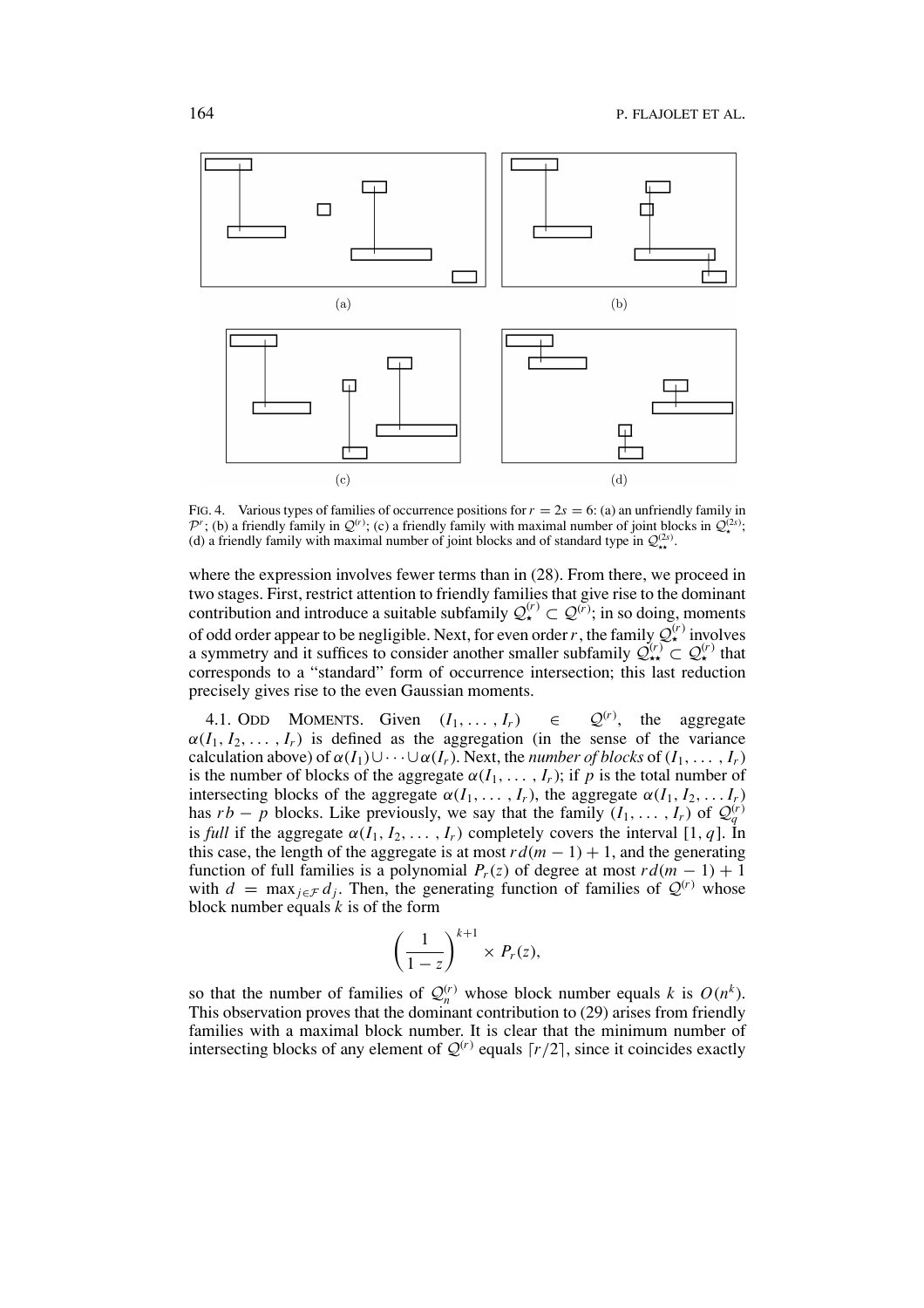with the minimum number of edges of a graph with  $r$  vertices which contains no isolated vertex. Then, the maximum block number of a friendly family equals  $rb - \lceil r/2 \rceil$ . In view of this fact and the remarks above regarding cardinalities, we immediately have

$$
\mathbb{E}_n[\Xi^{2s+1}] = O\left(n^{(2s+1)b-s-1}\right) = o\left(n^{(2s+1)(b-1/2)}\right),
$$

which establishes the limit form of odd moments in (26).

4.2. EVEN MOMENTS. We are thus left with estimating the even moments. The dominant term is relative to friendly families of  $Q^{(2s)}$  with an intersecting block number equal to *s*, whose set we denote by  $Q_{\star}^{(2s)}$ . In such a family, each subset  $I_k$ intersects one and only one other subset  $I_{\ell}$ . Furthermore, if the blocks of  $\alpha(I_h)$  are denoted by  $B_h^{[u]}$ ,  $1 \le u \le b$ , there exists only one block  $B_k^{[u_k]}$  of  $\alpha(I_k)$  and only one block  $B_{\ell}^{[u_{\ell}]}$  that contains the points of  $I_k \cap I_{\ell}$ . This defines an involution  $\tau$  such that  $\tau(k) = \ell$  and  $\tau(\ell) = k$  for all pairs of indices  $(\ell, k)$  for which  $I_k$  and  $I_\ell$  intersect. Furthermore, given the symmetry relation  $\mathbb{E}[Y_{I_1} \cdots Y_{I_{2s}}] = \mathbb{E}[Y_{I_{\rho(1)}} \cdots Y_{I_{\rho(2s)}}]$  it suffices to restrict attention to friendly families of  $Q_{\star}^{(2s)}$  for which the involution  $\tau$ is the standard one with cycles  $(1, 2)$ ,  $(3, 4)$ , etc; for such "standard" families whose set is denoted by  $Q_{**}^{(2s)}$ , the pairs that intersect are thus  $(I_1, I_2), \ldots, (I_{2s-1}, I_{2s})$ . Since the set  $\mathcal{K}_{2s}$  of involutions of 2*s* elements has cardinality  $K_{2s} = 1 \cdot 3 \cdot 5 \cdots (2s - 1)$ (cf. Flajolet and Sedgewick [2005]), the equality

$$
\sum_{Q_{\star n}^{(2s)}} \mathbb{E}\left[Y_{I_1} \cdots Y_{I_{2s}}\right] = K_{2s} \sum_{Q_{\star n}^{(2s)}} \mathbb{E}\left[Y_{I_1} \cdots Y_{I_{2s}}\right],\tag{30}
$$

entails that we can work now solely with standard families.

The class of occurrences relative to standard families is  $A^* \times (A^*)^{2sb-s-1} \times$  $\mathcal{B}_{2s}^{[s]} \times \mathcal{A}^*$ ; this class involves the collection  $\mathcal{B}_{2s}^{[s]}$  of all full friendly 2*s*-tuples of occurrences with a number of blocks equal to *s*. Since  $\mathcal{B}_{2s}^{[s]}$  is exactly a shuffle of *s* copies of  $\mathcal{B}_2^{[1]}$  (as introduced in the study of the variance), the associated generating function is

$$
\left(\frac{1}{1-z}\right)^{2sb-s+1} (2sb-s)! \left(\frac{B_2^{[1]}(z)}{(2b-1)!}\right)^s,
$$

where  $B_2^{[1]}(z)$  is the already introduced autocorrelation polynomial. Upon taking coefficients, we obtain the estimate

$$
\sum_{\mathcal{Q}_{\star n}^{(2s)}} \mathbb{E}\left[Y_{I_1} \cdots Y_{I_{2s}}\right] \sim n^{(2b-1)s} \sigma^{2s}.
$$
 (31)

In view of the formulas (28), (29), (30), and (31) above, this yields the estimate of even moments and leads to the second relation of (26). This completes the proof of Theorem 2.  $\square$ 

The even Gaussian moments eventually come out of the number of involutions, which corresponds to a fundamental asymptotic symmetry present in the problem. In this perspective the specialization of the proof to the fully unconstrained case is reminiscent of the derivation of the usual central limit theorem (dealing with sums of independent variables) by moments methods: compare with pp. 408–410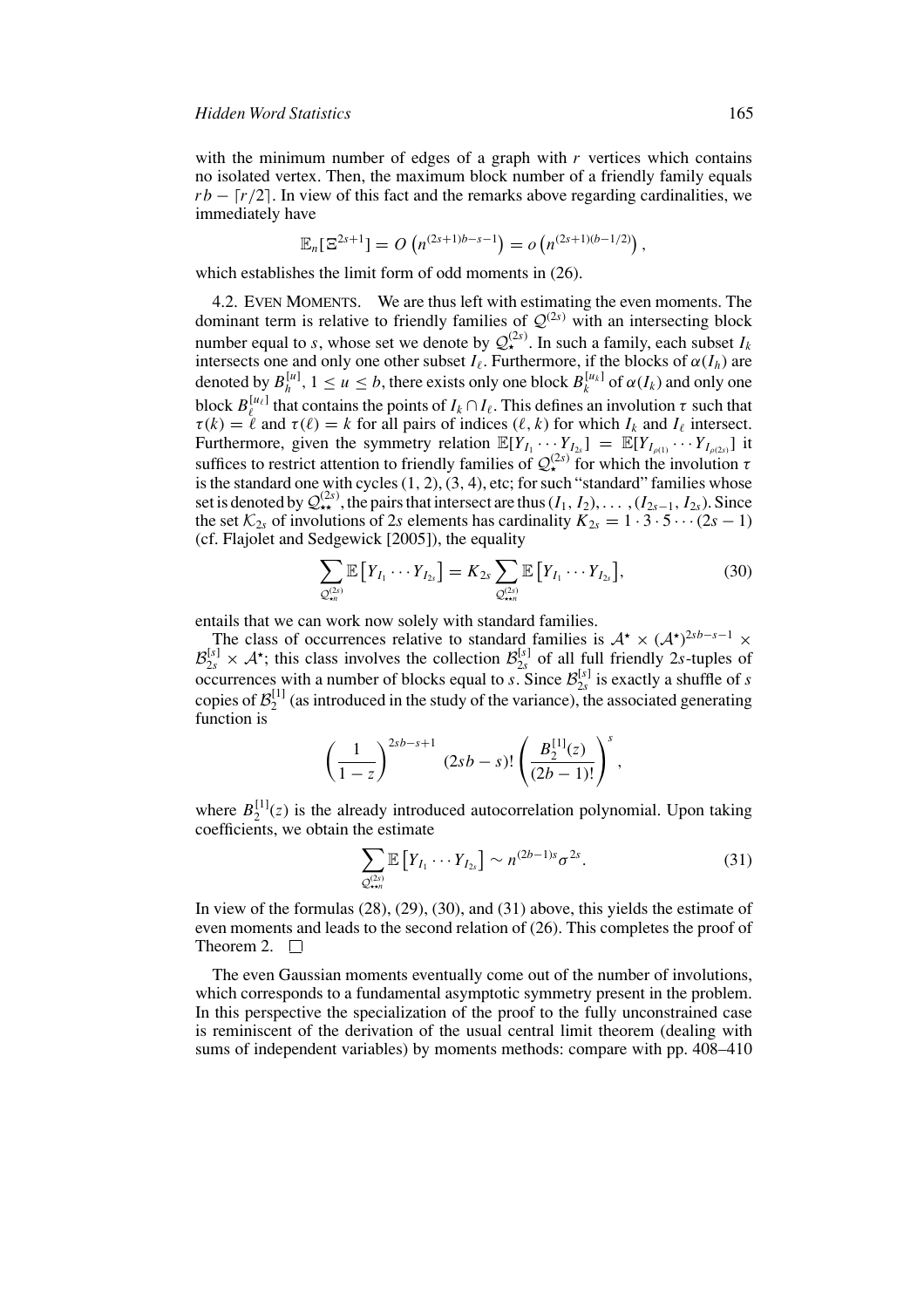of Billingsley [1986]. Proceeding along different tracks, Janson [2004] has related this particular case to his treatment of *U*–statistics via Gaussian Hilbert spaces; see Chapter XI of Janson [1997] for the type of method employed.

## 5*. The Fully Constrained Case*

This section develops the special case of a (fully) constrained pattern specified by a word  $W = w_1 w_2 \cdots w_m$  and the attached between-letters spacings corresponding to the constraint  $\mathcal{D} = (d_1, d_2, \dots, d_{m-1})$ , where all the  $d_j$ 's are finite. Like before, we set  $D = \prod_j d_j$ , and  $\ell = \sum_j d_j$ . The alphabet is  $\mathcal{A} = \{a_1, \dots, a_r\}$ , and, in order to avoid trivialities, we assume its cardinality to be at least 2. Also,  $\Omega$  denotes the parameter "number of occurrences of the pattern  $(W, D)$ ", so that, for some text *T*, the symbol  $\Omega(T)$  denotes the number of occurrences of the pattern  $(W, D)$ in *T*. We can then use  $\Omega$  to denote the corresponding random variable over the probability space  $A<sup>n</sup>$  equipped with the Bernoulli (memoryless) model.

The mean and variance of  $\Omega$  are, from earlier theorems, known to be of order  $O(n)$ . The central limit theorem is then applicable to this case. However, quite a bit more is available as expressed in the following statement:

THEOREM 3. *Consider a fully constrained pattern with mean and variance coefficients*  $D\pi(W)$  *and*  $\sigma^2(W)$ *.* 

(i) *The random variable*  $\Omega$  *satisfies a Central Limit Law with speed of convergence 1 ne rai<br>1/√n:* 

$$
\sup_{x} \left| \mathbb{P}_{n} \left\{ \frac{\Omega - D\pi(\mathcal{W})n}{\sigma(\mathcal{W})\sqrt{n}} \leq x \right\} - \frac{1}{\sqrt{2\pi}} \int_{-\infty}^{x} \exp\left(-t^{2}/2\right) dt \right| = O\left(\frac{1}{\sqrt{n}}\right).
$$
\n(32)

(ii) *Large deviations from the mean value have exponentially small probability: there exist a constant* η > 0 *and a nonnegative function I defined throughout*  $(0, \eta)$  *such that*  $I(x) > 0$  *for*  $x \neq D\pi(W)$  *and* 

$$
\begin{cases}\n\lim_{n \to \infty} \frac{1}{n} \log \mathbb{P}_n \left( \frac{\Omega}{n} \le x \right) = -I(x) \text{ if } 0 < x < D\pi(\mathcal{W}) \\
\lim_{n \to \infty} \frac{1}{n} \log \mathbb{P}_n \left( \frac{\Omega}{n} \ge x \right) = -I(x) \text{ if } D\pi(\mathcal{W}) < x < \eta\n\end{cases} \tag{33}
$$

*except for at most a finite number of exceptional values of x. Precisely, I*(*x*) *can be computed as a function of an eigenvalue of a matrix (cf Eq.* (49) *below).*

$$
I(x) = -\log \frac{\lambda(\zeta)}{\zeta^x} \qquad \text{with } \zeta \equiv \zeta(x) \text{ defined by } \frac{\zeta \lambda'(\zeta)}{\lambda(\zeta)} = x, \qquad (34)
$$

*where*  $\lambda(u)$  *is the largest eigenvalue of*  $T(u)$ *.* 

(iii) *Finally, for patterns called primitive (cf. Definition* 1 *below), a Local Limit Law holds:*

$$
\sup_{k} \left| \mathbb{P}_{n} \left( \Omega = k \right) - \frac{1}{\sigma(\mathcal{W})\sqrt{n}} \frac{\exp(x(k)^{2}/2)}{\sqrt{2\pi}} \right| = o\left(\frac{1}{\sqrt{n}}\right), \ x(k) = \frac{k - D\pi(\mathcal{W})n}{\sigma(\mathcal{W})\sqrt{n}}.\tag{35}
$$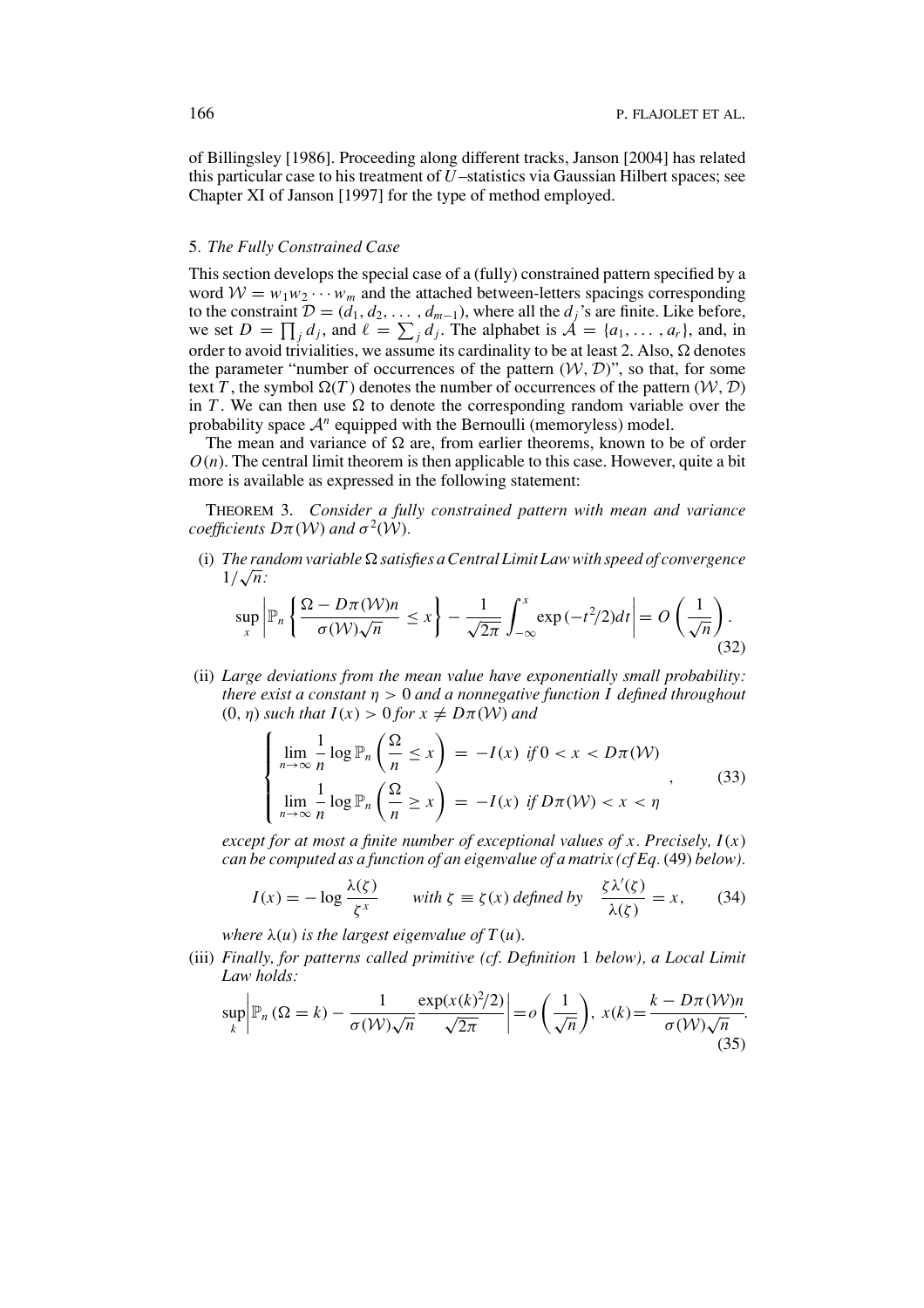For patterns that are not primitive, it can be proved that, with *d* the period of the pattern, there exists a bounded quantity *a* (depending solely on the beginning and end of the text) such that

$$
\widehat{\Omega} = \frac{\Omega - a}{d}
$$

satisfies a local limit law in the sense of (35).

We proceed to establish this theorem in stages. First, we introduce a finite-state model: a deterministic finite automaton with weighted edges may be used to count all the occurrences of the pattern in texts. In fact, this automaton possesses a definite structure as it is a weighted variant of the classical de Bruijn graph. The finite-state property is then a reflection of the finiteness of all the gaps in the fully constrained case under study. This implies the existence of a matrix representation for our problem, a fact related to the technique of transfer matrices [Bender et al. 1983]; (see Section 5.1). Then, Perron–Frobenius properties and their perturbed versions apply, as detailed in Section 5.2; see especially Lemmas 2 and 3. A quasi-powers approximation (in the sense of Bender 1973 and Hwang [1996, 1998]) for the probability generating function of  $\Omega$  is then inferred, see Eq. (46). As developed in Section 5.3, this suffices to establish the central limit law (32) by a well-known process that parallels the usual proof of the central limit theorem for sums of independent random variables [Bender 1973; Flajolet and Soria 1993; Hwang 1996, 1998]. Speed of convergence estimates expressed by (32) arise in this context from the Berry–Esseen inequalities. A similar analysis provides large deviation estimates as represented in a simplified form by (33). Additional strong positivity properties that are available when the pattern is *primitive* then induce estimates for the probabilities themselves (and not just for the cumulative distribution function), as expressed by (35).

Before embarking into technical developments, we briefly comment on the methodology employed in this section. The shape of our results is not unexpected since the central and local limit theorems that we obtain are closely related to matrix recursions developed in an important paper of Bender et al. [1983]. The de Bruijn graph is classically associated with the combinatorial construction of de Bruijn sequences, and an early use of it in the context of word enumeration appears in Flajolet et al. [1988]. Bender and Kochman [1993] make an implicit use of this construction combined with the central and local limit theorems of Bender et al. [1983] to derive a very general class of estimates for subword counts. This shows the *shape* of the results that are to be expected in such situations, and our statement in Theorem 3 is definitely along these lines. However, the rather abstract character of the statements of Bender and Kochman [1993] renders the specialization to our case somewhat unclear (to us at least), since a number of auxiliary technical conditions regarding nondegeneracy and aperiodicity would need to be established. For these reasons, we opt for a treatment that clearly draws its spirit from previous works [Bender and Kochman 1993; Bender et al. 1983; Flajolet et al. 1988; Hwang 1996, 1998], while remaining largely self-contained.

5.1. THE DEBRUIJN GRAPH MODEL. First, we construct a matrix representation for the problem.

LEMMA 1. *Consider a pattern*  $(W, D)$ *, and let*  $\delta = \sum_j d_j = \ell(D) - 1$  *be the total length of all the gaps. Denote by*  $\Delta$  *the quantity r*<sup> $\delta$ </sup>*. There exist a matrix T(u) of dimension*  $\Delta \times \Delta$  *and two column vectors*  $\mathbf{x}(u)$ *, y of dimension*  $\Delta$  *such that*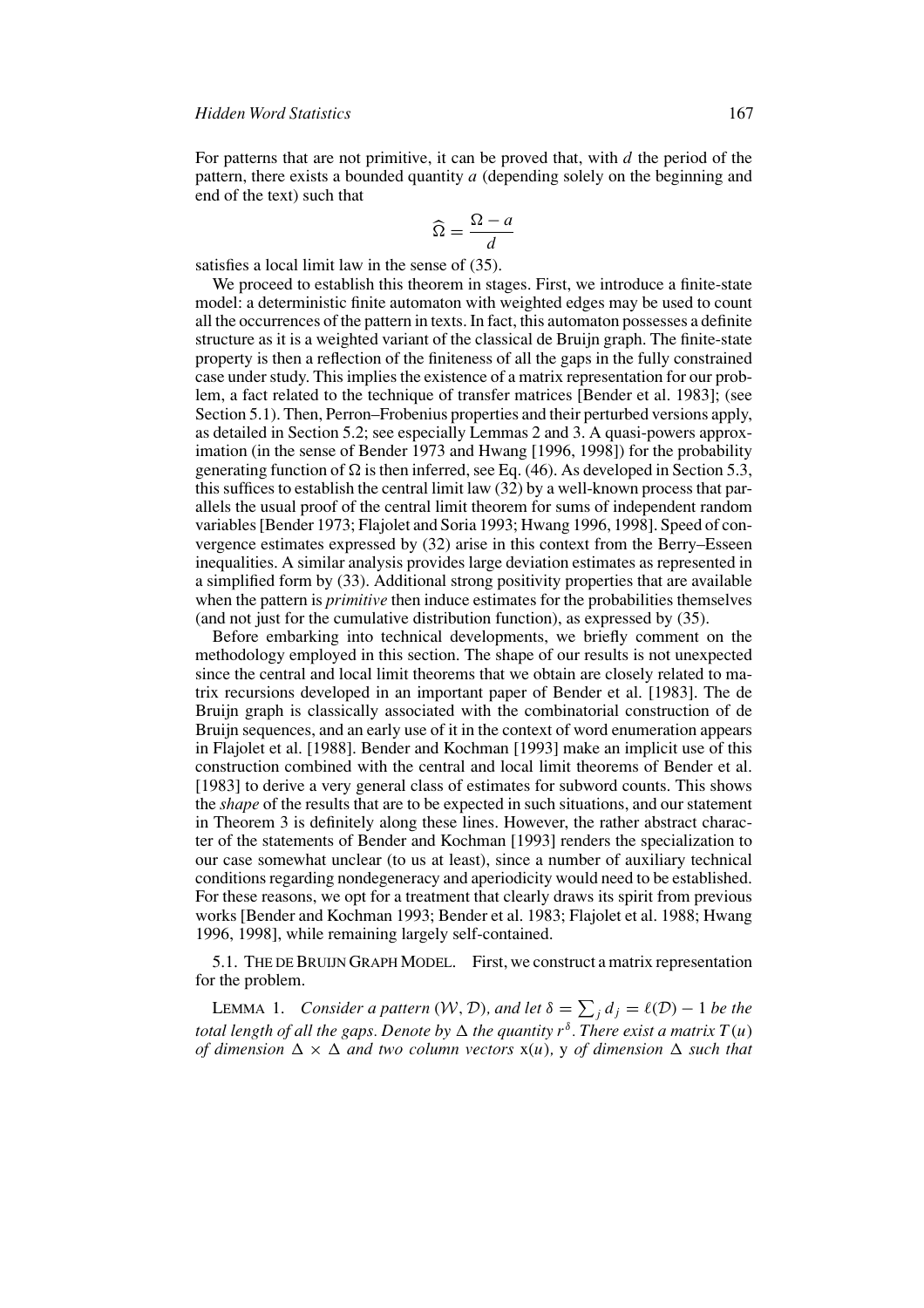

FIG. 5. The de Bruijn graph corresponding to the binary alphabet  $A = \{0, 1\}$  and to block size equal to  $\ell$  has  $2^{\ell}$  vertices (associated to blocks of length  $\ell$ ) and  $2^{\ell+1}$  edges: the cases displayed are  $\ell = 3$ (left) and  $\ell = 7$  (right).

*the probability generating function of the number of occurrences,*  $\Omega$  *satisfies, for*  $n > \delta$ ,

$$
\mathbb{E}_n(u^{\Omega}) = \mathbf{x}(u)^{\mathbf{t}} T(u)^{n-\delta} \mathbf{y}.
$$

*The entries of T* (*u*) *and* x(*u*) *are polynomials in u with nonnegative coefficients. The vector*  $y = (1, \ldots, 1)^t$  *is the column vector whose entries are all equal to the constant* 1*.*

PROOF. The basic idea amounts to constructing a device that scans the text  $t_1 t_2 \cdots t_n$  and, at each stage, keeps in its (finite) memory the last  $\delta$  letters read from the text. Formally, the de Bruijn graph is a finite automaton with state space  $B = A^{\delta}$ ; the transition from a state  $b \in B$  upon scanning letter  $\alpha$  is  $\tau(b\alpha)$ , where  $\tau(f)$  for a word f just erases the leftmost symbol of f (this is a left shift of b concatenated with  $\alpha$ ). A text of length  $n \geq \delta$  is then associated to a path of length *n* −  $\delta$  that begins at the state *b* formed with the first  $\delta$  symbols of the text.

The de Bruijn graph lends itself to pleasant graphic renderings when vertices are ordered by lexicographic order and represented at regularly spaced points on a circle, with edges corresponding to nonzero entries in the transition matrix. Figure 5 exemplifies the case of a binary alphabet  $(r = 2)$  when the block size equals 3 or 7.

One can easily equip the automaton with a counter that gets incremented each time a transition is effected; this, in such a way that the value of the counter when the text is exhausted will contain the number  $\Omega$  of occurrences of W. Indeed, consider a transition  $(b, \alpha) \mapsto c$  of the automaton; this requires  $c = \tau(b\alpha)$  or equivalently  $b\alpha \in \mathcal{A}c$ . When this transition is effected, one can "cash in" all the "new" occurrences of W which arise when reading the last letter  $\alpha$ , that is, all the occurrences of the pattern that *end* at the letter  $\alpha$ . Precisely, for a transition  $(b, \alpha) \mapsto c$  of the automaton, the number of occurrences of the pattern W contained in *b* $\alpha$  and *ending* at the letter  $\alpha$  is determined by either the pair  $(b, \alpha)$  or the pair (*b*, *c*); we denote this number by  $\phi(b, \alpha)$  or  $\psi(b, c)$ , depending on context, so that  $\phi(b, \alpha) = \psi(b, c)$  whenever  $c = \tau(b\alpha)$ . Since the length of word *b* $\alpha$  exactly equals  $\delta + 1 = \ell(\mathcal{W})$ , all the occurrences of W that end at  $\alpha$  are contained in a text of the form *b*α with  $b \in A^{\delta}$  so that the relation  $\phi(b, \alpha) = \Omega(b\alpha) - \Omega(b)$  holds. We build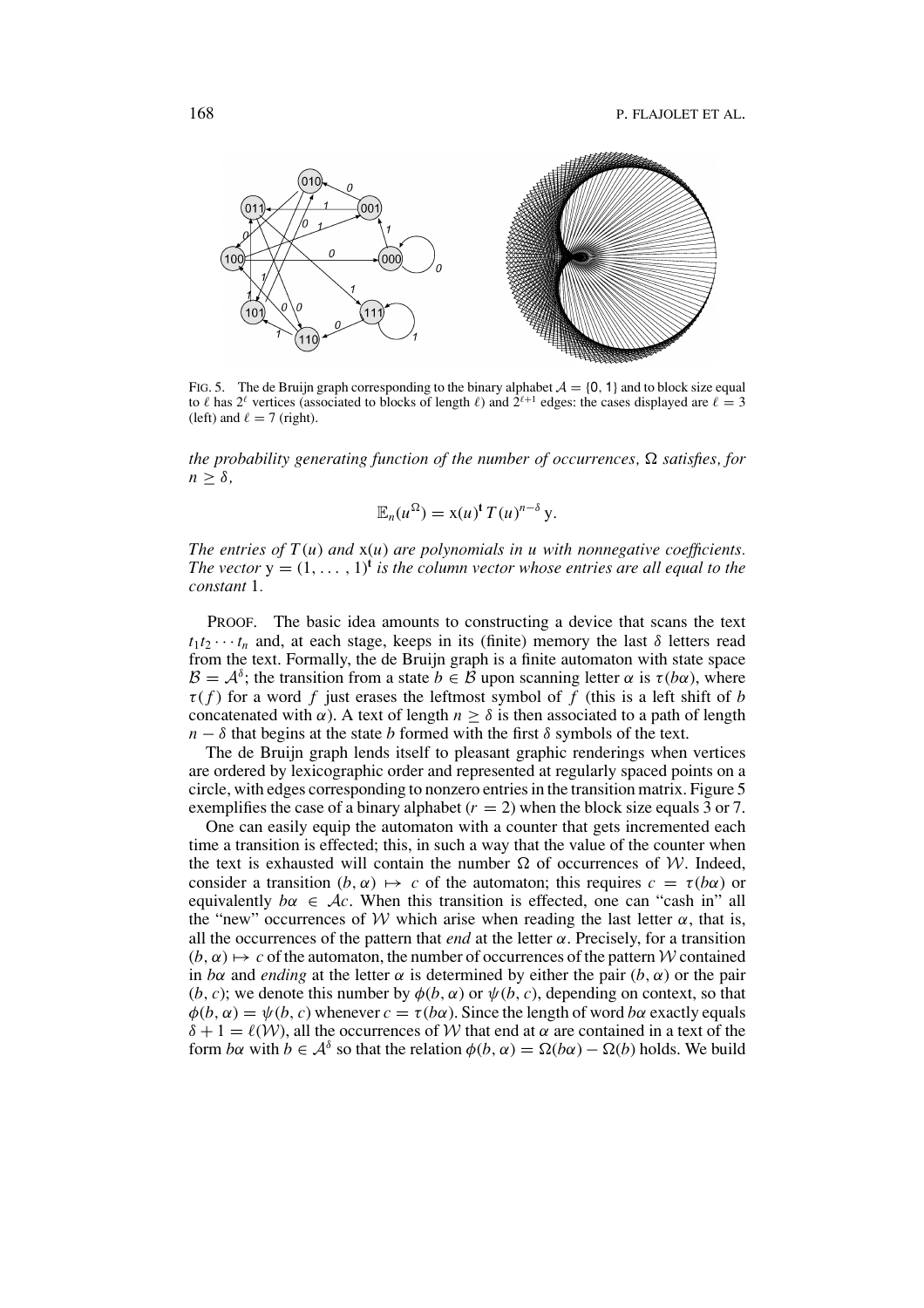a matrix  $T(u)$  indexed by  $\mathcal{B} \times \mathcal{B}$  as follows ([[·]] is Iverson's bracket):

$$
(T(u))_{b,c} := p_{\alpha}u^{\phi(b,\alpha)}[\![\]b\alpha \in \mathcal{A}c]\!] = p_{\alpha}u^{\Omega(b\alpha)-\Omega(b)}[\![\]b\alpha \in \mathcal{A}c]\!]\!].\tag{36}
$$

By construction and by usual combinatorial properties of matrix products, the entry of index *b*, *c* of the power  $T(u)^k$  cumulates all terms corresponding to starting in state  $b$ , ending in state  $c$ , and recording the total number of occurrences of the pattern  $W$  found upon scanning the last  $k$  letters of the text which allow the transition from state *b* to state *c*,

$$
(T(u)^{k})_{b,c} = \sum_{f \in A^{k} \mid bf \in A^{k}c} \pi(f) u^{\Omega(bf) - \Omega(b)}.
$$
 (37)

Now, the entry of index *b* of the vector  $x(u)$  is simply to be taken as

$$
(\mathbf{x}(u))_b = \pi(b) u^{\Omega(b)}.
$$

Then, the summation of all the entries of the row vector  $x(u)^{t}T(u)^{k}$  is achieved by means of the vector y so that the quantity  $x(u)^{t}T(u)^{k}y$  gives the probability generating function of  $\Omega$  taken over all texts of length  $\delta + k$ . The statement follows upon setting  $n = \delta + k$ .  $\Box$ 

Here is for instance the matrix associated with the pattern  $a\ddot{t}_2b$  corresponding to  $(W, D) = (ab, 2)$ , that is, occurrences of ab separated by at most one letter:

$$
T(u) = \begin{pmatrix} aa & ab & ba & bb \\ ab & \begin{pmatrix} p_a & p_b u^2 & 0 & 0 \\ 0 & 0 & p_a & p_b u \\ ba & \begin{pmatrix} p_a & p_b u & 0 & 0 \\ 0 & 0 & p_a & p_b \end{pmatrix} \end{pmatrix} . \tag{38}
$$

5.2. SPECTRAL PROPERTIES OF TRANSFER MATRICES. Perron–Frobenius theory together with its analyticly perturbed versions provides valuable information on the growth of quantities attached to matrix powers. We develop here a basis of facts. In essence, the developments that follow are generic (i.e., applicable to any strongly connected graph equipped with a "flow"  $\psi$  defined on edges by integer weights). For the sake of simplicity, however, we only develop the theory on the particular instance of the de Bruijn graph.

Let  $\lambda_i(u)$ , for  $j = 1$ .  $\Delta$  be a numbering of the eigenvalues of  $T(u)$  taken so that  $|\lambda_1(u)| \geq |\lambda_2(u)| \geq \cdots \geq |\lambda_{\Lambda}(u)|$ . The *spectral radius* of  $T(u)$  is defined as usual as the maximum modulus of eigenvalues,  $\rho(u) = |\lambda_1(u)|$ . As it is well known, the spectral radius governs the asymptotic growth of quantities involving  $T(u)^n$ , since, for any matrix norm  $\|\cdot\|$ , one has the property

$$
\rho(u) = \lim_{n \to \infty} \|T(u)^n\|^{1/n}.
$$
 (39)

The following lemma summarizes some of the main properties of the dominant eigenvalue of  $T(u)$  that intervene in the proof of Theorem 3.

LEMMA 2. *Consider the matrix T* (*u*) *relative to a fully constrained pattern* (W, D)*. The following properties hold:*

(i) *for*  $u > 0$ *, the matrix*  $T(u)$  *has a unique dominant eigenvalue strictly positive denoted by* λ(*u*) *and a dominant eigenvector* a(*u*) *whose entries are all strictly*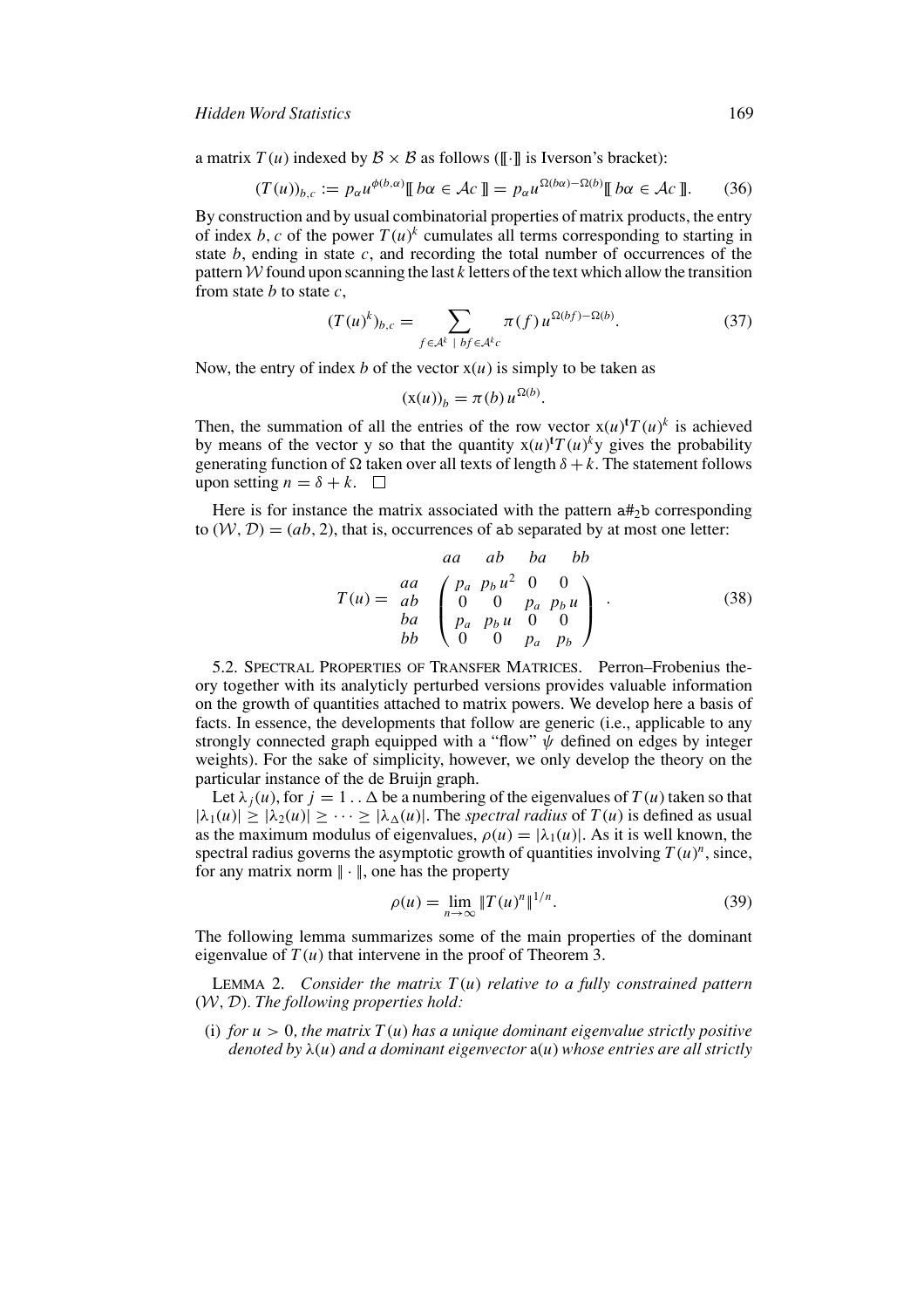*positive. There exists a complex neighborhood of the real positive axis on which the mappings*  $u \to \lambda(u)$ *,*  $u \to \lambda(u)$  *are well defined and analytic; in addition, all the entries of* a(*u*) *are nonzero.*

(ii)  $At u = 1$ , the function  $\lambda(u)$  satisfies

$$
\lambda(1) = 1,
$$
\n $\lambda'(1) = D\pi(\mathcal{W}),$ \n $\lambda''(1) + \lambda'(1) - \lambda'(1)^2 = \sigma^2(\mathcal{W}).$ \n(40)

*For any cycle* C *of the de Bruijn graph, denote by*  $\psi(C) := \sum_{(b,c)\in C} \psi(b,c)$ *the total weight of* C *relative to the pattern* (W, D)*. One has also*

$$
\lim_{u \to 0^+} \frac{u \lambda'(u)}{\lambda(u)} = 0, \qquad \lim_{u \to +\infty} \frac{u \lambda'(u)}{\lambda(u)} = \eta := \max \left\{ \frac{\psi(C)}{|C|}; \quad C \text{ a cycle} \right\}. \tag{41}
$$

(iii) *For positive u, the function*  $u \rightarrow \lambda(u)$  *is strictly increasing and its logarithm is strictly convex.*

Formula (41) expresses information on the order of growth of  $\lambda(u)$ , namely,  $\lambda(u) \approx$  $u^0$  (near  $0^+$ ) and  $\lambda(u) \approx u^{\eta}$  (near  $+\infty$ ). Formulas (40) and (41) are best understood when expressed in terms of the function  $\Lambda(s)$ , which has the character of a cumulant generating function:

$$
\begin{cases}\n\Lambda(0) = 0, & \Lambda'(0) = D\pi(\mathcal{W}), & \Lambda''(0) = \sigma^2(\mathcal{W}), \\
\lim_{s \to -\infty} \Lambda'(s) = 0, & \lim_{s \to +\infty} \Lambda'(s) = \eta.\n\end{cases}
$$

(The Quasi-Powers approximation of (46) can be similarly interpreted in terms of cumulant generating function.)

PROOF

(i) Take *u* real positive. Then, the matrix  $T(u)$  has nonnegative entries, and for any exponent  $L \geq \delta$ , the *L*th power of matrix  $T(u)$  has strictly positive entries. This results from the fact that, for any  $L > \delta$ , there is always a path in the de Bruijn graph of length *L* connecting two states *b* and *c*; see also Eq. (37). Then, the classical Perron–Frobenius theory of nonnegative matrices applies to matrix *T*(*u*) (see, e.g., Gantmacher [1986, Chap. 13]), to the effect that there exists an eigenvalue that dominates strictly all the other ones. Moreover, this eigenvalue is simple and strictly positive. In other words, one has

$$
\lambda(u) := \lambda_1(u) > |\lambda_2(u)| \ge |\lambda_3(u)| \ge \cdots,
$$
\n(42)

as well as  $\rho(u) = \lambda(u)$  for positive *u*. Also, by this theory, the eigenvector  $a(u)$ corresponding to  $\lambda(u)$  has all its components that are strictly positive. Then, by classical (analytic) perturbation theory [Kato 1980, Chap. II], there exists a neighborhood of the real positive axis where the functions  $u \to \lambda(u)$ ,  $u \to a(u)$  remain well defined and analytic in  $u$ . (In fact,  $\lambda(u)$  is a branch of an algebraic function since it satisfies the characteristic equation  $det(\lambda I - T(u)) = 0$ ; an alternative direct proof of (*i*) could be given based on this observation.)

(ii) For  $u = 1$ , the matrix  $T(u)$  is stochastic, so that  $\lambda(1) = 1$ . Two differentiations at  $u = 1$  of the Quasi-Powers approximation,  $(46)$  below, show that the mean and variance of  $\Omega_n$  are related to the first two derivatives of  $\lambda(u)$  at 1. This establishes the relations (40).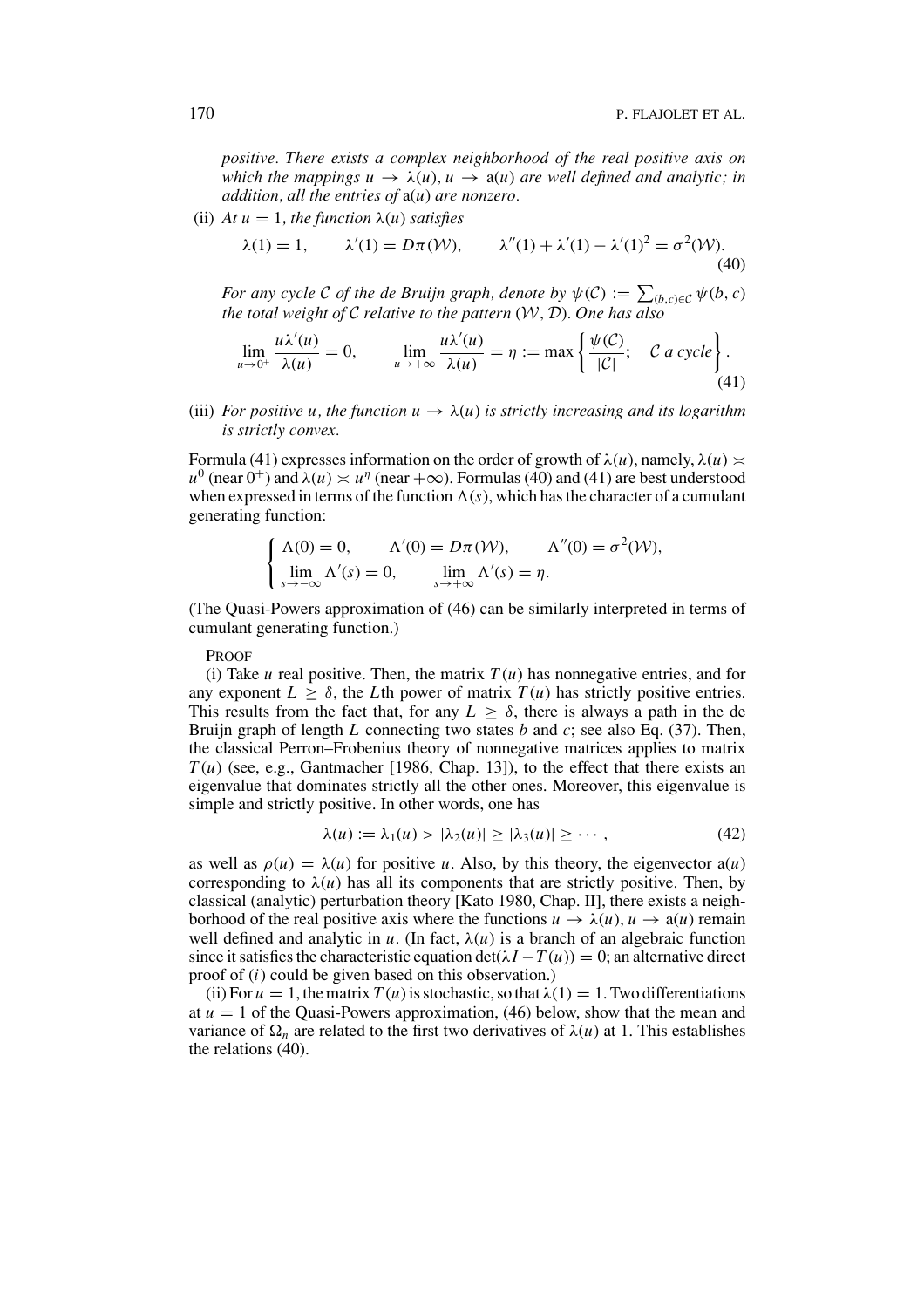We next prove the relation (41). We shall only do so for the maximum, describing the behavior of  $\lambda(u)$  as  $u \to \infty$ , since the dual relation at 0 follows from similar arguments (based on the minimum of the  $\psi$  values along cycles). Let  $p_n(u)$ denote  $\mathbb{E}_n(u^{\Omega})$ . The maximum relation in (41) is equivalent to asserting the coincidence of the combinatorially defined "cyclic index"  $\eta$  of the flow  $\psi$  with an analytically defined "Puiseux index"  $\varpi$ , as we now explain.

The *cyclic index* is defined as

$$
\eta := \max_{c \text{ : simple cycle}} \frac{\psi(c)}{|c|}.
$$

Any path in a graph decomposes into a short header, a short trailer, and a collection of simple cycles—the construction is akin to the loop-erasing random walk. As a consequence, the cyclic index is seen to satisfy

$$
\eta = \sup_{c \text{ path}} \frac{\psi(p)}{|p|} = \sup_{c \text{ cycle}} \frac{\psi(c)}{|c|}. \tag{43}
$$

In other words, the cyclic index determines the worst-case behavior of  $\psi$  on long paths.

The Puiseux index is defined as

$$
\varpi := \lim_{u \to \infty} \frac{\log \lambda(u)}{\log u},
$$

its existence being guaranteed by general properties of algebraic functions (the Newton–Puiseux theorem). The coincidence of  $\varpi$  and  $\eta$  then derives from the fact that there exist two positive constants A, B such that, for  $n \geq n_0$  and all  $u > 1$ , one has

$$
u^{-C_3} A^n u^{\eta n} < p_n(u) < u^{C_2} B^n u^{\eta n}, \tag{44}
$$

where  $C_2$ ,  $C_3$  are (unessential) constants. Indeed, taking *n*th roots in (44) and passing to the limit, one finds for any  $u > 1$ ,

$$
Au^{\eta} \leq \lambda(u) \leq Bu^{\eta},
$$

an inequality that is incompatible with  $\omega \neq \eta$ .

There only remains to justify (44). For the upper bound, observe that the  $\psi$ -value of any path of length *n* is at most  $\eta$  *n* +  $C_2$  (for some  $C_2$ ) by previous considerations, while the total number of paths of length *n* is bounded from above by  $\Delta^{n+1}$  and the probability of any such path is at most  $P^n$ , where P is the largest of all the edge probabilities. For the lower bound, observe that there is at least a path of length *n* having weight  $n \eta + O(1)$  (obtained by repeating a maximal simple cycle), this path having probability at least  $\overline{P}^n$ , with  $\overline{P}$  the smallest of all edge probabilities.

(iii) The increasing property for  $\lambda(u)$  depends on the well known fact that if *A* and *B* are nonnegative irreducible matrices such that  $A_{i,j} \geq B_{i,j}$  for all  $(i, j)$ , then the spectral radius of *A* is larger than the spectral radius of *B*. (This easily results from the matrix norm property (39).)

By a well known property, any (nondegenerate) probability generating function  $f(u)$  is strictly log-convex at positive points within its domain of convergence,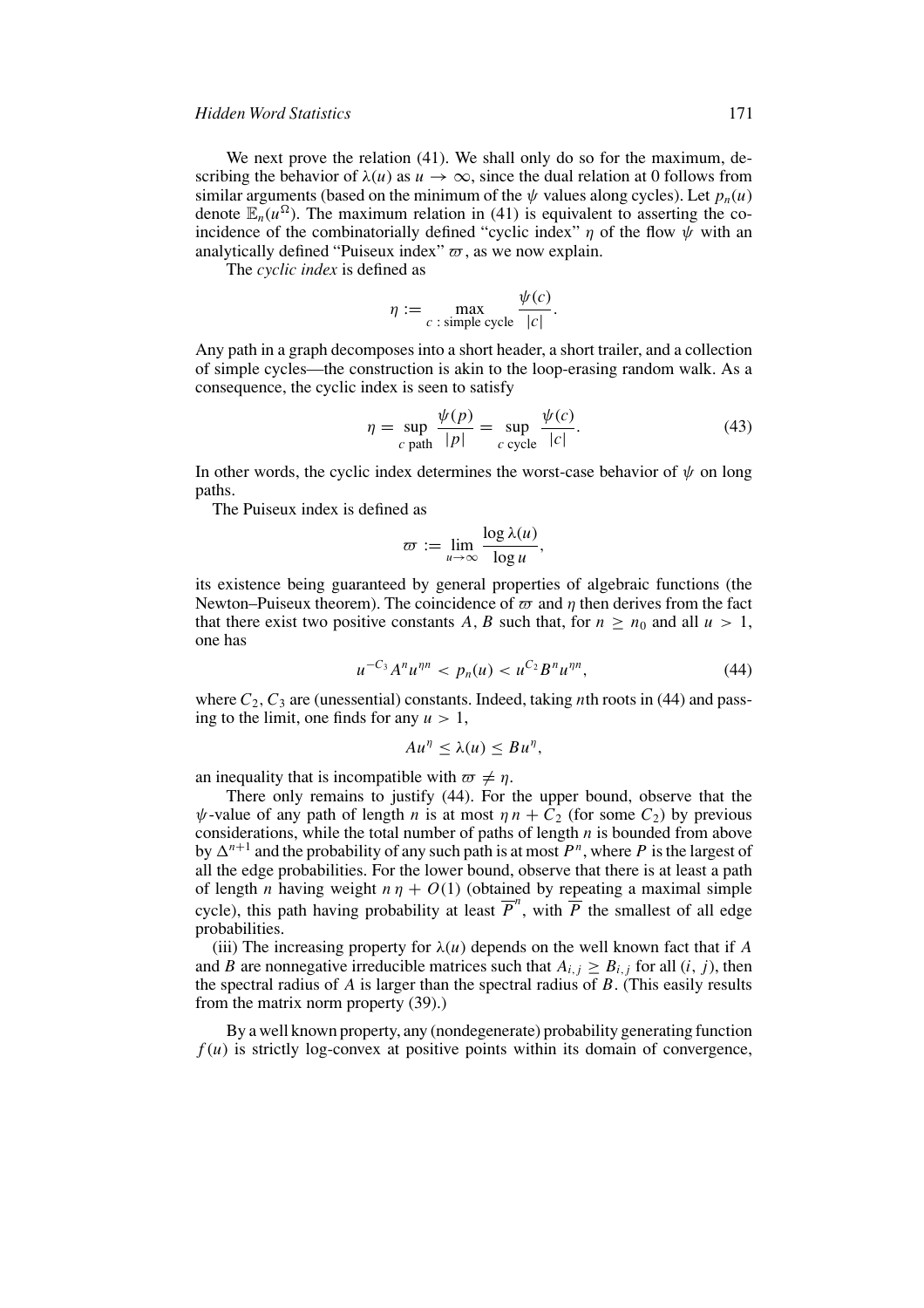namely

$$
\log f\left(\frac{a+b}{2}\right) < \frac{1}{2} \left(\log f(a) + \log f(b)\right),
$$

for  $a \neq b$ . This relation is *a fortiori* valid for the probability generating function  $p_n(u) = \mathbb{E}_n(u^{\Omega})$  given by Lemma 1, which satisfies the Quasi-Powers approximation of (46) below. Taking *n*th root and passing to limit shows convexity properties to be inherited by  $\lambda(u)$ .  $\square$ 

For the continuation of our analytic treatment, the notions of primitivity and period must be introduced.

*Definition* 1. Let again  $\psi(\mathcal{C})$  be the total weight of cycle  $\mathcal{C}$  in the de Bruijn graph relative to the pattern (W, D). The quantity  $\psi_{(W,D)} := \text{gcd}\{\psi(\mathcal{C}); \mathcal{C} \text{ a cycle}\}\$ is called the *period*. Accordingly, a pattern is said to be *primitive* when its period is equal to 1.

LEMMA 3. *The following additional properties of the spectral radius of*  $T(u)$ *hold.*

- (iv) *For any*  $\theta \in ]0, 2\pi[$ , *one has*  $\rho(r \exp i\theta) \leq \rho(r)$ .
- (v) Let  $d = \psi_{(W,D)}$  be the period of pattern  $(W, D)$ .
	- (v.a) *When d* = 1*, then*  $\rho(r \exp i\theta) < \rho(r)$  *for all*  $\theta \in ]0, 2\pi[$ *.*
	- (v.b) *When d* > 1*, then*  $\rho$ (*r* exp *i* $\theta$ ) =  $\rho$ (*r*) *if and only if*  $\theta$  =  $2k\pi/d$ *. In this case, the characteristic polynomial*  $det(\lambda I - T(u))$  *of matrix*  $T(u)$  *is a polynomial of*  $\mathbb{R}[u^d, \lambda]$ *.*

PROOF. We denote by  $p_{i|j}$  the probability of the transition  $j \rightarrow i$ .

(iv) This part easily results from domination properties of matrices (cf., the argument used for Part (iii) of Lemma 2). However, as a preparation to the later part of the proof, we offer an alternative argument. For  $|u| = 1$ , and r real positive, consider the two matrices  ${}^tT(r)$  and  ${}^tT(ru)$ . With (*i*), there exist a dominant eigenvalue  $\lambda := \lambda(r)$  strictly positive and a dominant eigenvector  $a := a(r)$  of  ${}^tT(r)$  relative to  $\lambda(r)$  whose all entries  $a_j$  are strictly positive. Consider an eigenvalue  $\mu$  of  ${}^tT(ru)$ and an eigenvector c relative to  $\mu$ . Denote by  $v_j$  the ratio  $c_j/a_j$ . One can always choose vectors a and c such that  $\max_{1 \leq j \leq \Delta} |v_j| = 1$ . Suppose that this maximum is attained for some index *i*. One has

$$
|\mu c_i| = \left| \sum_j p_{i|j} (ru)^{\psi(j,i)} c_j \right| \le \sum_j p_{i|j} r^{\psi(j,i)} a_j = \lambda a_i,
$$
 (45)

so that  $|\mu| < \lambda$ , and (iv) is established.

(v) Suppose now that the equality  $|\mu| = \lambda$  holds. Then, the previous inequalities (45) all become equalities. First, for all indices  $\ell$  such that  $p_{i|\ell} \neq 0$ , we deduce that  $|c_{\ell}| = a_{\ell}$ , so that  $v_{\ell}$  has modulus 1. For these indices  $\ell$ , we have the same equalities in (45) as previously for *i*. Finally, the transitivity of the de Bruijn graph entails that that each complex *v <sup>j</sup>* is of modulus 1. Now, the converse of the triangular inequality shows the relation,

for each edge 
$$
(j, i)
$$
,  $u^{\psi(j,i)}v_j = \frac{\mu}{\lambda}v_i$ ,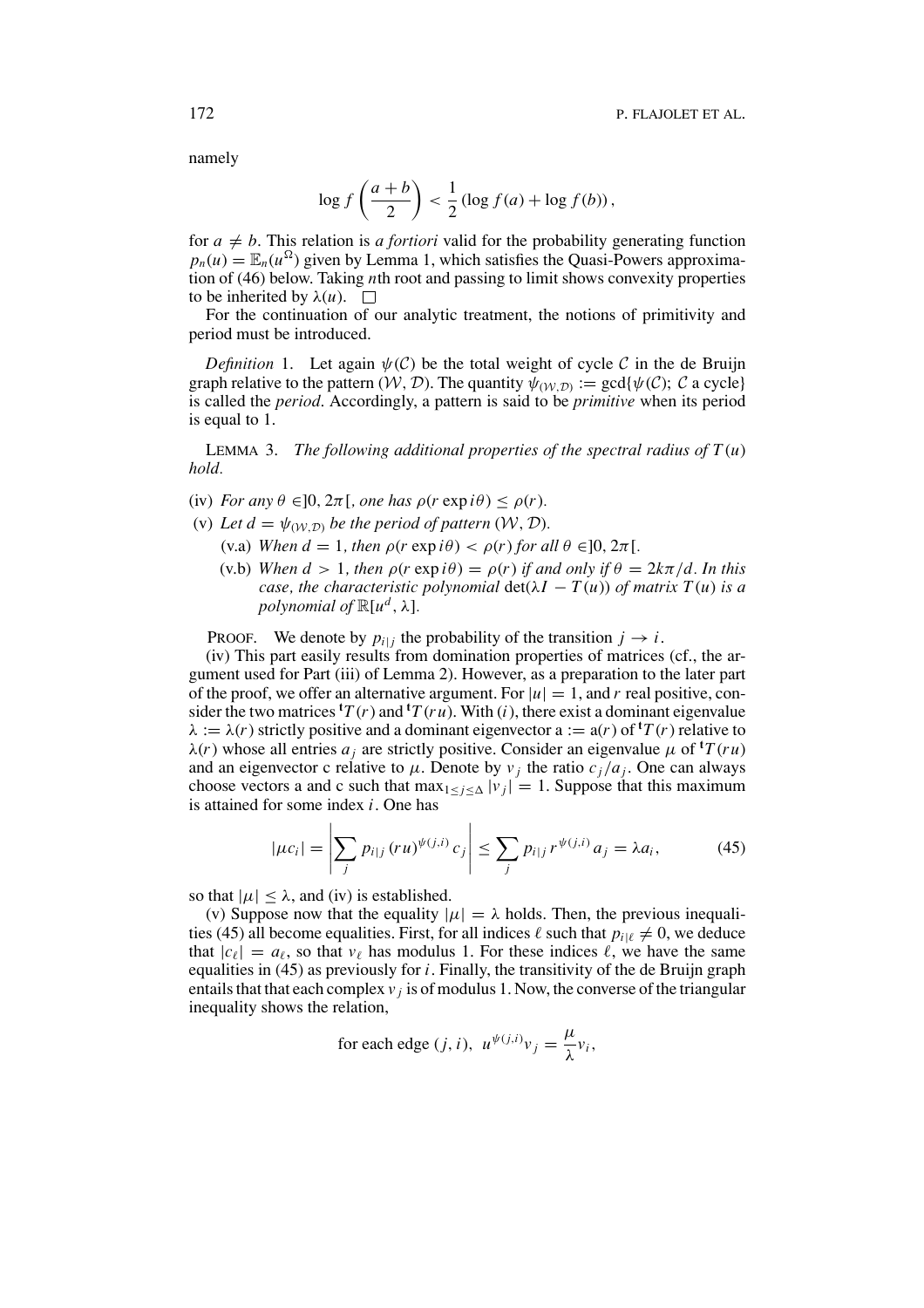so that,

for any cycle of length *L*, 
$$
\left(\frac{\mu}{\lambda}\right)^L = u^{\psi(\mathcal{C})}
$$
.

However, for any pattern  $W$ , there exists a cycle C of length one with weight  $\psi(\mathcal{C}) = 0$ : if  $\beta \in \overline{\mathcal{A}}$  is distinct from the last symbol  $w_m$  of W, the cycle labeled by β that starts at  $β^δ$  is convenient. This proves that  $μ = λ$  and that  $u^{ψ(C)} = 1$  for any cycle C.

Denote by  $\psi_W$  the gcd of all the quantities  $\psi(C)$ . If the period of  $(W, D)$  equals 1,  $\psi_{\mathcal{W}} = 1$ , then  $u = 1$  and  $(v.a)$  is proven.

As regards  $(v.b)$ , suppose now that the period is some integer  $d > 1$ . Then, for any integer k, the trace of the matrix  $T(v)^k$  is a polynomial in  $v^d$ , so that the characteristic polynomial whose coefficients can all be expressed with these traces belongs to  $\mathbb{R}[v^d, z]$ . Consequently, the dominant eigenvalue  $\lambda(v)$  is itself a function of  $v^d$ .  $\Box$ 

Observe, as a consequence of the discussion of Part (v), that the period *d* is effectively computable via the symbolic form of the characteristic polynomial of matrix  $T(u)$ .

We conclude by listing situations where the hidden pattern  $W$  is guaranteed to be primitive. The conditions given in the following statement are likely to cover most cases of practical interest, although a few patterns will be left out like, in the Latin alphabet, "*The quick brown foxes jump over lazy dogs*"(!). (It might even be the case that all patterns are primitive, but we do not have a proof of this fact.)

LEMMA 4. *The following are sufficient conditions for a pattern to be primitive:*

- (a) W is a string, that is, all spacings satisfy  $d_i = 1$ ;
- (b) *the pattern alphabet is incomplete: At least one symbol of the alphabet* A *does not appear in* W*;*
- (c) *the symbols*  $w_1, w_2, \ldots, w_{m-1}$  *each differ from the last symbol*  $w_m$ .

PROOF

(a) Consider first a string  $\mathcal{W}$ , and denote by *i* the first index  $i > 0$  where the autocorrelation polynomial has a nonzero coefficient *ci* . If such an index, does not exist, let *i* := *m*. Then, the cycle that starts at the state  $w_1w_2 \cdots w_{m-1}$  and whose successive edges are labeled by the *i* symbols  $w_{m-i}$ ,  $w_{m-i+1}$ , ...,  $w_{m-1}$ of  $W$  has a total weight equal to one, since the first edge has a weight equal to 1 while all the other edges have a zero weight.

Consider finally a pattern  $(W, D)$  that is not a string. Since it possesses at least one gap at least equal to 2, one has  $m \leq \delta$ . Let  $\delta = m + p$ ,.

- (b) Choose a letter  $z \in A$  not occurring in the pattern. Consider the cycle that starts at state  $b := z^p W$ , and whose edges are labeled by successive symbols of  $z^{\delta+1}$ *W*. Clearly, this cycle has a weight equal to 1.
- (c) Suppose now that all the symbols  $w_1, w_2, \ldots, w_{m-1}$  differ from the last symbol *w<sub>m</sub>*. Choose a letter  $z \in A$  distinct of  $w_1$  and  $w_m$ . Consider the cycle that starts at state  $b := z^p \mathcal{W}$ , and whose edges are labeled by successive symbols of *b*. Clearly this cycle has a weight equal to 1.  $\Box$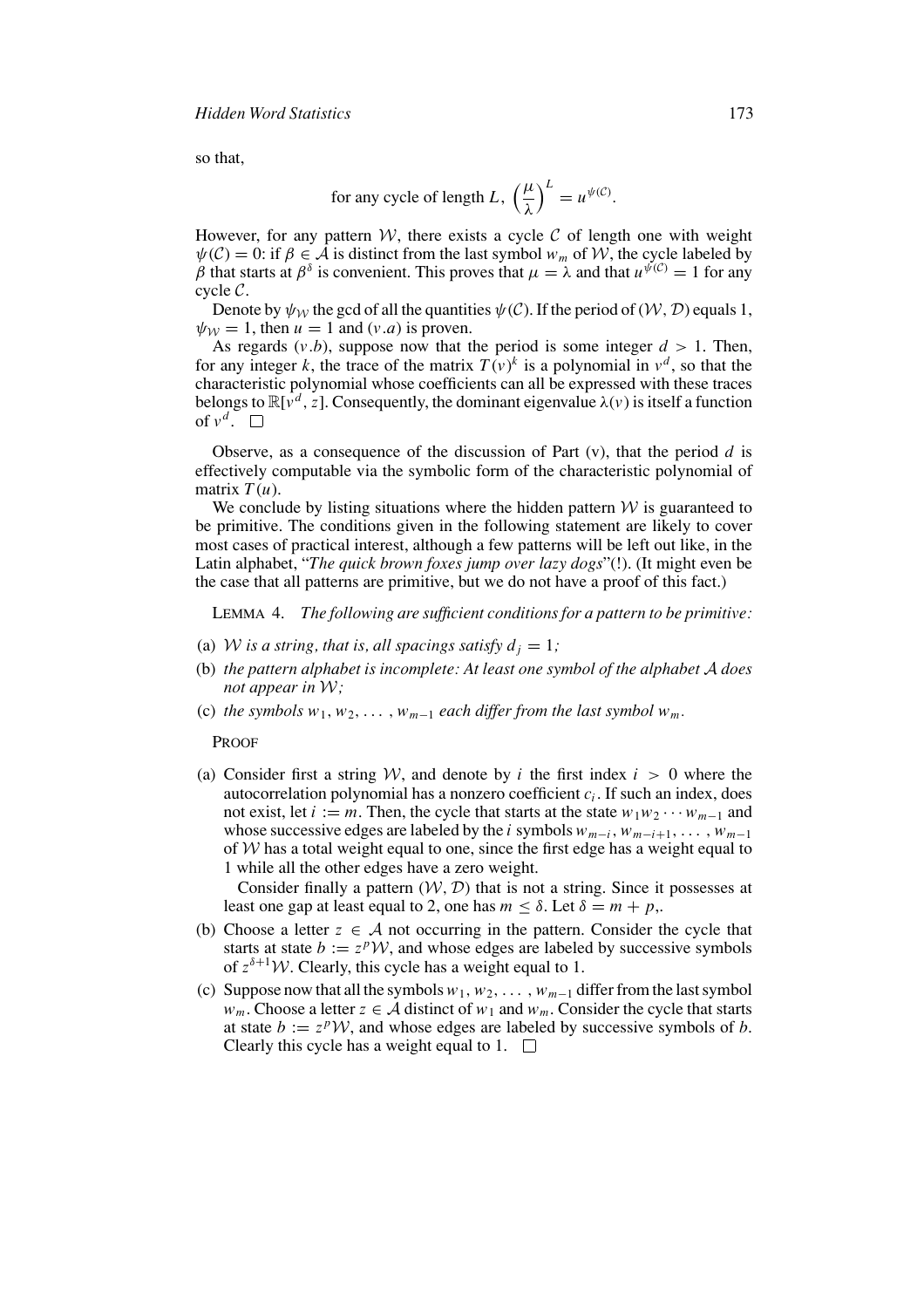5.3. DISTRIBUTIONAL PROPERTIES. We now apply the results derived in the previous subsections to fine characterizations of the law of the number of occurrences, that is, we complete the proof of Theorem 3.

As already remarked, the spectral radius and the dominant eigenvalue dictate the growth of all the entries of matrix powers  $T(u)^n$ . Then, by Lemma 2 (i), for *u* on or near the positive real line, the matrix  $T(u)$  has a dominant eigenvalue  $\lambda(u)$  which is unique, and strictly dominates all the other eigenvalues. Consequently, there exists a constant  $A < 1$  such that  $|\lambda_2(u)| / \lambda(u) < A < 1$ . More precisely, the spectral decomposition of  $T(u)$  when *u* lies in a sufficiently small complex neighbourhhod of any compact subinterval of  $(0, +\infty)$  is of the form

$$
T(u) = \lambda(u)Q(u) + R(u),
$$

where  $Q(u)$  is the projection under the dominant eigensubspace and  $R(u)$  a matrix whose spectral radius equals  $|\lambda_2(u)|$ . Now, for any  $n \ge 1$ , the decomposition

$$
T(u)^{n} = \lambda(u)^{n} Q(u) + R(u)^{n},
$$

entails, with Lemma 1 granting  $\mathbb{E}_n[u^{\Omega}] = x(u)^t T(u)^{n-\delta}y$ , the estimate

$$
\mathbb{E}_n[u^{\Omega}] = c(u)\lambda(u)^{n-\delta}(1 + O(A^n)),\tag{46}
$$

for a nonzero analytic function  $c(u)$ . A uniform approximation like (46) for a sequence of probability-generating functions is known as a *Quasi-Powers approximation*. Its existence in regions around  $1, +\infty$ , and on the unit circle are respectively associated with central limits, large deviations, and local limits [Bender 1973; Hwang 1996, 1998], as we see now.

5.3.1*. Central Limit Law.* Given a Quasi-Powers approximation valid when *u* lies in a complex neighborhood of 1, the classical proof of the central limit theorem for sums of independent random variables [Gnedenko and Kolmogorov 1968] can be mimicked and convergence to the Gaussian distribution results, following Bender mimicked and convergence to the Gaussian distribution results, following Bender [1973] and Hwang [1998]. The speed of convergence is found to be  $O(1/\sqrt{n})$ as results from the Berry–Esseen inequalities; see Hwang [1998] for the general argument. In this way, Eq. (32) in Theorem 3 is established.

5.3.2*. Large Deviations.* We next consider large deviations and relate them to the existence of a Quasi-Powers approximation along the positive real axis. We concentrate on the left part of the distribution and write  $p_{n,k} = \mathbb{P}_n(\Omega = k)$ ,  $p_n(u) = \mathbb{E}_n(u^{\Omega})$ . First, by trivial bounds, one has elementarily

$$
\sum_{k \leq xn} p_{n,k} = \left[ u^{\lfloor xn \rfloor} \right] \frac{p_n(u)}{1-u} \leq \frac{p_n(\theta)}{(1-\theta)\theta^{\lfloor xn \rfloor}},\tag{47}
$$

for any fixed  $\theta \in (0, 1)$ . Then, the Quasi-Powers approximation (46) applied to (47) yields

$$
\sum_{k \leq xn} p_{n,k} = O\left(\frac{\lambda(\theta)^n}{\theta^{xn}}\right).
$$
 (48)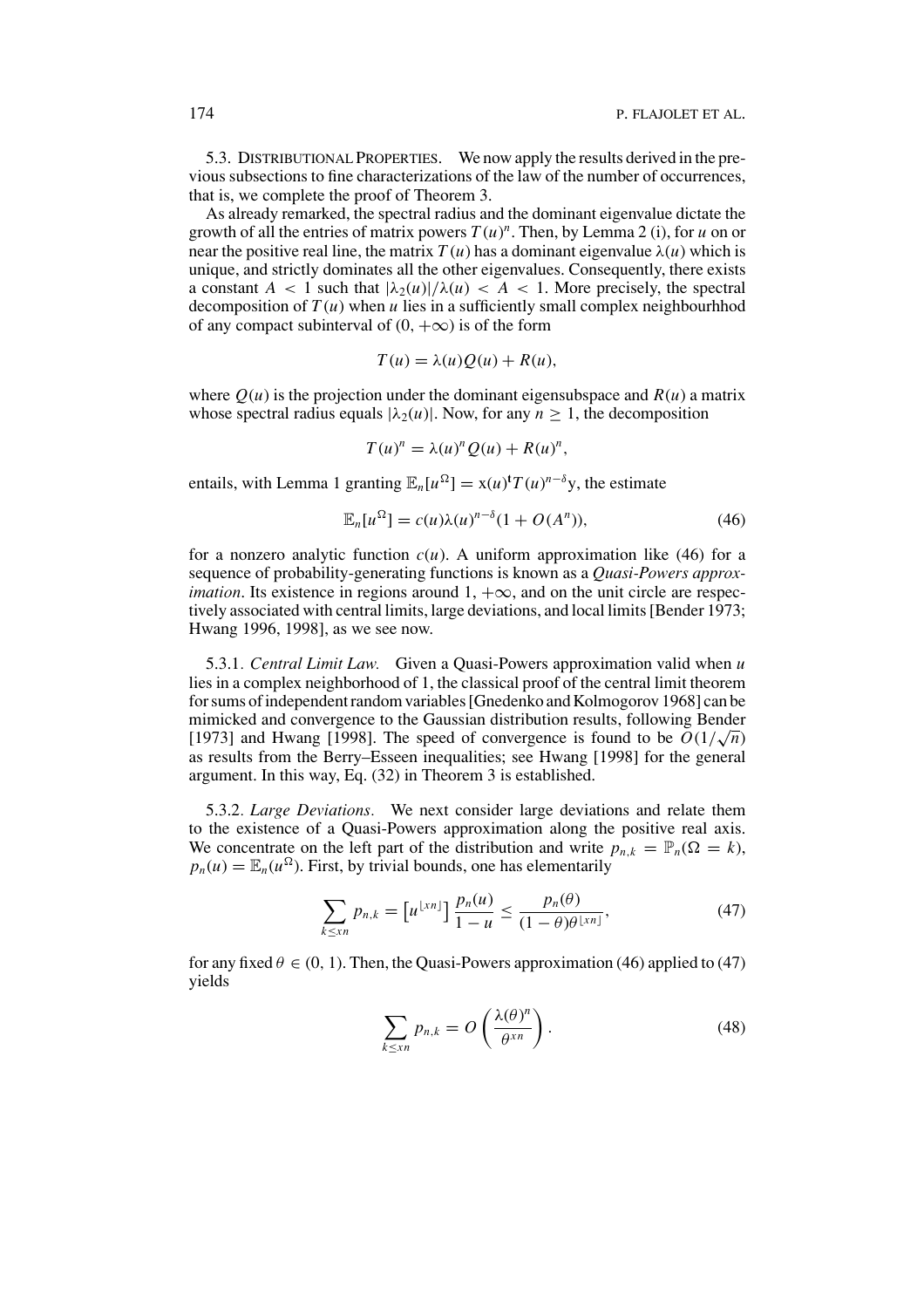The next move consists in adopting in (48) the particular value of  $\theta$  that produces the best upper bound in (48). To this effect, define

$$
I(x) = -\log \frac{\lambda(\zeta)}{\zeta^x} \quad \text{with } \zeta \equiv \zeta(x) \in (0, 1) \text{ defined by } \frac{\zeta \lambda'(\zeta)}{\lambda(\zeta)} = x. \tag{49}
$$

(The existence of  $\zeta$  is guaranteed by (ii) and (iii) of Lemma 2.) Then, the upper bound (48) becomes

$$
\frac{1}{n}\log \mathbb{P}_n\left(\frac{\Omega}{n}\leq x\right)\leq -I(x)+o(1). \tag{50}
$$

There remains to prove that the upper bound coincides with the right rate. This is done following a classical technique of Cramér, also known as "shifting the mean". To wit, introduce the shifted version  $Y_\zeta$  of  $\Omega$  defined by

$$
Y_{\zeta}: \mathbb{E}(u^{Y_{\zeta}})=\frac{p_n(\zeta u)}{p_n(\zeta)},
$$

for the particular  $\zeta$  of (49). The shifted  $Y_{\zeta}$  satisfies a Quasi-Powers approximation in the central region  $u \approx 1$  and is thus asymptotically normal provided

$$
\lim_{n \to \infty} \frac{1}{n} \mathbb{V}(Y_{\theta}) = \lambda''(\zeta) + \lambda'(\zeta) - \lambda'(\zeta)^2 \tag{51}
$$

is nonzero. The limit quantity in (51) represents an analytic function of  $\zeta$  that is nonzero at  $\zeta = 1$  and hence can only vanish sporadically at most at a finite set of isolated points. Except possibly for such isolated values, the quantity

$$
\frac{1}{p_n(\zeta)} \sum_{x_n - \sqrt{n} < j \leq x_n} p_{n,k} \zeta^j \tag{52}
$$

then tends to a nonzero limit (expressible as a Gaussian error function). Since the then tends to a nonzero limit (expressible as a Gaussian error function). Since the weights in (52) are all of the form  $\xi^{xn} \exp(O(\sqrt{n}))$ , a lower bound on the  $p_{n,k}$ follows. Thanks to this, the inequality in (50) can then be changed to equality, which is what Theorem 3 asserts.

A mirror argument (with  $\zeta$  taken larger than 1) establishes the right part of the large deviation estimate in Theorem 3. Observe that Conditions (ii) and (iii) of Lemma 2 guarantee the existence of a suitable value of ζ over the *complete range* of the distribution of  $\Omega_n$ .

5.3.3*. Local Limit Law.* Stronger "regularity conditions" are needed in order to obtain local limit estimates. Roughly, one wants to exclude the possibility that the discrete distribution is of lattice type, being supported by a nontrivial sublattice of the integers. (For instance, we need to exclude the possibility for  $\Omega$  to be always odd, or of the parity of *n*, and so on.) Observe first that positivity and irreducibility of the matrix  $T(u)$  are not enough. For instance, the matrix

$$
M = \left(\begin{array}{cc} 1 & u^4 \\ u^2 & u^3 \end{array}\right)
$$

has a spectrum that depends on  $u$  via  $u<sup>3</sup>$  only. In particular, the spectral radius is a function of  $u<sup>3</sup>$ . It is precisely this type of pathological behavior that is excluded in the case when  $T(u)$  stems from a primitive pattern.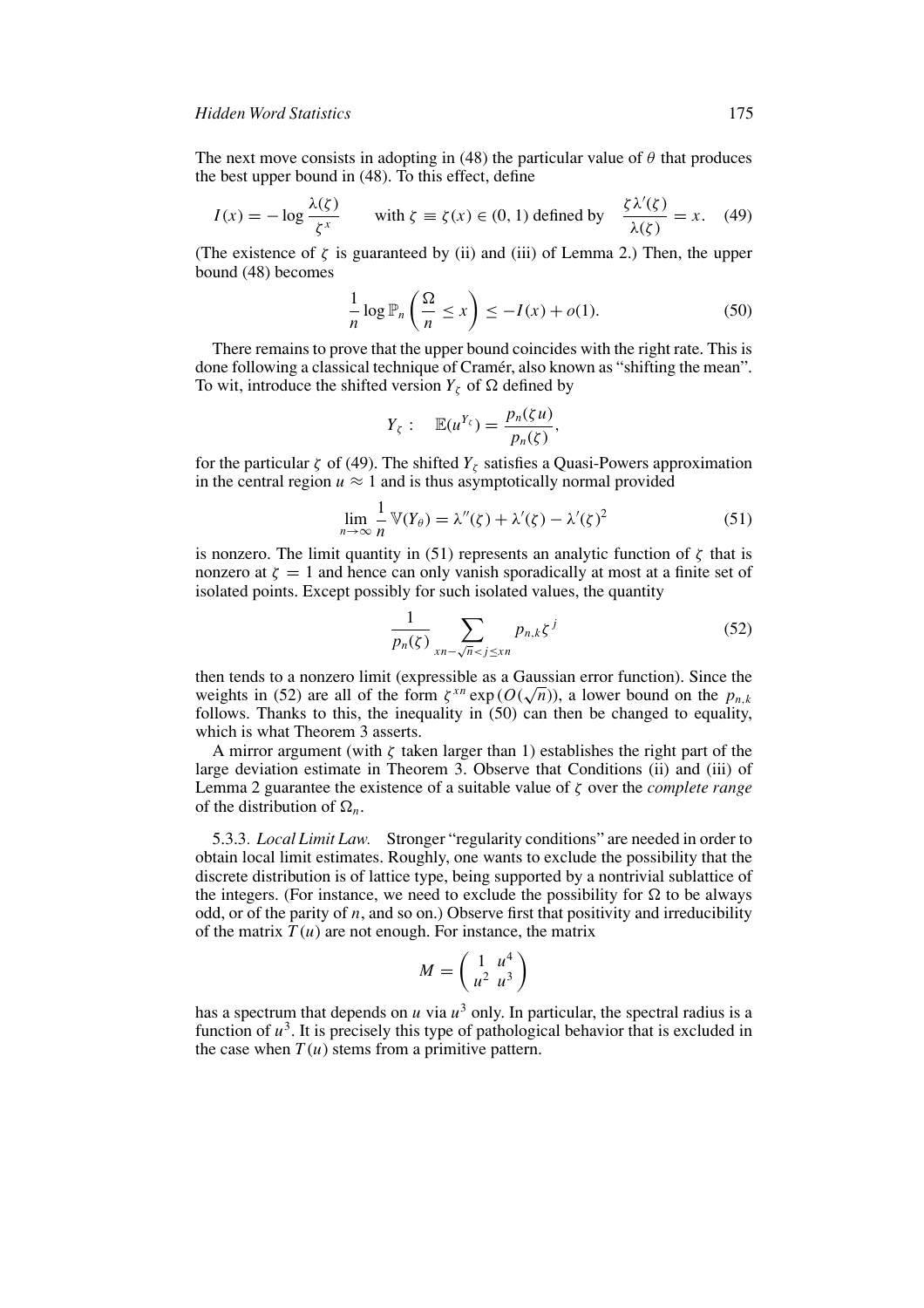Granted Lemma 3, one can estimate the probability distribution of  $\Omega$  by the classical saddle point method in the case when  $W$  is primitive. This is similar to what is done to establish local limit laws for sums of discrete random variables [Gnedenko and Kolmogorov 1968]. One starts from Cauchy's coefficient integral,

$$
\mathbb{P}_n(\Omega = k) = \frac{1}{2i\pi} \int_{|z|=1} p_n(u) \frac{du}{u^{k+1}},
$$
\n(53)

where *k* is now of the form  $k = D\pi(W)n + x\sigma(W)\sqrt{n}$ . Property (*v*.*a*) of Lemma 3 grants us precisely the fact that any closed arc of the unit circle not containing  $z = 1$ brings an exponentially negligible contribution. A standard application of the saddle point technique (details omitted) does the job. In this way, the proof of the local limit law, Eq. (35) of Theorem 3 is completed.

Theorem 3 invitingly points to similar statements that would be applicable to general hidden patterns. Guivarc'h (personal communication) has suggested the use of the theory of random walks on nilpotent Lie groups, as the pattern counting problem can be expressed as a product of random matrices that are nilpotent deformations of the identity; see Guivarc'h [2000] for a survey of some of the relevant methods. Also, Janson [2004] has very recently obtained bounds for large deviations in the general case of hidden-words statistics using a generalization of Hoeffding's method for dependent random variables.

### 6*. Experiments*

It is of interest to try and assess the relevance of our analyses in contexts closer to real-life applications. For this purpose, we have set up a small campaign of experiments on "actual" data, in fact, pieces of English text. These experiments have no pretense of constituting an exhaustive study. They are merely intended as a coarse verification of some of the major phenomena inherent in hidden-pattern matching. Since the source model considered, of the memoryless type, is rather simplistic, one could be fairly satisfied with analytical results that correctly predict at least the orders of magnitude of the observed phenomena.

The experiment have been conducted with our own dynamic programming implementation of (constrained and unconstrained) sequence comparison and start with a brief discussion of the algorithmic complexity issues involved. Globally, both the "recognition problem" (i.e., does a pattern occur or not?) and the "reporting problem" (i.e., report the number of all occurrences and possibly a factored representation of the occurrence places) may be considered. In the unconstrained case, the recognition problem can be solved simply by a deterministic finite automaton (DFA) with  $m$  states, so that its complexity is  $O(n)$ . For the reporting problem, the basic dynamic programming algorithm has cost  $O(nm)$ . (This is a simplification of the Longest Common Subsequence algorithm.) In the constrained case, a DFA can be set up so that the complexity of the recognition problem is  $O(n)$ , but the preprocessing and storage costs are exponential in the size of the pattern specification, which is certainly prohibitive in most practical application. Alternatives exist: see, for example, [Kucherov and Rusinowitch 1997] for a flavour of the methods (Directed Acyclic Word Graphs and suffix trees are useful) and Kucherov's fast implementation called grappe of the recognition problem. With *d* being the maximum gap allowed between letters, the reporting problem can be solved by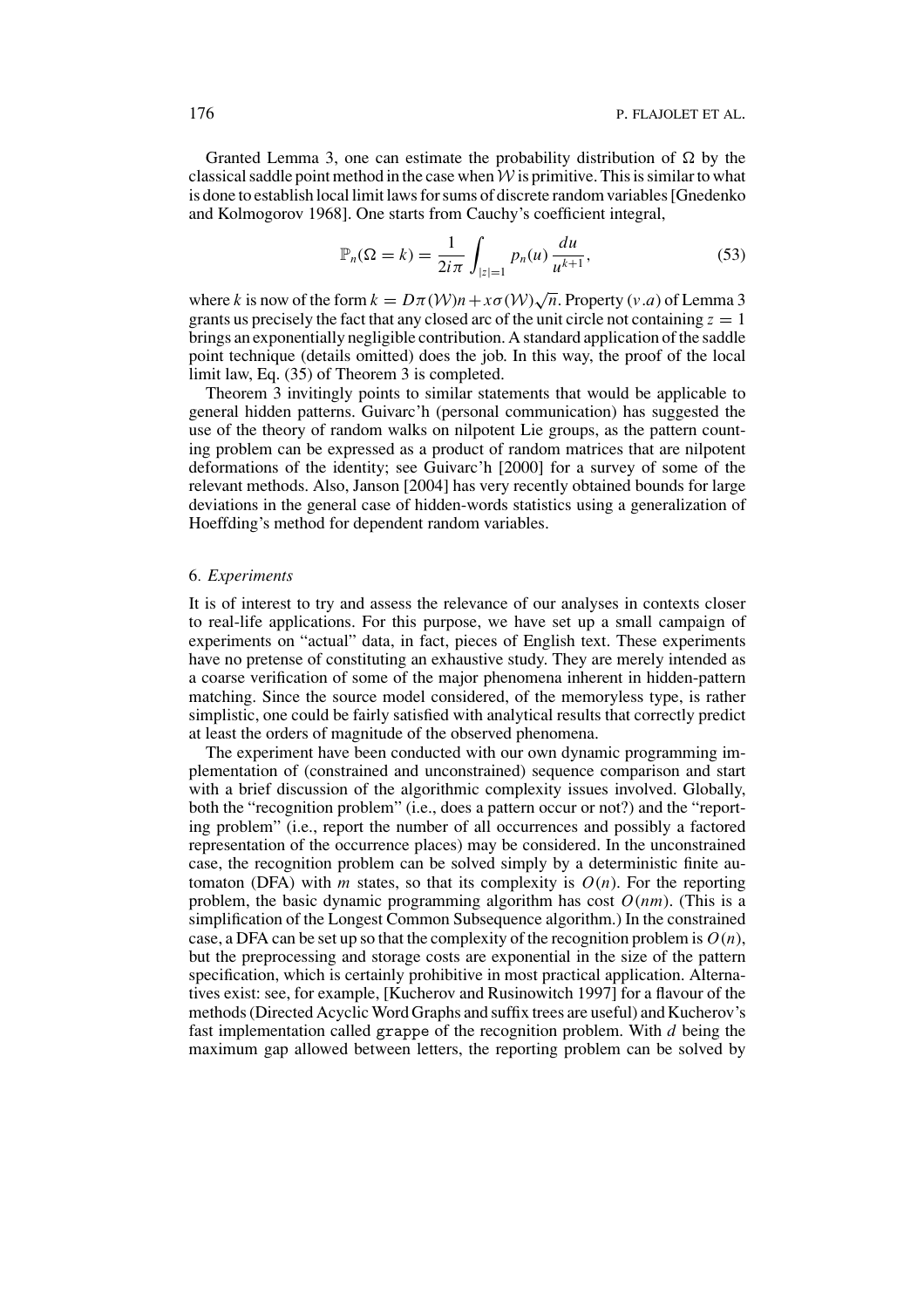

The machine corresponding to a single block  $(b = 1)$  is composed of wheels and of an output counter  $\Sigma$  as depicted on the left (the number of blocks is  $b = 1$  and the pattern length is  $m = 4$ .

The wheel of index  $j$  is divided into  $d_j$  sectors that each keep the number of valid occurrences of  $w_1, \ldots, w_j$  at distance  $0, 1, \ldots, (d_i - 1)$  in the past (the ones that have not yet expired); the attached quantity  $S_i$  is the sum of the values currently contained in all the sectors of wheel  $j$ .

When a new character **t** is read from the text, the active sectors are updated: if  $t \neq$  $w_i$ , then the active sector of wheel j is set to 0; if  $\mathbf{t} = w_i$ , then this sector is set to  $S_{i-1}$ . The running sum  $S_i$  is updated accordingly. Then the wheels are all rotated.

The top counter provides a continuous source of 1's. The bottom counter  $\Sigma$  provides the number of occurrences of the constrained pattern seen so far: it maintains the cumulated sum of all the values passed by wheel  $m-1$ , that is, of the  $S_{m-1}$ 's.

The case where the number of blocks satisfies  $b > 1$  is obtained by stacking b elementary machines corresponding to the individual blocks.

FIG. 6. A hidden-pattern counting machine.

a suitable implementation of the dynamic programming approach in total time  $O((n+d)m)$ —this is a simple programming exercise in circular list management; see Figure 6.

We used a piece of natural language text both as a source of characters and as a source of words. The complete works of Shakespeare are found under

http://the-tech.mit.edu/Shakespeare/.

We first extracted the full text of Hamlet stripped of all the comments:

**Hamlet** Who's there? || Nay, answer me: stand, and unfold yourself. || Long live the king! || Bernardo? || He. || You come most carefully upon your hour. [...]

In this, all nonalphabetic characters are suppressed and upper-case letters are normalized to lower case. This gives us a (rather unpoetical looking) text that has one long line with 150,372 characters:

 $H_0$ : who s there nay answer me stand and unfold yourself long live  $[...]$ 

Stripped of its spaces (''), the text now shrinks to  $n = 120,057$  characters:

**H1** : whostherenayanswermestandandunfoldyourselflonglive [ ... ]

This text,  $H_1$ , is the one used for experiments.

As somewhat arbitrary patterns, we adopt the phrase, "*The law is Gaussian*", and its mirror image,

 $\mathcal{W}_0 =$  thelawisgaussian,  $\widetilde{\mathcal{W}}_0 =$  naissuagsiwaleht,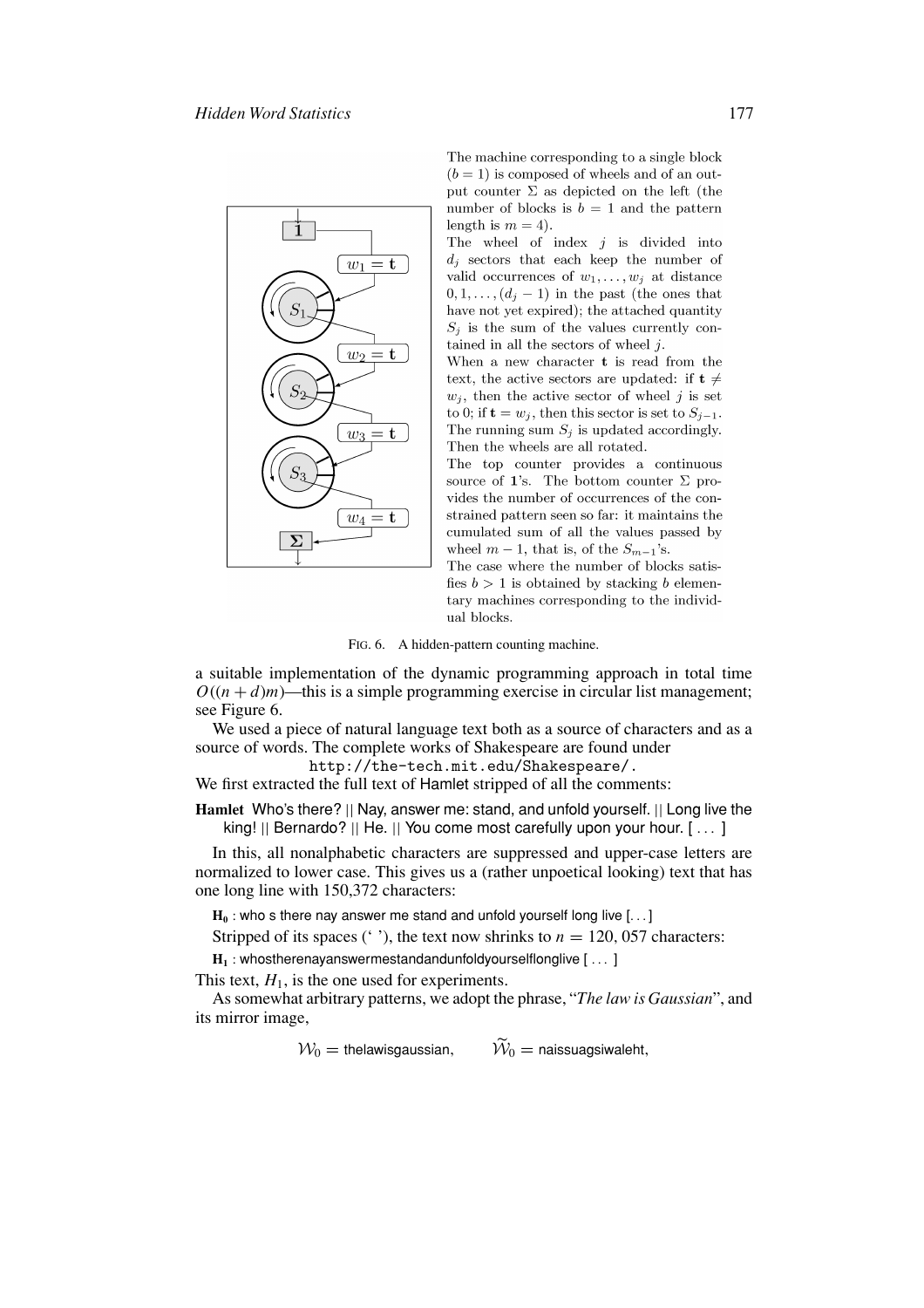|          |                | $w =$ the lawisgaussian |            | $\widetilde{w}$ = naissuagsiwaleht |            |
|----------|----------------|-------------------------|------------|------------------------------------|------------|
| d        | Expected $(E)$ | Occurred $(\Omega)$     | $\Omega/E$ | Occurred $(\Omega)$                | $\Omega/E$ |
| 13       | 9.195E+01      | $\Omega$                | 0.00       | 18                                 | 0.19       |
| 14       | 2.794E+02      | 693                     | 2.47       | 371                                | 1.32       |
| 15       | 7.866E+02      | 1.526                   | 5.46       | 2.379                              | 3.02       |
| 18       | $1.211E + 04$  | 31,385                  | 2.58       | 14,123                             | 1.16       |
| 20       | 5.886E+04      | 124.499                 | 2.11       | 41,066                             | 0.69       |
| 25       | $1.673E + 06$  | 2,527,148               | 1.51       | 1,277,584                          | 0.76       |
| 30       | 2.577E+07      | 40,001,940              | 1.55       | 25,631,589                         | 0.99       |
| 40       | 1.928E+09      | 2,757,171,648           | 1.42       | 2,144,491,367                      | 1.11       |
| 50       | 5.482E+10      | 76,146,232,395          | 1.38       | 48,386,404,680                     | 0.88       |
| $\infty$ | 1.330E+48      | 1.36554E+48             | 1.03       | 1.38807E+48                        | 1.04       |

FIG. 7. Observed occurrences  $(\Omega)$  versus predicted values (expectations, E) in the alphabetical characters of Hamlet.

corresponding to  $m = 16$ . Consider first the (fully) unconstrained case. If letters were all equally likely the configuration  $n = 120, 057, m = 16$  and alphabet cardinality  $r = 26$  would lead us to expect a number of occurrences of  $\mathcal{W}_0$  or  $\widetilde{\mathcal{W}}_0$  about  $5 \cdot 10^{87}$ . The observed counts, which are 1.365 10<sup>48</sup> and 1.388 10<sup>48</sup> respectively, are *much* smaller. In fact, when estimated from the empirical distribution of letter frequencies in the text, the expected number of occurrences drops to  $1.330\,10^{48}$ , so that the observed counts only deviate by less than 5% from what is expected. Turning to the (fully) constrained problem, say we bound uniformly the separation distance between any two letters by *d*. Analysis (based on the natural frequencies of letters in the text) predicts that the pattern might start occurring near  $\bar{d} = 10$ , while its presence is unlikely for smaller values,  $d < 10$ . In the text, *w* starts occurring at  $d = 14$  while  $\tilde{w}$  starts at  $d = 13$ —a deviation of some 30–40% from what the model predicts. A table of observed versus predicted values when *d* varies is given in Figure 7. This shows a fair fit between the theoretical model and the observed data even though the text chosen is far from being "random" (and memoryless!).

Globally, as is perceptible from Figure 7, the less constrained patterns (*d* large or even  $d = \infty$ ) are the ones in closest agreement with theory. Indeed, the fact that sequences like "the" or "law"are naturally present in English seems to give an advantage to pattern  $W$  for small values of  $d$ . (For instance, based on letter frequencies, the string the would be expected to occur 85 times but is actually present 1972 times in the text.) In contrast, the mirror image  $\dot{W}$ , which has no clear "natural" structure, tends to be more compliant to theory. (Such fine phenomena would most likely be well captured by a Markovian model; see Bourdon and Vallée [2002] for such an extension.) Figure 8 further illustrates this by displaying the evolution of the ratios Observed/Expected  $(\Omega/E)$  as letters in the text are scanned one by one.

As yet another test, we have examined the evolution of occurrence ratios  $\Omega/E$ for two patterns, namely

 $W_1$  = ffffff (*d* = 25),  $W_2$  = iamtheking (*d* = 50).

These are displayed by thick lines in Figure 9. The "advantage" of pattern  $W_2$  which is in the language is perceptible as the number of observed occurrences is about twice what is expected. For comparison, we have also plotted the similar evolutions,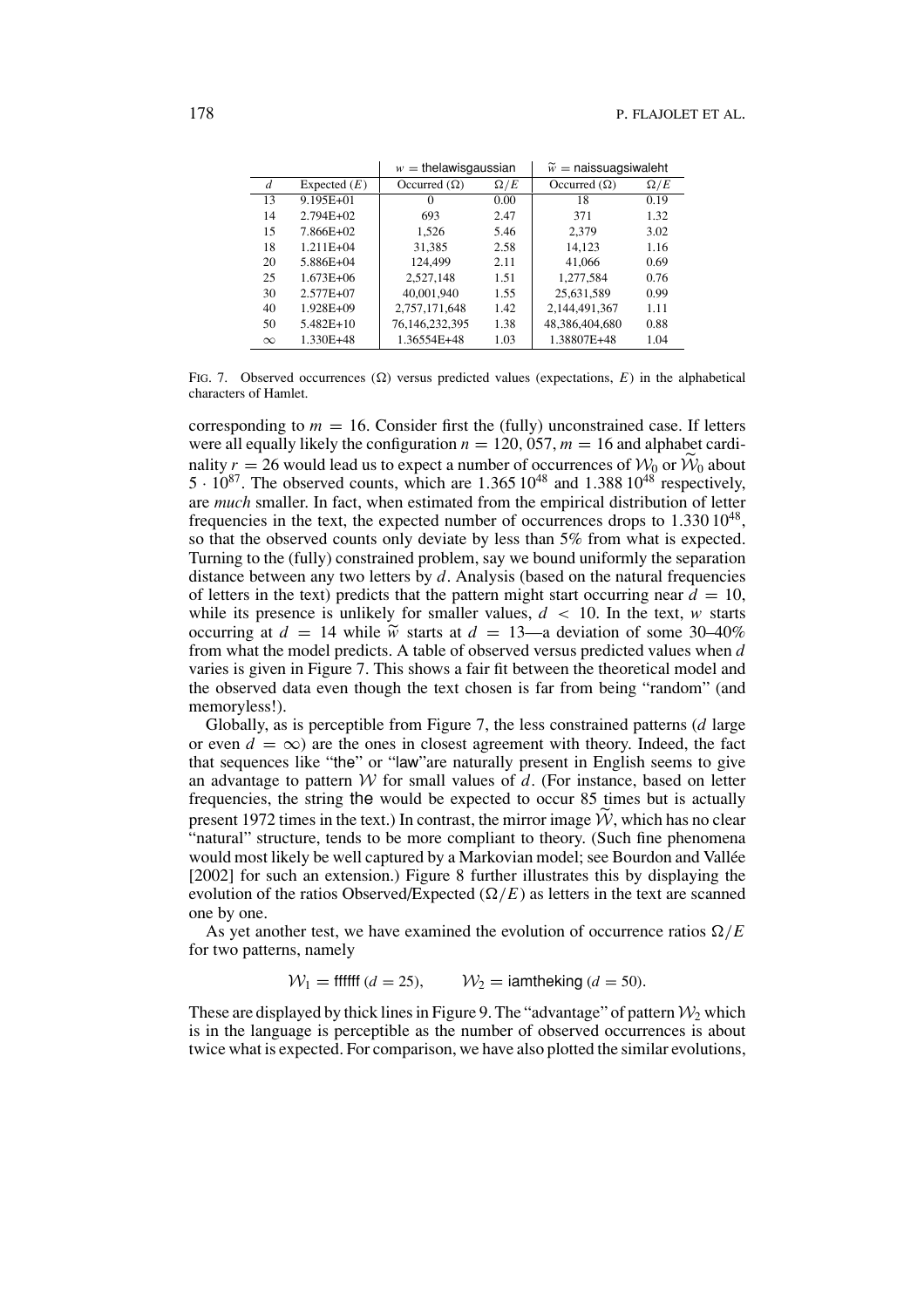

FIG. 8. The evolutions of  $\Omega/E$  for the 1 block patterns W (left) and  $\hat{W}$  (right) when the separation distance is  $d = 50$ .



FIG. 9. The evolutions of  $\Omega/E$  for patterns  $W_1$  (left) and  $W_2$  (right): a comparison between the original text (thick lines) and 5 randomly permuted versions (dashed lines).

but now relative to five random permutations of the Hamlet text (dashed lines): this conveys an impression of the ambient stochastic fluctuations, but also shows at the same time that, for random text, both patterns conform comparably well with what theory predicts.

The data so far have concerned events (letters) corresponding to characters in the text. We next turn to a situation where elementary events are words (now playing the rôle of individual letters) and a pattern is a succession of events satisfying various distance constraints. There is however a statistical difficulty as most meaningful words have a rather small probability of occurrence, so that any reasonably complex pattern is almost surely not observed at all. The text of Hamlet comprises 30,316 words, of which 4490 are different (with related forms like close, closely, closes, closet, or command, commanded, commandment, commands). In view of possible data mining applications, where it is mostly rough "contents" (roots?) of words that matter, we simplify the text of Hamlet by applying the Soundex algorithm. (The Soundex algorithm as described by Knuth [1997] is intended to hash words (in particular surnames) into a small space using a simple model which approximates the sound of the word when spoken by an English speaker. For instance, Gauss and Gosh both hash to G200; Hilbert and Heilbronn to H416.) When subjected to this transformation, *Hamlet* consists of "letters" in the form of compressed words (each formed of four alphanumerical characters). Under this encoding, the text of Hamlet  $(H<sub>0</sub>)$  becomes the even less poetical string:

**H2** :W000 S000 T600 N000 A526 M000 S353 A530 U514 Y624 L520 L100 T000 K520 B656 H000 Y000 C500 M230 C614 U150 Y600 H600 T200 N000 [ ... ]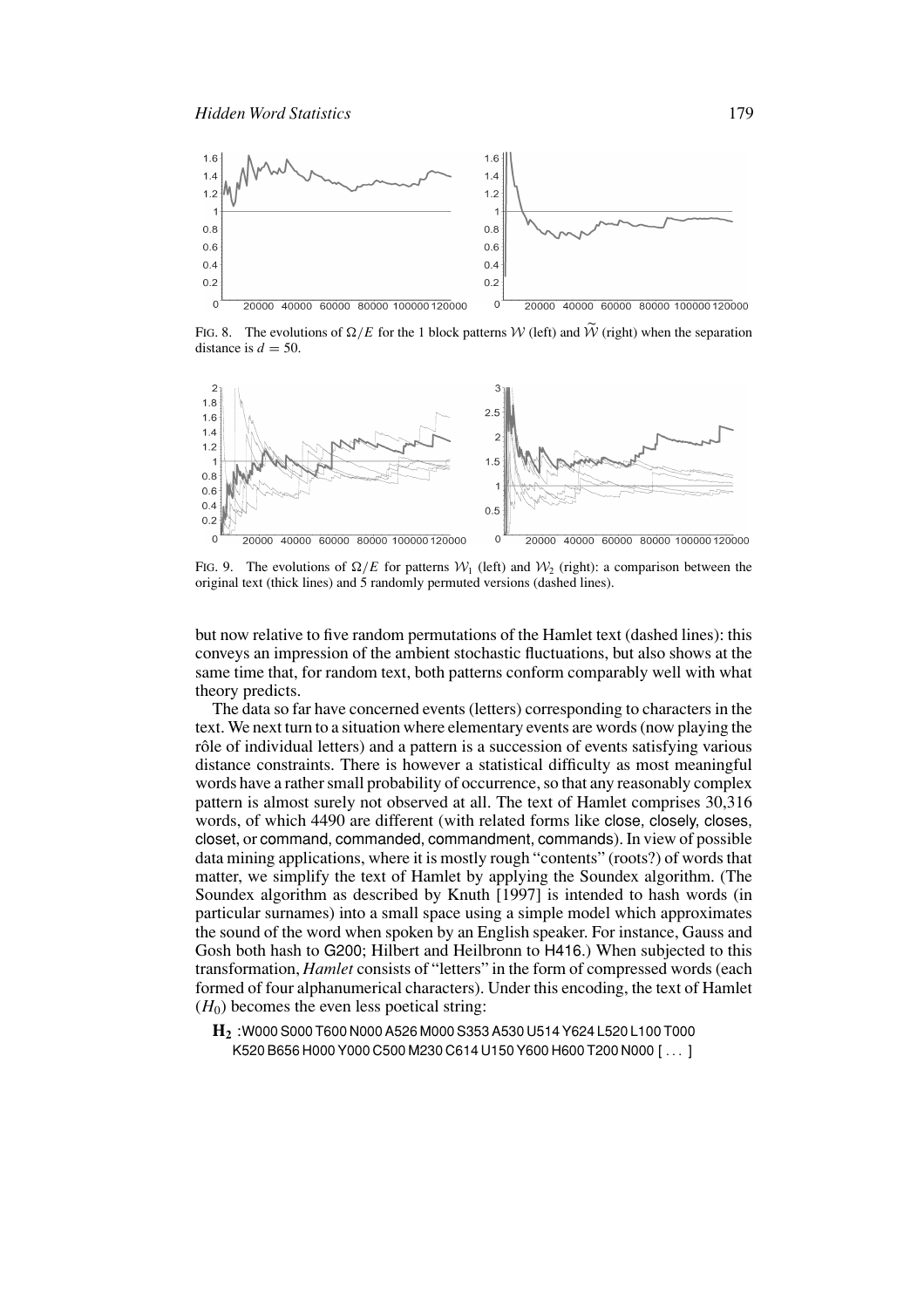

FIG. 10. The Soundex-ed version of Hamlet. The patterns are  $W_3 \equiv "to be or not to be"$  and  $W_5 \equiv$  "*who is the king*" taken with distance  $d = 100$ .

The new text  $H_2$  now has length 30316 and its reduced vocabulary ("alphabet") consists of 1625 different "letters". The patterns we consider here are:

> $W_3 = "to be or not to be" (T000 B000 O600 N300 T000 B000)$  $W_4 = "be it or not"$  (B000 I300 O600 N300)  $W_5 = "who is the king" (W0001200 T000 K520).$

With distances all taken at  $d = 100$ , the observed number of occurrences and the observed/expected ratios  $\Omega/E$  are then found to be (see also Figure 10):

$$
W_3
$$
:  $\Omega = 15767$ ,  $\Omega/E = 0.68$ ;  $W_4$ :  $\Omega = 238$ ,  $\Omega/E = 0.60$ ;  
 $W_5$ :  $\Omega = 1038$ ,  $\Omega/E = 1.40$ .

Examples like the ones above could be multiplied *ad libitum*. The overall conclusion of such observations is the following. For expected values well above 1, and for gaps that are longer than the short-term correlations of the text, the mean value estimates of the number of occurrences are quite faithful to reality; fluctuations from the mean value do then help discriminate between "signal" and "noise" (e.g., compare the left and right graphics in Figures 8 and 9).

## 7*. Conclusions*

The general probabilistic aspects of the statistics of hidden words can now be regarded as fairly well quantified, at least under the simple model of Bernoulli texts. In particular, we can return to the question that originally motivated the present study, that of finding reliable thresholds. For instance, if false alarms in intrusion detection are to be avoided, the problem is rephrased as one of finding a threshold  $\alpha_0 = \alpha_0(\mathcal{W}; n, \beta)$  such that

$$
\mathbb{P}_n(\Omega > \alpha_0) \leq \beta,
$$

where the data are the pattern  $\Omega$ , the length *n* of the text, and a given small  $\beta$  (say  $\beta =$ 10<sup>−</sup>5). Based on frequencies of letters and the assumption that a memoryless model is (at least roughly) relevant, one can calculate the mean value and the standard deviation coefficients  $\pi(\mathcal{W})$ ,  $\sigma(\mathcal{W})$  by methods of Section 3.3. The Gaussian limits granted by Theorems 2 and 3 then reduce the problem to solving an approximate system, which in the (fully) constrained case reads

$$
\alpha_0 = n\pi(\omega) + x_0\sigma(\mathcal{W})\sqrt{n}, \qquad \beta = \frac{1}{\sqrt{2\pi}}\int_{x_0}^{\infty}e^{-t^2/2}\,dt.
$$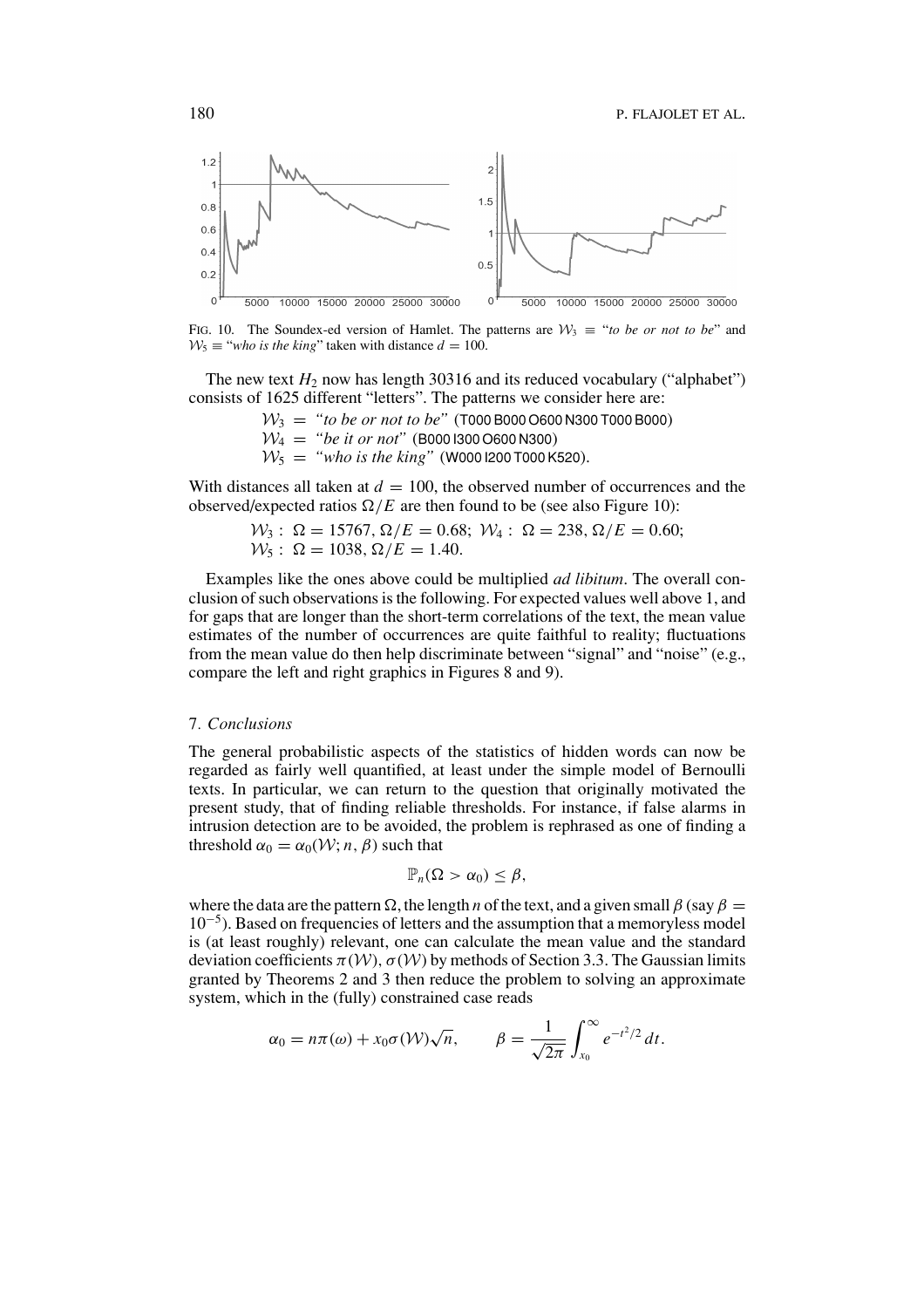This system admits of the approximate solution (for  $\beta$  small):

$$
\alpha_0 \approx n\pi(\omega) + \sigma(\mathcal{W})\sqrt{2n\log(1/\beta)}.
$$
\n(54)

In practical situations, where the probabilistic data model is unknown and data may be rather irregular, some caution should be exercized in applying formulas blindly and experimentation with what one observes on real data is likely to be a necessity. The moment, central limit, and large deviation results of this paper at least provide a firm conceptual basis under which one can interpret the facts and should permit a fine tuning of pragmatically developed threshold strategies stemming from (54).

Concerning open problems, an intriguing question is that of quantifying the speed of convergence to the Gaussian limit as well as large deviations in the (fully or partly) unconstrained cases. The corresponding questions appear to be related to products of random matrices and to the difficult case of random walks on nilpotent Lie groups; see Guivarc'h [2000] for context and references. An alternative approach has been recently proposed by Janson [2004], whose methods provide useful bounds for the probability of deviating from the mean value.

Finally, as already mentioned, some of the results developed here (the analysis of the first two moments as well as concentration of distribution) have recently been shown to hold [Bourdon and Vallée 2002] for Markovian sources and more generally for all dynamical sources in the sense of Vall´ee. This points to possible extensions of the present work in the direction of more realistic data models than the memoryless case that has been considered here.

ACKNOWLEDGMENTS. We thank M. Atallah (Purdue U.) for introducing us to the intrusion detection problem that motivated this study. We are grateful to Yves Guivarc'h for several discussions relative to an earlier version of the paper, to Svante Janson for his interest in this research, and to Loick Lhote for his careful reading of Sections 2 and 3.

#### REFERENCES

- ABHYANKAR, S.-S. 1990. *Algebraic Geometry for Scientists and Engineers*. American Mathematical Society Providence, R.I.
- ACZEL, A. 2000. *The Mystery of the Aleph. Mathematics, the Kabbalah, and the Search for Infinity*, Four Walls Eight Windows, New York.
- APOSTOLICO, A., AND ATALLAH, M. 2002. Compact recognizers of episode sequences. *Inf. Comput. 174*, 2(May), 180–192.
- ATALLAH, M., GWADERA, R., AND SZPANKOWSKI, W. 2003. Reliable detection of episodes in event sequences. In *Proceedings of the 3rd IEEE International Conference on Data Mining* (*ICDM-03*) (Melbourne, FL), Nov. IEEE Computer Science Press, Los Alamitos, CA, 67–74.
- BENDER, E. A. 1973. Central and local limit theorems applied to asymptotic enumeration. *J. Combinat. Theory 15*, 91–111.

BENDER, E. A., AND KOCHMAN, F. 1993. The distribution of subword counts is usually normal. *Europ. J. Combinat. 14*, 265–275.

BENDER, E. A., RICHMOND, L. B., AND WILLIAMSON, S. G. 1983. Central and local limit theorems applied to asymptotic enumeration. III. Matrix recursions. *J. Combinat. Theory, Ser. A 35*, 3, 264– 278.

BILLINGSLEY, P. 1986. *Probability and Measure*, 2nd Ed., John Wiley, New York.

BOASSON, L., CEGIELSKI, P., GUESSARIAN, I., AND MATIYASEVICH, Y. 1999. Window-accumulated subsequence matching problem is linear. In *Proceedings of the 18th ACM SIGMOD-SIGACT-SIGART Symposium on Principles of Database Systems* PODS, ACM, New York, 327–336.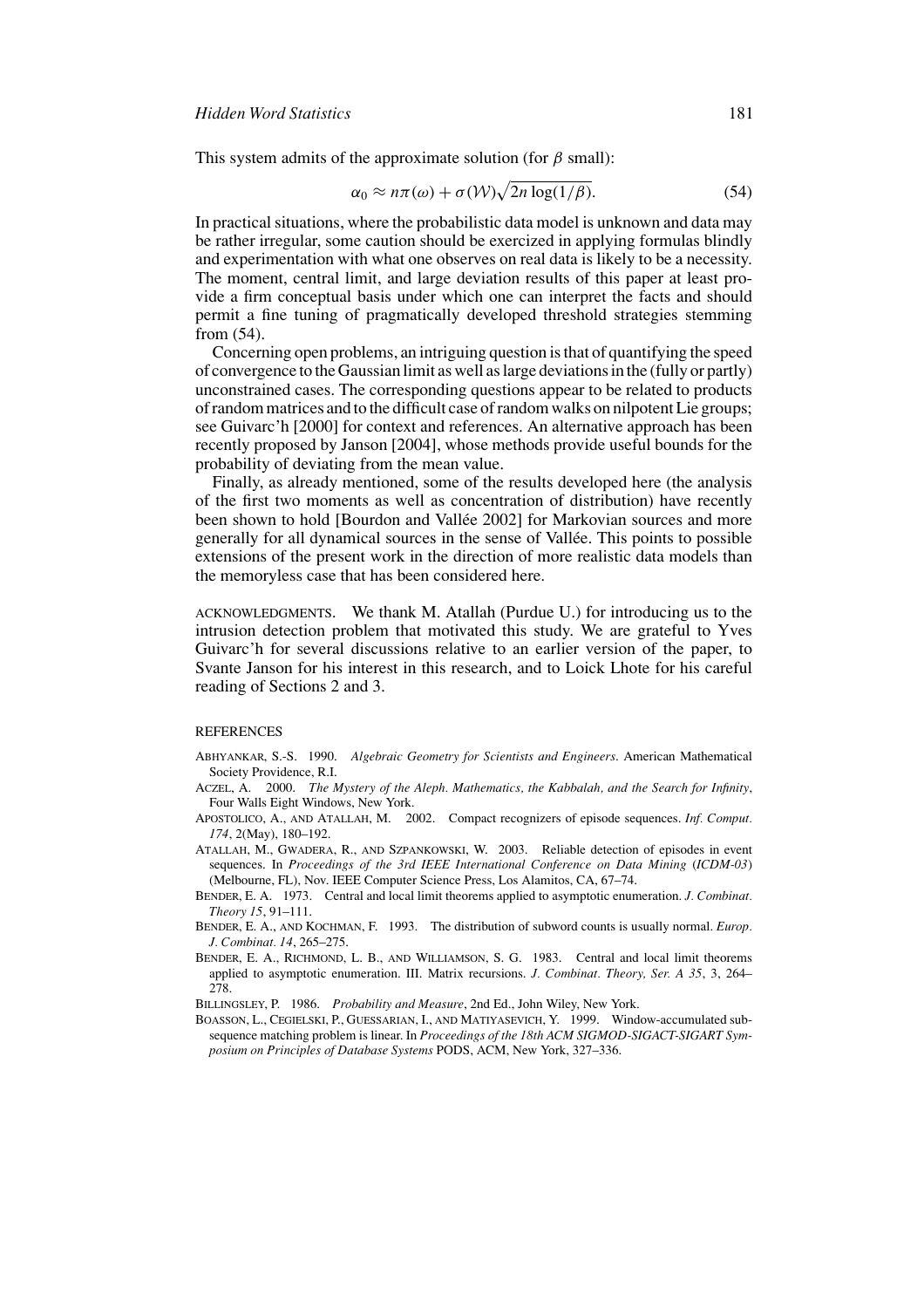- BOURDON, J., AND VALLÉE, B. 2002. Generalized pattern matching statistics. In *Proceedings of the Colloquium on Mathematics and Computer Science* (Versailles, France). B. Chauvin et al. Eds. Birkhäuser Verlag, pp. 229–245.
- CLÉMENT, J., FLAJOLET, P., AND VALLÉE, B. 2001. Dynamical sources in information theory: A general analysis of trie structures. *Algorithmica*, 29, 307–369.
- CROCHEMORE, M., AND RYTTER, W. 1994. *Text Algorithms*, Oxford University Press, New York.
- DAS, G., FLEISCHER, R., GASIENIEC, L., GUNOPULOS, D., AND KÄRKKÄINEN, J. 1997. Episode matching, In *Combinatorial Pattern Matching, 8th Annual Symposium*, *Lecture Notes in Computer Science*. 12– 27.
- DEN HOLLANDER, F. 2000. *Large Deviations*. American Mathematical Society, Providence, RI.
- FLAJOLET, P., KIRSCHENHOFER, P., AND TICHY, R. 1988. Deviations from uniformity in random strings. *Prob. Theory Rel. Fields 80*, 139–150.
- FLAJOLET, P., AND SEDGEWICK, R. 2005. *Analytic Combinatorics*, In prep., (Available electronically at http:algo.inria.fr/flajolet/Publications.)
- FLAJOLET, P., AND SORIA, M. 1993. General combinatorial schemas: Gaussian limit distributions and exponential tails. *Discr. Math. 114*, 159–180.
- GANTMACHER, F. R. 1986. *Matrizentheorie*. Deutscher Verlag der Wissenschaften, Berlin, Germany. (A translation of the Russian original *Teoria Matriz*, *Nauka* Moscow, Russia, 1966.)
- GNEDENKO, B. V., AND KOLMOGOROV, A. N. 1968. *Limit Distributions for Sums of Independent Random Variables*. Addison-Wesley, Reading, MA.
- GUIBAS, L., AND ODLYZKO, A. M. 1981a. Periods in strings. *J. Combinat. Theory Ser. A, 30*, 19–43.
- GUIBAS, L., AND ODLYZKO, A. M. 1981b. String overlaps, pattern matching, and nontransitive games. *J. Combinat. Theory Ser. A, 30*, 183–208.
- GUIVARC'H, Y. 2000. Marches aléatoires sur les groupes. *Fascicule de probabilités*. Publ. Inst. Rech. Math. Rennes.
- GWADERA, R., ATALLAH, M., AND SZPANKOWSKI, W. 2004. Detection of significant sets of episodes in event sequences. In *Proceedings of the 4th IEEE International Conference on Data Mining* (*ICDM-04*) (Brighton, UK, Nov.) IEEE Computer Science Press, Los Alamitos, CA, 3–10.
- GWADERA, R., ATALLAH, M., AND SZPANKOWSKI, W. 2005. Markov models for identification of significant episodes. In *Proceedings of the 2005 SIAM International Conference on Data Mining* (*SDM-05*) (Newport Beach, Cal. Apr.). SIAM, Philadelphia, PA.
- HWANG, H.-K. 1996. Large deviations for combinatorial distributions: I. Central limit theorems, *Ann. Appl. Prob. 6*, 297–319.
- HWANG, H.-K. 1998. On convergence rates in the central limit theorems for combinatorial structures, *Europ. J. Combinat. 19*, 329–343.
- JANSON, S. 1997. *Gaussian Hilbert spaces*, Cambridge University Press, Cambridge, MA.
- JANSON, S. 2004. Large deviations for sums of partially dependent random variables. *Rand. Struct. Algorithms 24*, 234–248.
- KATO, T. 1980. *Perturbation theory for Linear Operators*. Springer-Verlag, New York.
- KNUTH, D. E. 1997. *The Art of Computer Programming, Fundamental Algorithms*, Vol. 1, 3rd Ed., Addison-Wesley, Reading, MA.
- KNUTH, D. E. 1998. *The Art of Computer Programming. Sorting and Searching*, Vol. 3, 2nd Ed., Addison-Wesley, Reading, MA.
- KUCHEROV, G., AND RUSINOWITCH, M. 1997. Matching a set of strings with variable length don't cares. *Theoret. Comput. Sci. 178*, 129–154.
- KUMAR, S., AND SPAFFORD, E. H. 1994. A pattern-matching model for intrusion detection. In*Proceedings of the National Computer Security Conference*. 11–21.
- LOTHAIRE, M. 2005. *Applied Combinatorics on Words*. In *Encyclopedia of Mathematics and Its Applications*, vol. 90. Cambridge University Press, Cambridge, MA.
- MCKAY, B. D., BAR-NATAN, D., BAR-HILLEL, M., AND KALAI, G. 1999. Solving the Bible code puzzle, *Statistical Science*, 14, 150–173.
- NICODÈME, P., SALVY, B., AND FLAJOLET, P. 1999. Motif statistics. In *Proceedings of the European Symposium on Algorithms*. IEEE Computer Society Press, Los Alamitos, CA, No. 1643. 194–211.
- PEVZNER, P. 2000. *Computational Molecular Biology: An Algorithmic Approach*, MIT Press, Cambridge, MA.
- RÉGNIER, M., AND SZPANKOWSKI, W. 1997. On the approximate pattern occurrences in a text. In *Proceedings of the Compression and Complexity of Sequences*, IEEE Computer Society Press, Los Alamitos, CA, 253–264.